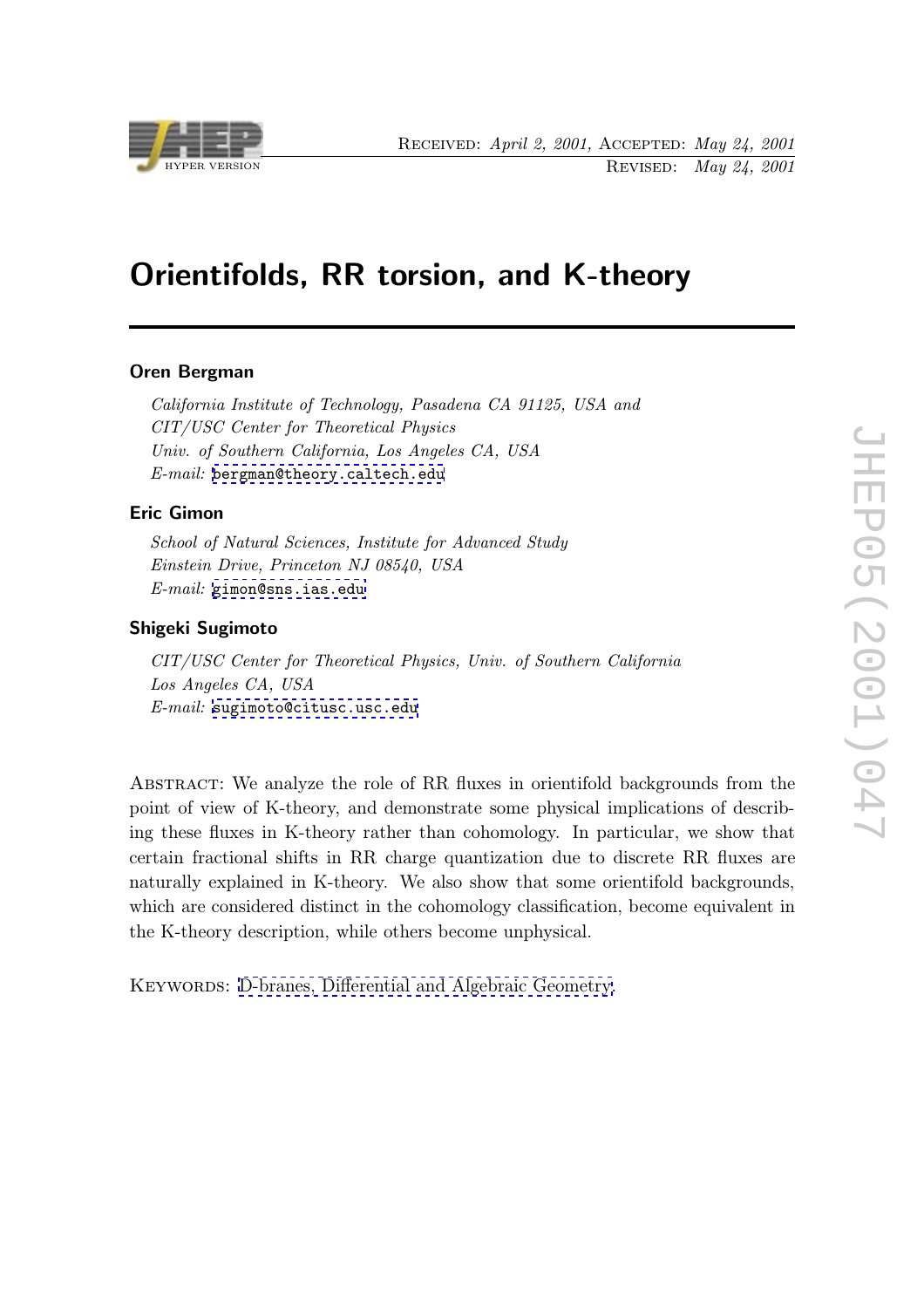# Contents

| 1. |                          | Introduction                                                                | 1               |  |
|----|--------------------------|-----------------------------------------------------------------------------|-----------------|--|
| 2. | Review of orientifolds   |                                                                             |                 |  |
|    | 2.1                      | <b>Basics</b>                                                               | 3               |  |
|    | 2.2                      | Cohomology torsion variants                                                 | 4               |  |
|    | 2.3                      | Brane realization of torsion                                                | 6               |  |
| 3. | Orientifolds in K-theory |                                                                             |                 |  |
|    | 3.1                      | Real K-theory                                                               | 8               |  |
|    | 3.2                      | RR fields in orientifold backgrounds                                        | $9\phantom{.0}$ |  |
|    | 3.3                      | Comparing with cohomology                                                   | 10              |  |
| 4. | Applications             |                                                                             |                 |  |
|    | 4.1                      | Charge quantization                                                         | 12              |  |
|    | 4.2                      | Equivalent orientifolds                                                     | 15              |  |
|    | 4.3                      | Unphysical orientifolds                                                     | 17              |  |
| 5. |                          | The orientifold 6-plane                                                     | 17              |  |
|    | 5.1                      | K-theory                                                                    | 17              |  |
|    | 5.2                      | Anomalies                                                                   | 19              |  |
|    | 5.3                      | Components of type-I vacuua                                                 | 21              |  |
| 6. |                          | Conclusions and open questions                                              | 23              |  |
|    |                          | A. AHSS in complex and real K-theory                                        | 24              |  |
|    | A.1                      | Defining the associated graded complex                                      | 24              |  |
|    | A.2                      | Computing $GrK$ using a spectral sequence                                   | 25              |  |
|    |                          | A.3 Extending the AHSS to K-theories with freely acting involutions         | 26              |  |
|    |                          | A.4 Illustrative example: $KR(\mathbb{S}^{6,0})$ and $KH(\mathbb{S}^{6,0})$ | 27              |  |

# JHEP05(2001)047 JHEP05(2001)047

# 1. Introduction

Orientifold planes are intriguing objects in many ways. They appear, at least perturbatively, to be void of dynamics, and in this respect they are similar to orbifolds. On the other hand orientifold planes are also similar to D-branes, in that they appear with the same dimensionalities, carry RR charge, and have a non-vanishing tension.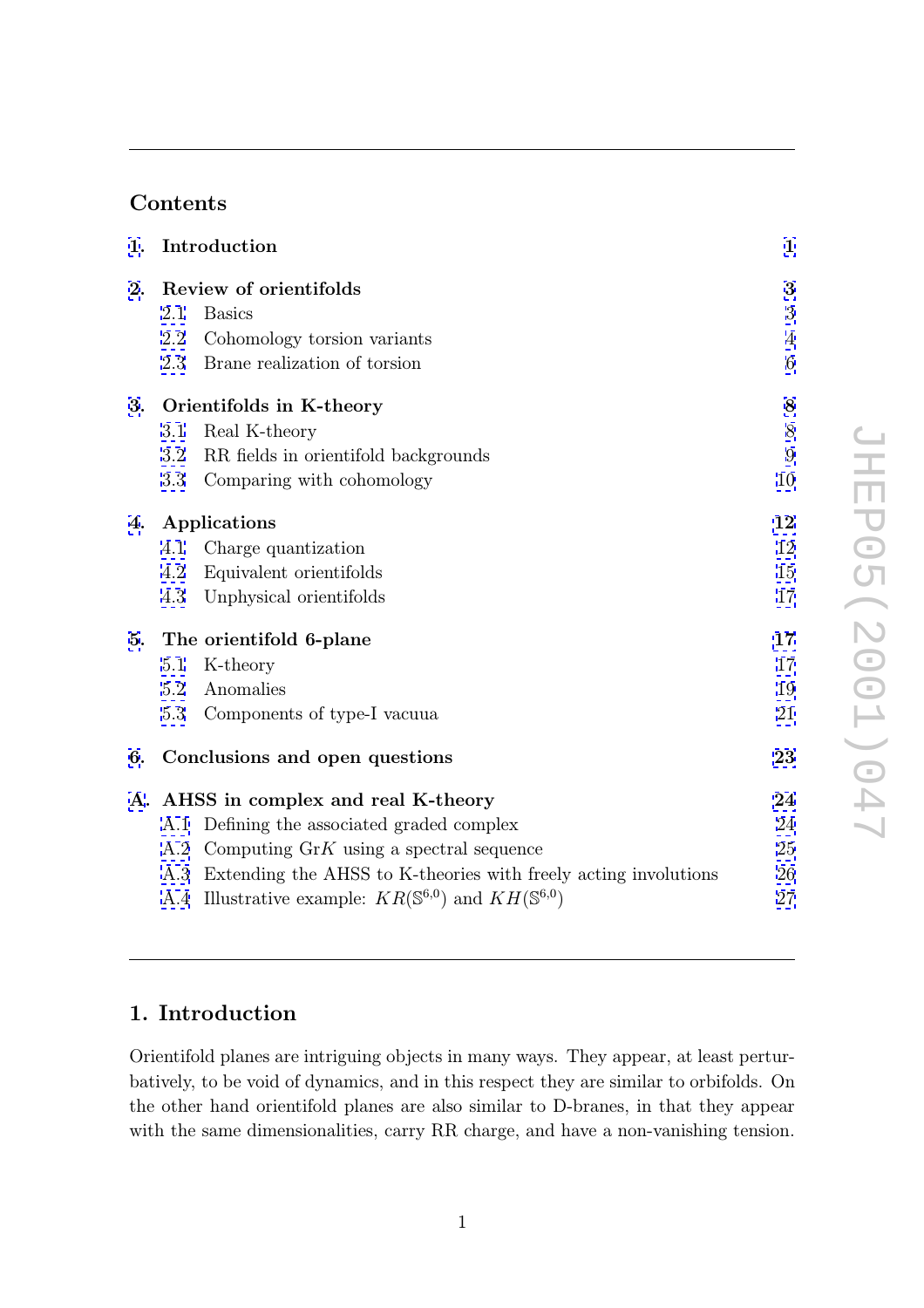<span id="page-2-0"></span>

| $(H, G_{6-p})$ |              | $Op$ variant $Dp$ gauge group | charge         |
|----------------|--------------|-------------------------------|----------------|
| (0, 0)         | $Op^-$       | SO(2n)                        | $-2^{p-5}$     |
| (1/2, 0)       | $Op+$        | USp(2n)                       | $+2^{p-5}$     |
| (0,1/2)        | $Op^{\cdot}$ | $SO(2n+1)$                    | $-2^{p-5}+1/2$ |
|                | $\Omega n^+$ | USp(2n)                       | $+2^{p-5}$     |

Table 1: Orientifold plane variants and their charges.

However the latter two differ from their D-brane values in two important ways. In some cases the tension of an orientifold plane is negative, and in some cases its charge (and tension) is fractional.

There are actually a variety of orientifold planes for each dimensionality  $p$ , associated with the possibility of turning on discrete fluxes of certain anti-symmetric tensor fields [1, 2]. These fluxes come in two varieties corresponding to the NSNS three-form  $H$ , and the RR  $(6-p)$ -form  $G_{6-p}$ , and have traditionally been classified by the (integral) cohomologies  $H^3(\mathbb{R}P^{8-p})$  and  $H^{6-p}(\mathbb{R}P^{8-p})$ , respectively. The space  $\mathbb{R}P^{8-p}$  $\mathbb{R}P^{8-p}$  $\mathbb{R}P^{8-p}$  [is](#page-28-0) the "sphere" that surrounds the Op-plane in the reduced space of the orientifold projection. Except for the case  $p = 6$ , both of these cohomologies are  $\mathbb{Z}_2$ , so the fluxes are torsion classes. This means that there are four variants of the orientifold plane for each  $p$  (for  $p \leq 5$ ), depending on the values of the discrete fluxes (table 1). For  $p < 2$  there are actually additional variants, which are associated with a discrete  $G_{2-p}$ -flux [2].

One immediately observes that orientifold planes with  $p \leq 4$  are fractionally charged (relative to D p-branes). This appears to be at odds with Dirac's quantization condition, sui[ta](#page-28-0)bly generalized to higher rank anti-symmetric tensor fields, or equivalently with the idea that RR charges and fields take values in integral cohomology. In particular, since the Op-plane is charged under  $C_{p+1}$ , the relevant cohomology group is given by  $H^{8-p}(\mathbb{R}P^{8-p}) = \mathbb{Z}$ . The generator of this group has a unit D<sub>*p*</sub>-brane charge, so the O<sub>*p*</sub>-plane charge  $\pm 2^{p-5}$  is not an allowed value for  $p \leq 4$ . In addition, the presence of RR torsion in  $H^{6-p}(\mathbb{R}P^{8-p})$  shifts the charge by  $1/2$  for the  $Op^-$  plane, but not for the  $Op^+$  plane. So in the first case it seems to lead to a further violation of Dirac's condition.

In some cases the violation can be attributed to an anomaly in the path integral for the dual magnetic object, i.e. a  $D(6-p)$ -brane, and can be expressed in terms of spacetime fields [3], but this is not generally the case. For example, the  $\pm 1/2$  charge of the  $O4^{\pm}$  plane is consistent with an anomalous phase in the D2-brane path integral coming from the fermion determinant [3]. However one needs another contribution spacetime fields [3], but this is not generally the case. For example, the  $\pm 1/2$  charge<br>of the O4<sup> $\pm$ </sup> plane is consistent with an anomalous phase in the D2-brane path integral<br>coming from the fermion determinant [3]. of the  $O4^{\pm}$  plane is consistent with an anomalous phase in the D2-brane path integral<br>coming from the fermion determinant [3]. However one needs another contribution<br>to the phase in order to explain the 0 charge of th  $\int B \wedge C_1$  in [th](#page-28-0)e D2-brane action, but there is no obvious candidate for the former contribution. For other orientifold planes one does not even have an analog of the anomaly contribution of [3].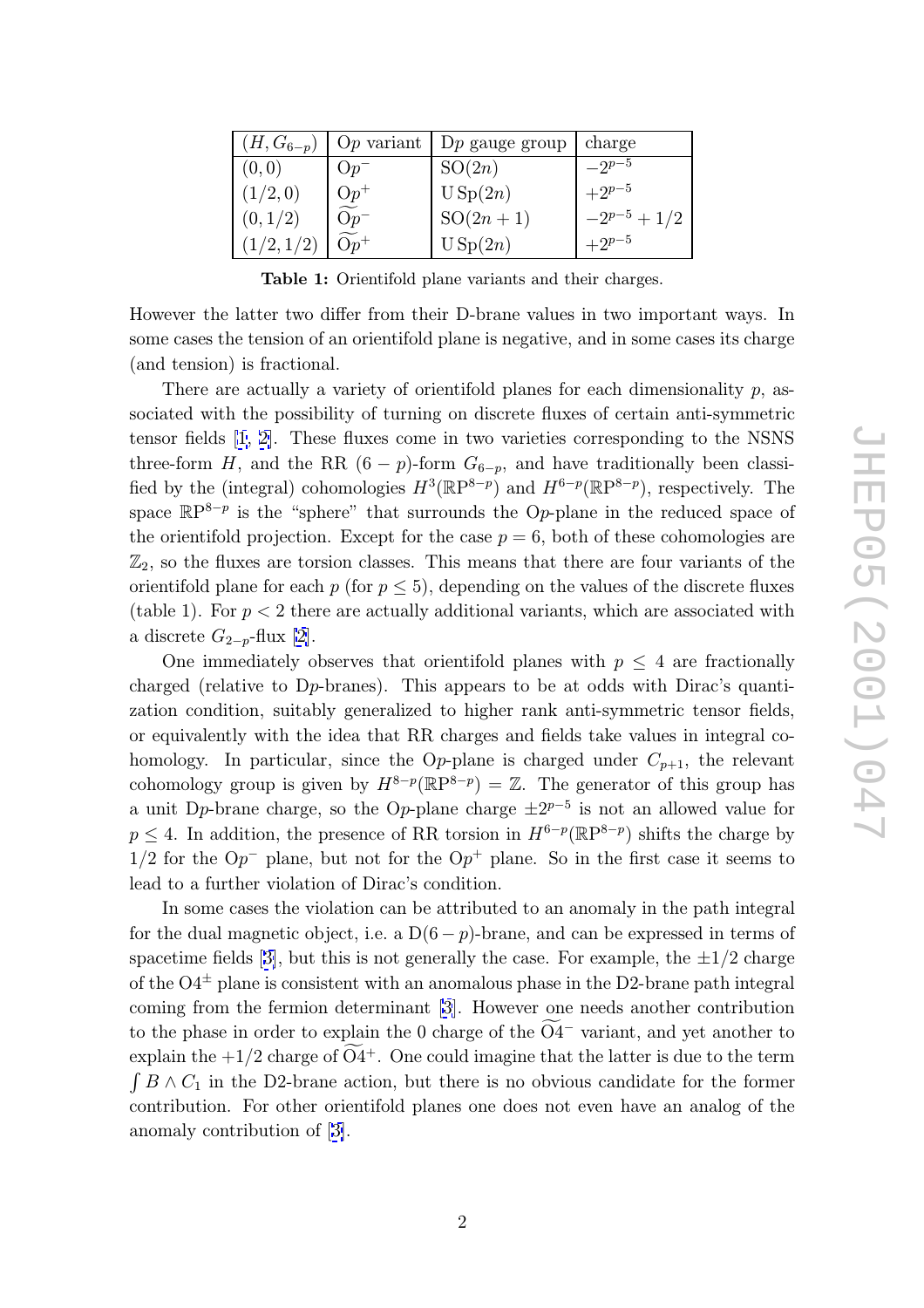<span id="page-3-0"></span>All this indicates that integral cohomology is not the appropriate mathematical framework for RR fields. We are familiar with the idea that D-branes, or more properly RR charges, take values in K-theory rather than in integral cohomology [4, 5, 6]. This follows from the fact that a D p-brane is characterized not only by its charge under the RR field  $C_{p+1}$ , but also by a gauge bundle, which in turn determines its charges under lower rank RR fields. It has recently been suggested that the RR [fie](#page-28-0)l[ds ta](#page-28-0)ke values in K-theory as well [7, 8]. This is intuitively obvious for RR fields created by D-brane sources, since the field at infinity should belong to the same class as the source which creates it. But the idea is that all RR fields, including source-free RR fluxes, are classified in K-theory.

In this paper we investigate some of the consequences of describing RR fluxes in K-theory rather than integral cohomology. In particular, this provides a partial explanation of the observed fractional charges; K-theory correlates different RR fields in such a way, that the discrete flux of  $G_{6-p}$  alters the quantization of  $G_{8-p}$ -flux. For  $p = 6$  the former  $(G_0)$  is integral rather than discrete, but there is an analogous correlation between the parity of  $G_0$  and the half-integral part of  $G_2$ . Thus we are able to compute the shift in the quantization condition of the RR charge due to the discrete RR flux. We are not able to establish the quantization condition for the absolute charges however. In comparing the K-theory classification with the cohomological one we also discover that some discrete fluxes are actually trivial, while others are obstructed. This has interesting physical implications concerning some of the lower orientifold planes.

The rest of the paper is organized as follows. In section 2 we review what is known about orientifold planes, and their classification in terms of discrete fluxes in cohomology. In section 3 we describe the necessary K-theory machinery required for describing RR fields in orientifold backgrounds, and compute the relevant groups. We also explain how to compare the K-theory results with cohomology using a real version of the Atiyah-Hirz[eb](#page-8-0)ruch spectral sequence (AHSS), which is further elaborated in the appendix. In section 4 we discuss three implications of the difference between K-theory and cohomology in orientifolds. The first concerns the question of proper RR charge quantization, the second is the identification in K-theory of certain orientifold variants which are dis[ti](#page-12-0)nct in cohomology, and the third is the dismissal of certain orientifold variants as unphysical. Section 5 is devoted to a separate discussion of the orientifold 6-plane, which in many ways was the original motivation for this work.

### 2. Review of orientifolds

### 2.1 Basics

Orientifolds are defined by gauging a discrete symmetry in string theory which includes a reversal of the string world-sheet orientation (denoted  $\Omega$ ). The loci of points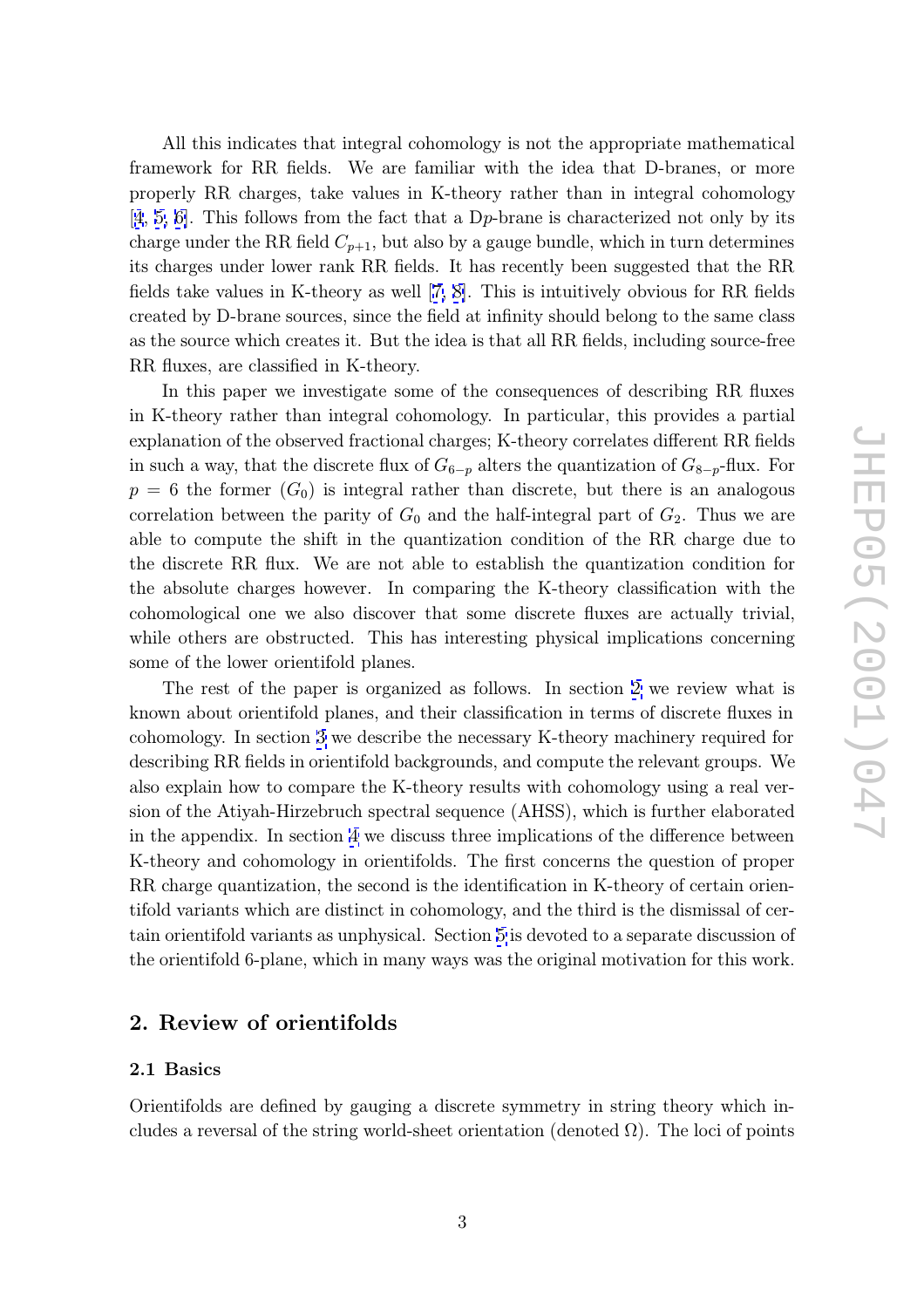<span id="page-4-0"></span>which are fixed under this symmetry are called orientifold planes. In particular, an orientifold *p*-plane  $(Op)$  in type-II string theory is given by the  $\mathbb{Z}_2$  projection

$$
\text{Op}: \qquad \mathbb{R}^{1,p} \times \mathbb{R}^{9-p} / \mathcal{I}_{9-p} \Omega \cdot \begin{cases} 1 & p = 0, 1 \\ (-1)^{F_L} & p = 2, 3 \end{cases} \qquad \text{mod } 4 \,, \tag{2.1}
$$

where p is even in IIA and odd in IIB. The presence of  $(-1)^{F_L}$  for  $p = 2, 3 \mod 4$ can be understood from the requirement that the generator square to 1 on fermions. For example,  $(\mathcal{I}_2 \Omega)^2 = -1$  on fermions, but  $(\mathcal{I}_2 \Omega(-1)^{F_L})^2 = (\mathcal{I}_2 \Omega)^2(-1)^{F_L + F_R} = +1$ . The action of the orientifold on the antisymmetric tensor fields is given by

$$
B \longrightarrow -B
$$
  
\n
$$
C_{p'} \longrightarrow +C_{p'} \qquad p' = p + 1 \mod 4
$$
  
\n
$$
C_{p'} \longrightarrow -C_{p'} \qquad p' = p + 3 \mod 4.
$$
\n(2.2)

In particular, the projection leaves the D<sub>P</sub>-brane invariant, and in fact preserves the same 16 supersymmetries.

If we include n D p-branes (and their images), there are two possible actions on the open string Chan-Paton factors [9],

$$
\lambda \to M^{-1} \lambda^T M \,, \quad M = \mathbb{I}_{2n \times 2n} \text{ or } \begin{bmatrix} 0 & i\mathbb{I}_{n \times n} \\ -i\mathbb{I}_{n \times n} & 0 \end{bmatrix} (\equiv \mathbb{J}) \,. \tag{2.3}
$$

In the first case the resulting gauge g[rou](#page-29-0)p is  $SO(2n)$ , and in the second case  $USp(2n)$ . The corresponding Möbius strip amplitudes, and therefore also the vacuum  $\mathbb{R}P^2$ amplitudes, have the opposite sign, so we see that there are actually two types of Op-planes. These are denoted Op<sup>-</sup> and Op<sup>+</sup> for the SO(2n) and U Sp(2n) cases, respectively. Comparing the Möbius strip amplitude with the cylinder amplitude, one finds that the RR charge and tension of the O p-planes (as compared with those of the D<sub>p</sub>-branes) is given by  $-2^{p-5}$  for  $Op^{-}$ , and  $+2^{p-5}$  for  $Op^{+}$  (hence the sign in the notation).

### 2.2 Cohomology torsion variants

Another way to see that there are (at least) two variants (at least for  $p \leq 6$ ) is to note that the orientifold background admits a discrete degree of freedom corresponding to the holonomy of the  $B$  field  $[1]$ ,  $\begin{bmatrix} \text{even} \ \text{odd} \end{bmatrix}$ <br> $\begin{bmatrix} b = \end{bmatrix}$ 

$$
b = \int_{\mathbb{R}P^2} \frac{B}{2\pi} = 0 \quad \text{or} \quad \frac{1}{2},
$$
 (2.4)

where  $\mathbb{R}P^2 \subset \mathbb{R}P^{8-p}$  which sur[ro](#page-28-0)unds the Op-plane. A non-trivial holonomy contributes  $e^{2\pi ib} = -1$  in the RP<sup>2</sup> amplitude, and therefore exchanges the Op<sup>-</sup> and Op<sup>+</sup> planes.<sup>1</sup> Since  $B$  is odd under the projection, which maps opposite points in the

 $1$ <sup>1</sup>It isn't obvious at this stage which variant should be identified with trivial holonomy, and which with non-trivial holonomy. This will be clarified in K-theory.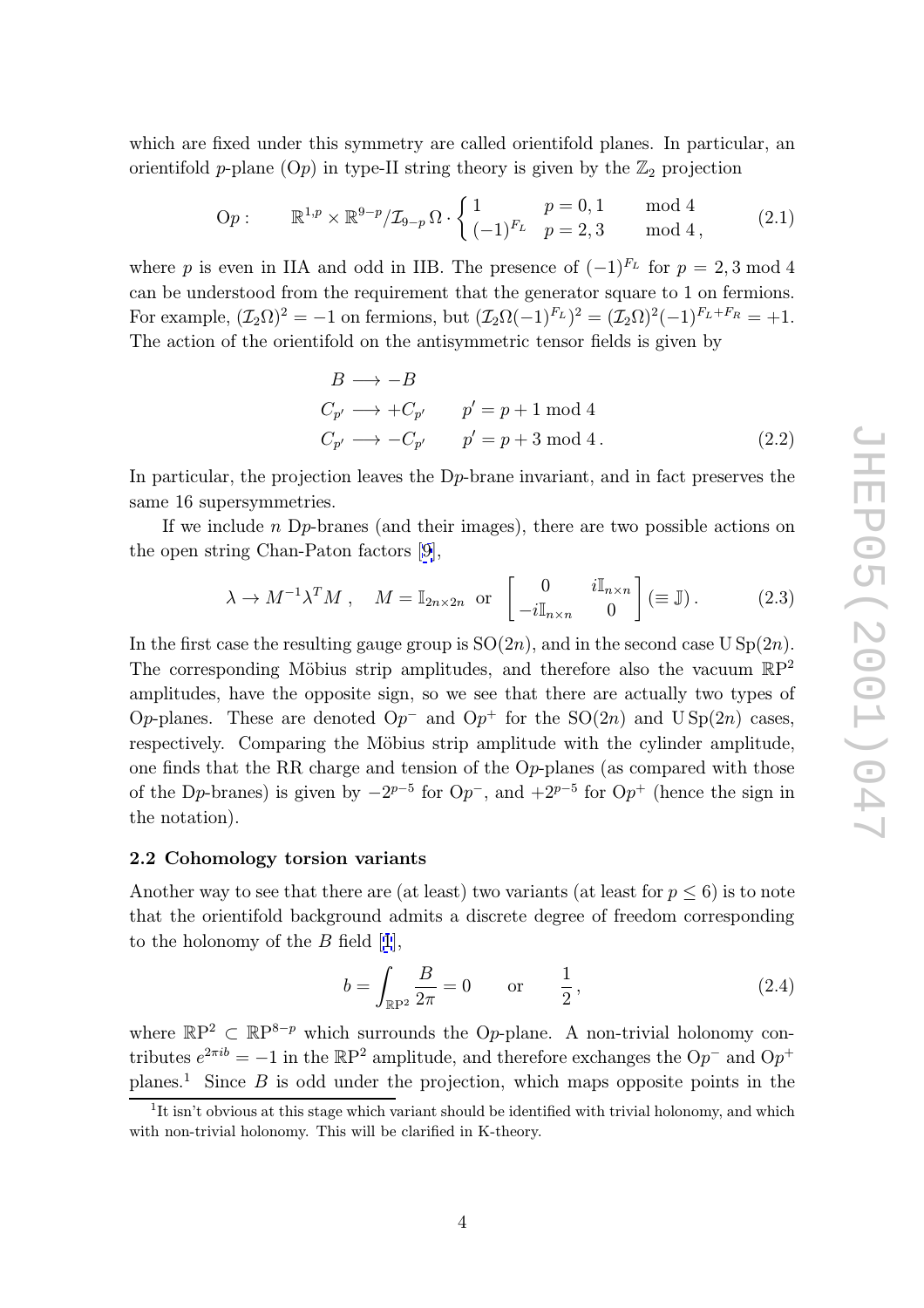double cover of  $\mathbb{R}P^{8-p}$ , the holonomy is an element of  $H^2(\mathbb{R}P^{8-p}, \widetilde{U(1)})$ , where  $\widetilde{U(1)}$ fracture to the twisted U(1) bundle. The elements of  $H^2(\mathbb{R}P^{8-p}, \overline{U(1)})$  are in turn classified<br>topologically by the characteristic class<br> $[H] = [dB] \in H^3(\mathbb{R}P^{8-p}, \mathbb{Z}) = \mathbb{Z}_2,$  (2.5) topologically by the characteristic class

$$
[H] = [dB] \in H^3(\mathbb{R}P^{8-p}, \widetilde{\mathbb{Z}}) = \mathbb{Z}_2,
$$
\n
$$
(2.5)
$$

topologically by the characteristic class<br>  $[H] = [dB] \in H^3(\mathbb{R}P^{8-p}, \tilde{\mathbb{Z}}) = \mathbb{Z}_2$ , (2.5)<br>
where  $\tilde{\mathbb{Z}}$  is the twisted  $\mathbb Z$  bundle. The choice of torsion coincides with the holonomy *b*.

RR fields can also have a discrete holonomy, which leads to additional variants of the orientifold plane. For the Op-plane with  $p \leq 5$  the relevant holonomy is

$$
c = \int_{\mathbb{R}P^{5-p}} \frac{C_{5-p}}{2\pi} = 0 \quad \text{or} \quad \frac{1}{2}, \tag{2.6}
$$

and is identified with a torsion  $G_{6-p}$ -field,

and is identified with a torsion 
$$
G_{6-p}
$$
-field,  
\n
$$
[G_{6-p}] \in \begin{cases} H^{6-p}(\mathbb{R}P^{8-p}, \mathbb{Z}) & \text{for } p = 0, 2, 4 \\ H^{6-p}(\mathbb{R}P^{8-p}, \mathbb{Z}) & \text{for } p = 1, 3, 5 \end{cases} = \mathbb{Z}_2.
$$
\n(2.7)  
\nThe choice of a non-trivial c is denoted  $\widetilde{Op}^{\pm}$ . Unlike the previous case, the charges of

these variants cannot be computed in perturbation theory, since they involve a RR background. Instead, one must appeal to arguments involving strong coupling. For example, the O3-plane has four variants corresponding to  $H$  and  $G_3$  torsion, both of these variants cannot be computed in perturbation theory, since they involve a RR<br>background. Instead, one must appeal to arguments involving strong coupling. For<br>example, the O3-plane has four variants corresponding to H H and  $G_3$ , so  $O3^-$  and  $\widetilde{O3}^+$  are invariant, and  $O3^+$  is interchanged with  $\widetilde{O3}^-$  [1]. If ead, one must appeal to arguments involving strong coupl<br>plane has four variants corresponding to H and  $G_3$  torsion<br>i in  $H^3(\mathbb{R}P^5, \mathbb{Z}) = \mathbb{Z}_2$ . S-duality in type-IIB string theory ex<br>- and  $\widetilde{O}3^+$  are invar we include D3-branes, string S-duality becomes Olive-Montonen duality in the worldvolume  $N = 4$  supersymmetric gauge theory. The  $SO(2n)$  theory corresponding to O3<sup>-</sup> is invariant under this duality, but the  $USp(2n)$  theory of O3<sup>+</sup> is related [to](#page-28-0) an  $SO(2n+1)$  theory [10]. We can therefore interpret the O3<sup>-</sup> plane as an O3<sup>-</sup> plane clude D3-branes, string S-duality becomes Olive-Montone  $N = 4$  supersymmetric gauge theory. The SO(2*n*) is invariant under this duality, but the U Sp(2*n*) theor  $n + 1$ ) theory [10]. We can therefore interpret the  $\widetilde{$ volume  $N = 4$  supersymmetric gauge theory. The SO(2n) theory co<br>O3<sup>-</sup> is invariant under this duality, but the USp(2n) theory of O3<sup>+</sup> i<br>SO(2n + 1) theory [10]. We can therefore interpret the  $\widetilde{O3}^-$  plane as<br>with an with an additional fractional  $(1/2)$  D3-brane. The fourth variant,  $O3^+$ , corresponds to turning on  $H$  torsion on  $O3^-$ . This exchanges the orthogonal gauge group with In the under this dua<br>
eory [10]. We can<br>
onal fractional (1<br>
H torsion on  $\overline{O3}$ a symplectic one,  $USp(2n)$ . The theory is perturbatively the same as for  $O3^+$ , but the BPS dyon spectrum is different [2]. This  $USp(2n)$  theory is self-dual.

There are analogous strong coupling arguments for type-IIA O2 planes [11] and O4 planes  $[12]$ – $[14]$  using M-theory. However, it is clear from T-duality that this pattern persists for all  $p \leq 5$  (see ta[ble](#page-28-0) 1).

The case  $p = 6$  is special, since  $[G_0] \in H^0(\mathbb{R}P^{8-p}, \mathbb{Z}) = \mathbb{Z}$ , rather than  $\mathbb{Z}_2$ [. T](#page-29-0)hese classes corr[esp](#page-29-0)o[nd](#page-29-0) to the allowed (integral) values of the cosmological constant in massive type-IIA supergravity [15, 16]. It does not appear, at this stage, to label distinct O6-planes, but rather different IIA backgrounds in which an O6-plane can sit. One might therefore conclude that the O6-plane only has two variants, O6<sup>-</sup> and O6<sup>+</sup>. However, we shall see in s[ect](#page-29-0)i[on](#page-29-0) 5 that there is another variant, which has the distinct O6-planes, but rather different IIA backgrounds in which an O6-plane can<br>sit. One might therefore conclude that the O6-plane only has two variants, O6<sup>-</sup> and<br>O6<sup>+</sup>. However, we shall see in section 5 that there i sit. One might.<br>O6<sup>+</sup>. Howe<br>properties (<br>denoted O6 denoted  $O6^-$  (see also [17]).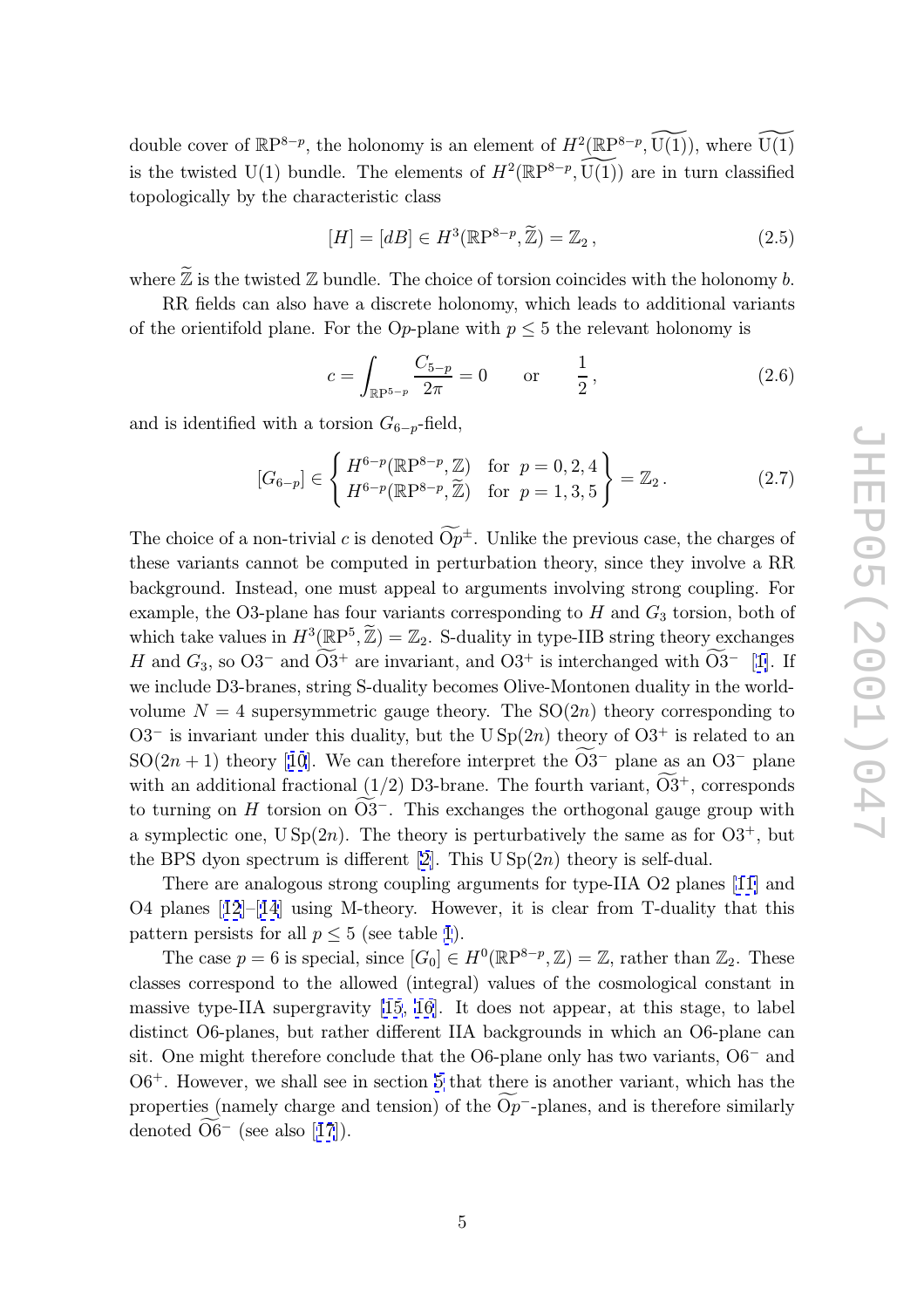For  $p = 0$  and 1 there is another possible holonomy given by

<span id="page-6-0"></span>For 
$$
p = 0
$$
 and 1 there is another possible holonomy given by  
\n
$$
c' = \int_{\mathbb{R}\mathbb{P}^{1-p}} \frac{C_{1-p}}{2\pi} = 0 \quad \text{or} \quad \frac{1}{2}.
$$
\n(2.8)  
\nThis is related to the torsion groups  $H^1(\mathbb{R}\mathbb{P}^7, \tilde{\mathbb{Z}})$  and  $H^2(\mathbb{R}\mathbb{P}^8, \mathbb{Z})$ . We denote the

 $c' = \int_{\mathbb{R}P^{1-p}} \frac{C_{1-p}}{2\pi} = 0$  or  $\frac{1}{2}$ . (2.8)<br>This is related to the torsion groups  $H^1(\mathbb{R}P^7, \mathbb{Z})$  and  $H^2(\mathbb{R}P^8, \mathbb{Z})$ . We denote the<br>corresponding variants  $\widehat{O1}$  and  $\widehat{O0}$ . When both RR tor This is related to the torsion groups  $H^1(\mathbb{R}P^7, \mathbb{Z})$  and  $H^2(\mathbb{R}P^8, \mathbb{Z})$ . We denote the corresponding variants  $\widehat{O}1$  and  $\widehat{O}0$ . When both RR torsions are turned on we get more variants,  $\widehat{O1}$  and theory, we will be able to determine their charges. We will also see that some of these variants are removed when one interprets RR fields in K-theory. For the O2-plane, one could also consider a  $G_0$  background, which takes values in  $H^0(\mathbb{R}P^6, \mathbb{Z}) = \mathbb{Z}$ . The situation is similar to the O6-plane case above, and will also be addressed in section 5.

### 2.3 Brane realization of torsion

Pure to[rs](#page-17-0)ion fields can be realized physically by simple brane constructions [18, 19, 2]. Consider an Op-plane ( $p \leq 5$ ) situated along the directions  $\{x^1, \ldots, x^{p-1}, x^6\}$ , and either an NS5-brane along  $\{x^1, \ldots, x^5\}$  for the case of the H field, or a  $D(p+2)$ -brane along  $\{x^1, \ldots, x^{p-1}, x^7, x^8, x^9\}$  for the ca[se](#page-28-0) of the  $G_{6-p}$  field (figure 1).<sup>2</sup> In [both ca](#page-29-0)ses the brane intersects the orientifold plane along  $\{x^1, \ldots, x^{p-1}\}$ , and therefore forms a "domain wall" on the Op-plane. The brane is "fractional" in the sense that it is<br>its own image under the orientifold projection, and can therefore not move off the<br>orientifold plane. It is therefore a source of  $1/2$  un its own image under the orientifold projection, and can therefore [n](#page-7-0)ot move off the

$$
\int_{\mathbb{S}^{3,1}} \frac{H}{2\pi} = \frac{1}{2}
$$
\n(2.9)

for the NS5-brane, and

$$
\int_{\mathbb{S}^{6-p,1}} \frac{G_{6-p}}{2\pi} = \frac{1}{2}
$$
\n(2.10)

for the  $D(p+2)$ -brane.<sup>3</sup> Now remove two small disks at the intersection of the sphere with the orientifold plane, and apply Stoke's law to get ow z<br>and<br> $\Delta$  |

$$
\Delta \int_{\mathbb{R}P^2} \frac{B}{2\pi} = \Delta \int_{\mathbb{R}P^{5-p}} \frac{C_{5-p}}{2\pi} = \frac{1}{2}
$$
\n(2.11)

for the difference in the holonomy between the two sides. The field strengths  $H$  and  $G_{6-p}$  are trivial (as differential forms) at infinity, but the above result shows that there is relative torsion between the two pieces of the Op-plane. The NS5-brane interchanges the Op<sup>-</sup> and Op<sup>+</sup> planes, and the D(p there is relative torsion between the two pieces of the O p-plane. The NS5-brane interchanges the  $\mathcal{O}p^{-}$  and  $\mathcal{O}p^{+}$  planes, and the  $D(p+2)$ -brane interchanges the  $\mathcal{O}p$ and  $Op$  planes.

<sup>&</sup>lt;sup>2</sup>A similar construction can be made for the additional RR torsion  $(c')$  in the case of  $p = 0, 1$ , using an intersection with a D6-brane and D7-brane, respectively.

<sup>&</sup>lt;sup>3</sup>We use  $\mathbb{S}^{l,m}$  to denote the sphere in the reduced space  $\mathbb{R}^{l,m} \equiv \mathbb{R}^{l+m}/\mathbb{Z}_2$ , where the  $\mathbb{Z}_2$  inverts l of the coordinates. In particular  $\mathbb{S}^{l,0} \sim \mathbb{R}P^{l-1}$ .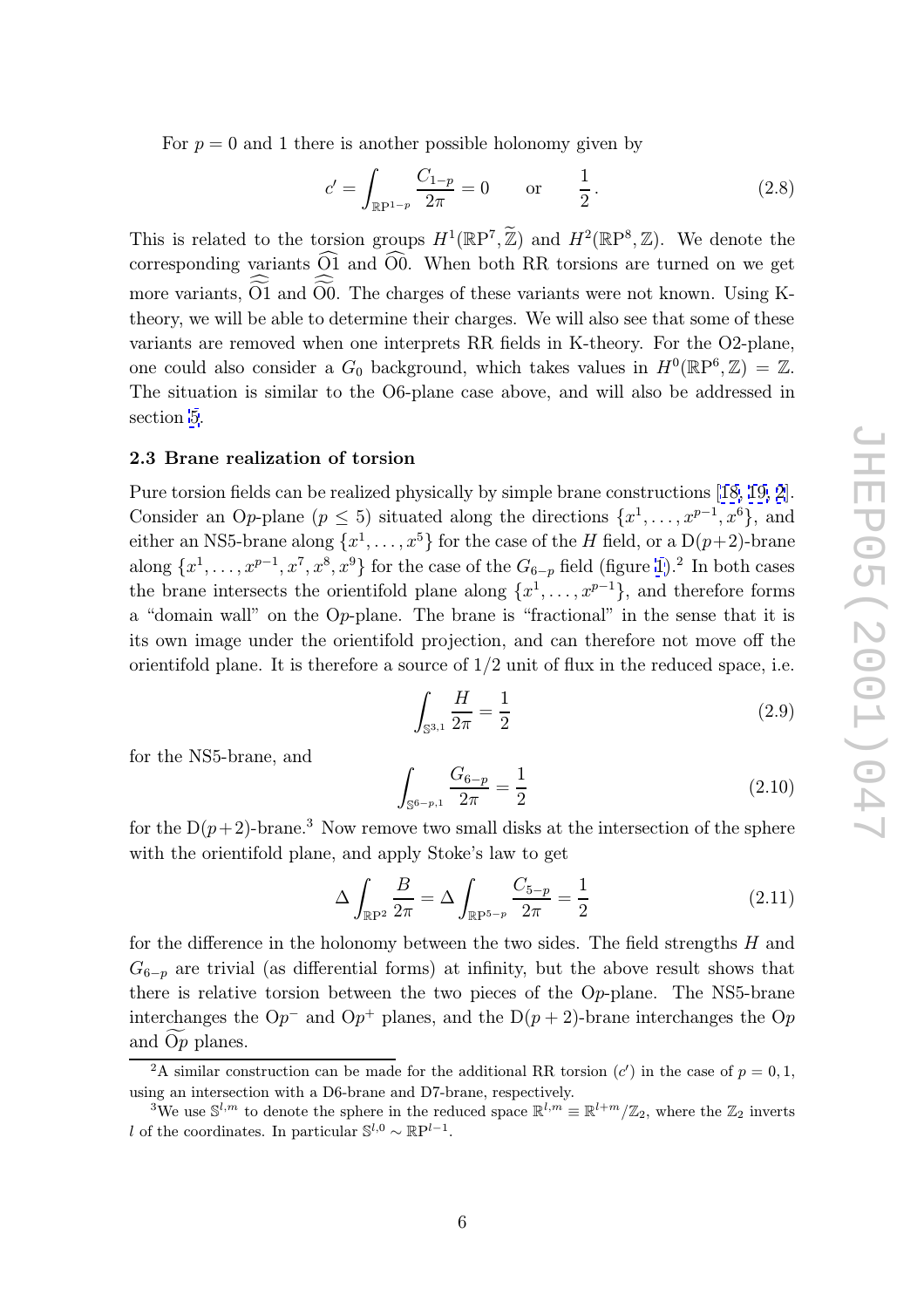<span id="page-7-0"></span>

**Figure 1:** Brane realization of (a)  $H$  torsion, (b)  $G_{6-p}$  torsion.



Figure 2: Deforming the intersecting brane to a wrapped brane.

For two coincident branes the flux is 1, but they are now free to move off the orientifold plane (in opposite directions). The torsion part of the field is therefore trivial, and the orientifold plane remains unchanged.

For  $p = 6$  the D-brane picture (figure 1b) is special, in that  $G_0$  is created by a D8-brane, which fills the entire transverse space. The D8-branes can therefore never<br>move off the orientifold plane, and this is consistent with the fact that  $G_0$  is integral<br>rather than torsion.<br>We can try to use this move off the orientifold plane, and this is consistent with the fact that  $G_0$  is integral rather than torsion.

We can try to use this picture to understand the relative charges of the  $Op^{\pm}$ planes. Consider a "deformation" of the intersecting D-brane configuration, in which the D(p + 2)-brane wraps  $\mathbb{R}^p \times \mathbb{R}P^2$  at  $x^6 \to \infty$ , and "opens up" into a flat  $\mathbb{R}^{p+2}$  at  $x^6 = 0$  (figure 2). The  $\mathbb{R}P^2$  is not a homology cycle in the bulk, so the wrapped part of the brane shrinks to zero size, giving the original intersection configuration. If we assume that the world-volume gauge field on the  $D(p+2)$ -brane satisfies [20, 17]

$$
\int_{\mathbb{R}\mathbb{P}^2} \frac{F}{2\pi} = \frac{1}{2} \quad \text{mod } \mathbb{Z},\tag{2.12}
$$

then the charge of the Op<sup>-</sup> plane would shift by 1/2, due to the coupling  $\int F \wedge C_{p+1}$ . On the other hand the charge of  $\mathbf{O}p^+$  could only change by an integral amount due the additional coupling  $\int B \wedge C_{p+1}$ , since the B field also has 1/2 unit of flux on  $\mathbb{R}P^2$ . This would therefore explain the observed relative charges of these two variants. A result similar to  $(2.12)$  was obtained in [21] for orientable manifolds for which  $w_2$  is non-trivial. However  $\mathbb{R}P^2$  is non-orientable, so the question remains open.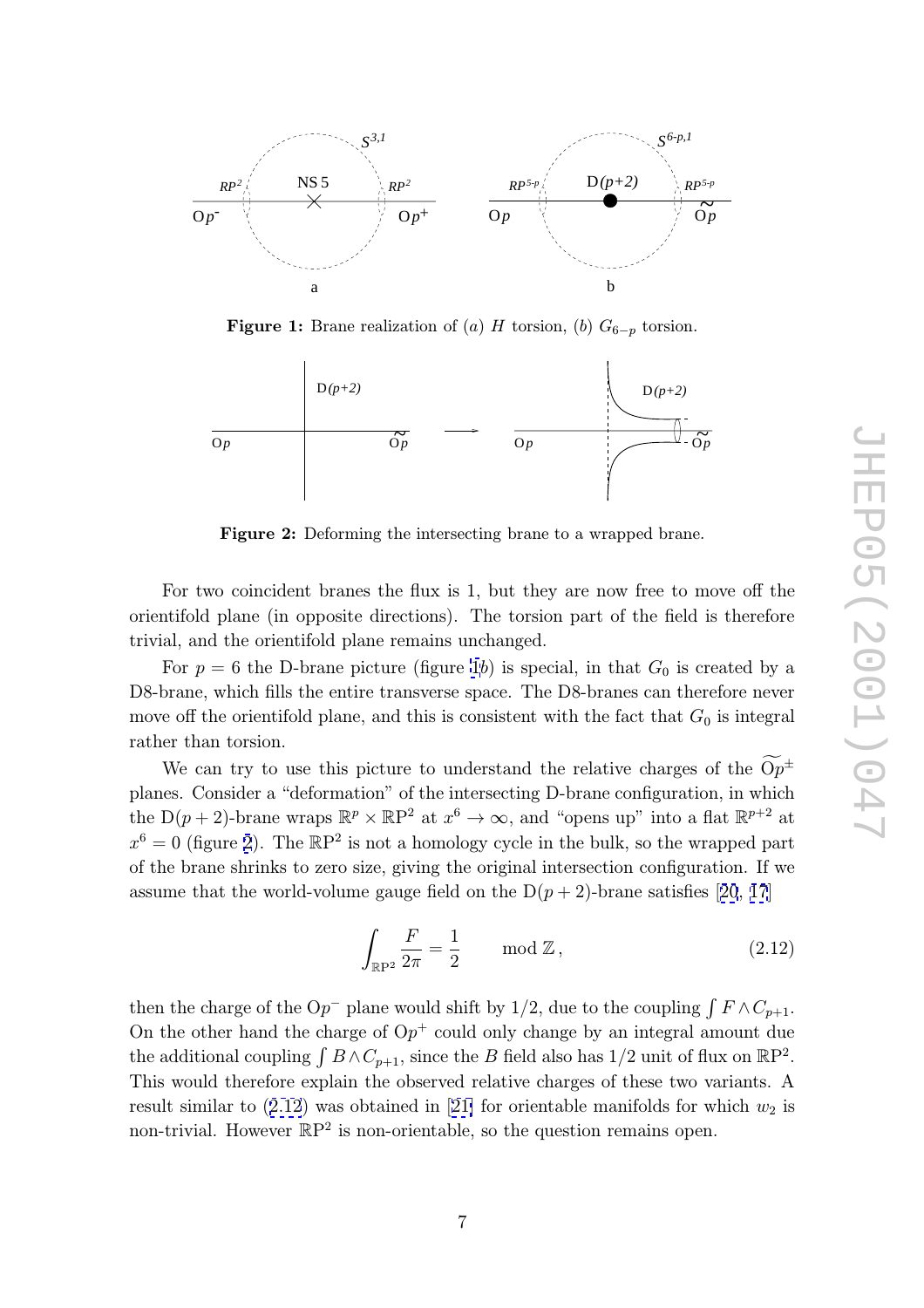### <span id="page-8-0"></span>3. Orientifolds in K-theory

In ordinary (non-orientifold) type-IIA and -IIB backgrounds RR fluxes take values in  $K(X)$  and  $K^{-1}(X)$ , respectively [7]. This complements the fact that RR charges, or D-branes, are classified by  $K^{-1}(X)$  and  $K(X)$ , respectively.<sup>4</sup> One way to think about this, which will be useful in generalizing to orientifolds, is to divide the space into two regions using a domain wal[l](#page-29-0) made of D8-branes and anti-D8-branes in IIA, and non-BPS D8-branes in IIB. Differences in the values of the RR fluxes between the two regions are then in one-to-one correspondence with the RR charges carried by the D8-brane system, and are therefore classified by  $K(X)$  in IIA, and by  $K^{-1}(X)$ in IIB. The groups are exchanged relative to the D-brane classification since there we start with a D9-D9 system in IIB, and non-BPS D9-branes in IIA.

### 3.1 Real K-theory

The orientifold backgrounds of interest are defined by a  $\mathbb{Z}_2$  projection on closed strings that includes world-sheet parity  $\Omega$ , and an action on the open string Chan-Paton factors that squares to either 1 or  $-1$ . In K-theoretic terms, one is given an involution  $\tau$  on the space X, and an antilinear involution on the bundles that commutes with  $\tau$ . This defines the real and quaternionic K-theory groups  $KR(X)$ and  $KH(X)$ , depending on whether the involution on the bundles squares to 1 or −1 [22]. Higher groups can then be defined by (assuming compact support)

$$
KR^{p,q}(X) = KR(X \times \mathbb{R}^{p,q}), \qquad (3.1)
$$

whe[re](#page-29-0) the involution acts on p coordinates in  $\mathbb{R}^{p,q}$ , and similarly for KH. These satisfy the periodicity conditions

$$
KR^{p,q}(X) = KR^{p+1,q+1}(X)
$$
\n(3.2)

$$
KR^{p,q}(X) = KR^{p+8,q}(X), \qquad (3.3)
$$

and similarly for  $KH$ . The first implies that  $KR^{p,q}$  depends only on the difference  $p-q$ , so we denote  $KR^{p,q}(X) = KR^{p-q}(X)$ . In addition KR and KH are related by

$$
KR^{-n}(X) = KH^{-n+4}(X).
$$
\n(3.4)

Another variant of real K-theory can be defined by considering an involution that also exchanges the two bundles  $E$  and  $F$ . Physically this corresponds to the inclusion of the operator  $(-1)^{F_L}$  (e.g. for  $p = 3 \mod 4$  in  $(2.1)$ ), which exchanges the branes and antibranes. The corresponding groups are denoted  $KR_{\pm}(X)$  and  $KH_{\pm}(X)$ , and

 ${}^{4}$ If X is non-compact, then D-branes are actually classified by K-theory with compact support,  $K_{\text{cpt}}^{-1}(X)$  and  $K_{\text{cpt}}(X)$ , or more precisely by the kernel o[f th](#page-4-0)e natural maps from these groups to the ones without compact support.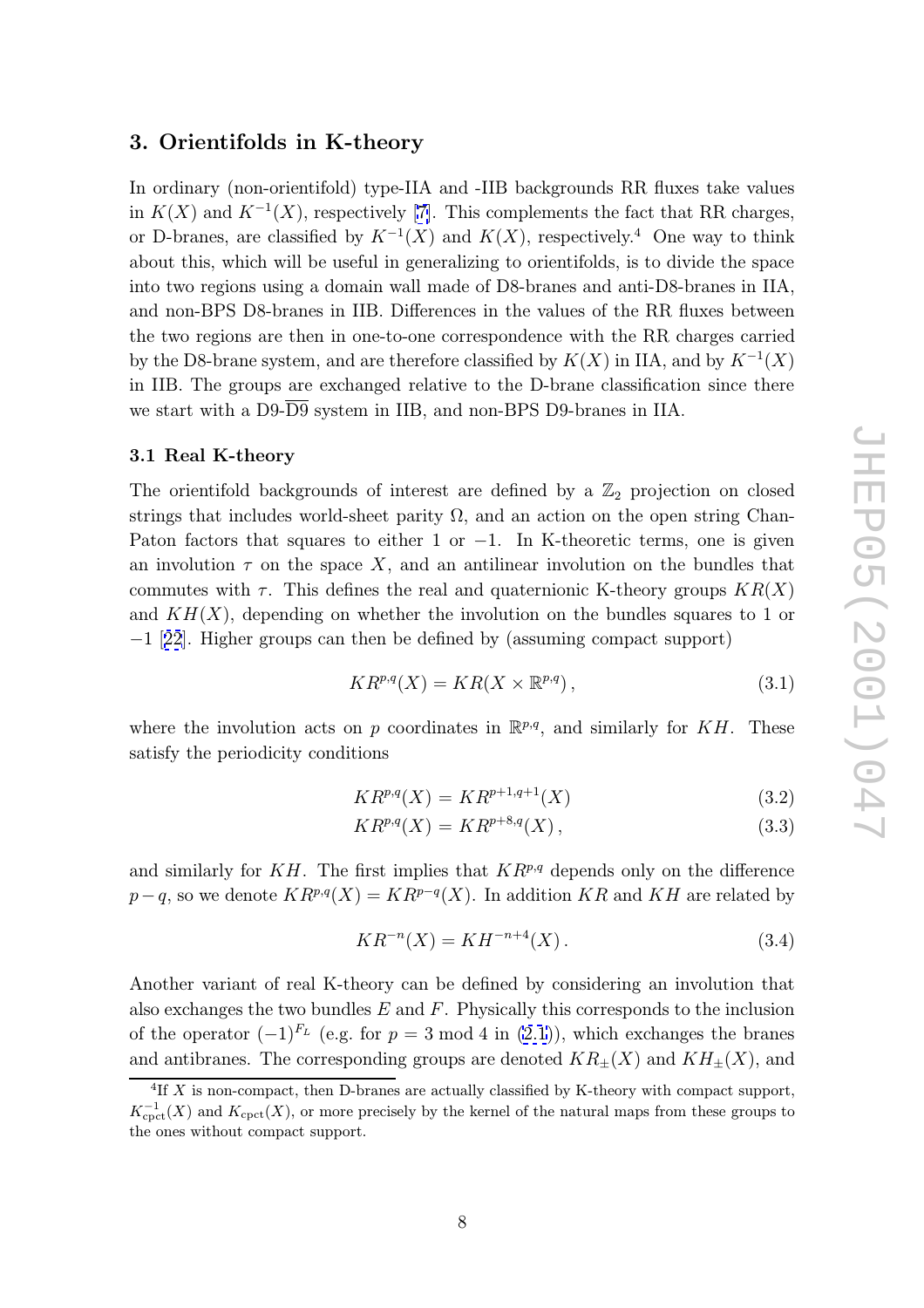<span id="page-9-0"></span>higher versions are defined precisely as in  $(3.1)$ . These groups are related to ordinary real K-theory as follows,

$$
KR_{\pm}(X) = KR(X \times \mathbb{R}^{0,2}) = KR^{-2}(X), \qquad (3.5)
$$

and similarly for  $KH_{\pm}.^5$ 

### 3.2 RR fields in orientifold backgrounds

To classify RR fields in the background of an orientifold p-plane we divide the transverse space  $\mathbb{R}^{9-p}$  by wrapping D8-branes on the transverse sphere  $\mathbb{S}^{8-p}$ . In IIA we again consider both D8-branes and anti-D8-branes, and in IIB we use the non-BPS D8-branes. The orientifold projection (2.1) acts freely on the sphere, giving  $\mathbb{R}P^{8-p}$ , and the corresponding K-groups are obtained by keeping track of how the projection acts on the D8-branes and their bundles.

For example, the O0 projection  $\mathbb{R}^9/\mathcal{I}_9\Omega$  $\mathbb{R}^9/\mathcal{I}_9\Omega$  $\mathbb{R}^9/\mathcal{I}_9\Omega$  in IIA maps a D8-brane wrapping  $\mathbb{S}^8$ with a given orientation to a D8-brane wrapping it with the opposite orientation. It therefore exchanges wrapped D8-branes with wrapped anti-D8-branes, and viceversa. The group is therefore either  $KR_{+}(\mathbb{S}^{9,0})$  or  $KH_{+}(\mathbb{S}^{9,0})$ , depending on whether the action on the Chan-Paton bundle squares to 1 or  $-1$ . Following the general arguments of [9], we associate the former to the O0 <sup>−</sup>-plane, and the latter to the  $00<sup>+</sup>$ -plane.

The usual 8-fold periodicity of orientifolds (and real K-theory) implies that for the [O8](#page-29-0)<sup>-</sup> and O8<sup>+</sup> planes the groups are also  $KR_{\pm}$  and  $KH_{\pm}$ , respectively. This is somewhat counterintuitive, in that a D8-brane gets mapped to an image D8-brane and not an anti-D8-brane. However recall that the D8-branes wrap the transverse sphere, which in this case is just two points on either side of the O8-plane. This means that the orientation of the "wrapped" D8-brane is reversed on the other side. The projection maps the D8-brane to a D8-brane of the same orientation on the other side, so it looks like a "wrapped" anti-D8-brane.

The appropriate groups for the other orientifold planes can be similarly determined. The results are summarized in table 2.

Using  $(3.2)$ – $(3.5)$  we can re-express these groups as  $KR^{p-10}(\mathbb{S}^{9-p,0})$  for  $Op^-$ , and  $KH^{p-10}(\mathbb{S}^{9-p,0}) = KR^{p-6}(\mathbb{S}^{9-p,0})$  for  $Op^+$ . Note that, as expected, the groups which classify RR fields are shifted by one relative [to](#page-10-0) the groups which classify RR charges,  $KR^{p-9}$  and  $KH^{p-9}$  $KH^{p-9}$  [23]–[25]. For example, D-branes in an O8 background (type IA)

<sup>&</sup>lt;sup>5</sup>This relation is the analog in real K-theory of Hopkins' relation in complex equivariant K-theory,  $K_{\pm}(X) = K_{\mathbb{Z}_2}(X \times \mathbb{R}^{1,1})$ . The latter can be understood as the failure of ordinary Bott periodicity when one tries to const[ruct](#page-29-0) t[he D](#page-30-0)irac index map:  $K_{\mathbb{Z}_2}(X \times \mathbb{R}^{1,1}) \to K_{\mathbb{Z}_2}(X)$ . Orientation reversal on the  $\mathbb{R}^2$  exchanges the two spinor chiralities, and therefore gives  $K_{\pm}(X)$  rather than  $K_{\mathbb{Z}_2}(X)$ . In the real case it's exactly the opposite, since complex conjugation also exchanges the two chiralities. Bott periodicity works for  $\mathbb{R}^{1,1}$  (3.2), and fails for  $\mathbb{R}^{0,2}$  and  $\mathbb{R}^{2,0}$ . The former gives  $KR_{\pm}(X)$ , and the latter  $KH_{\pm}(X)$ .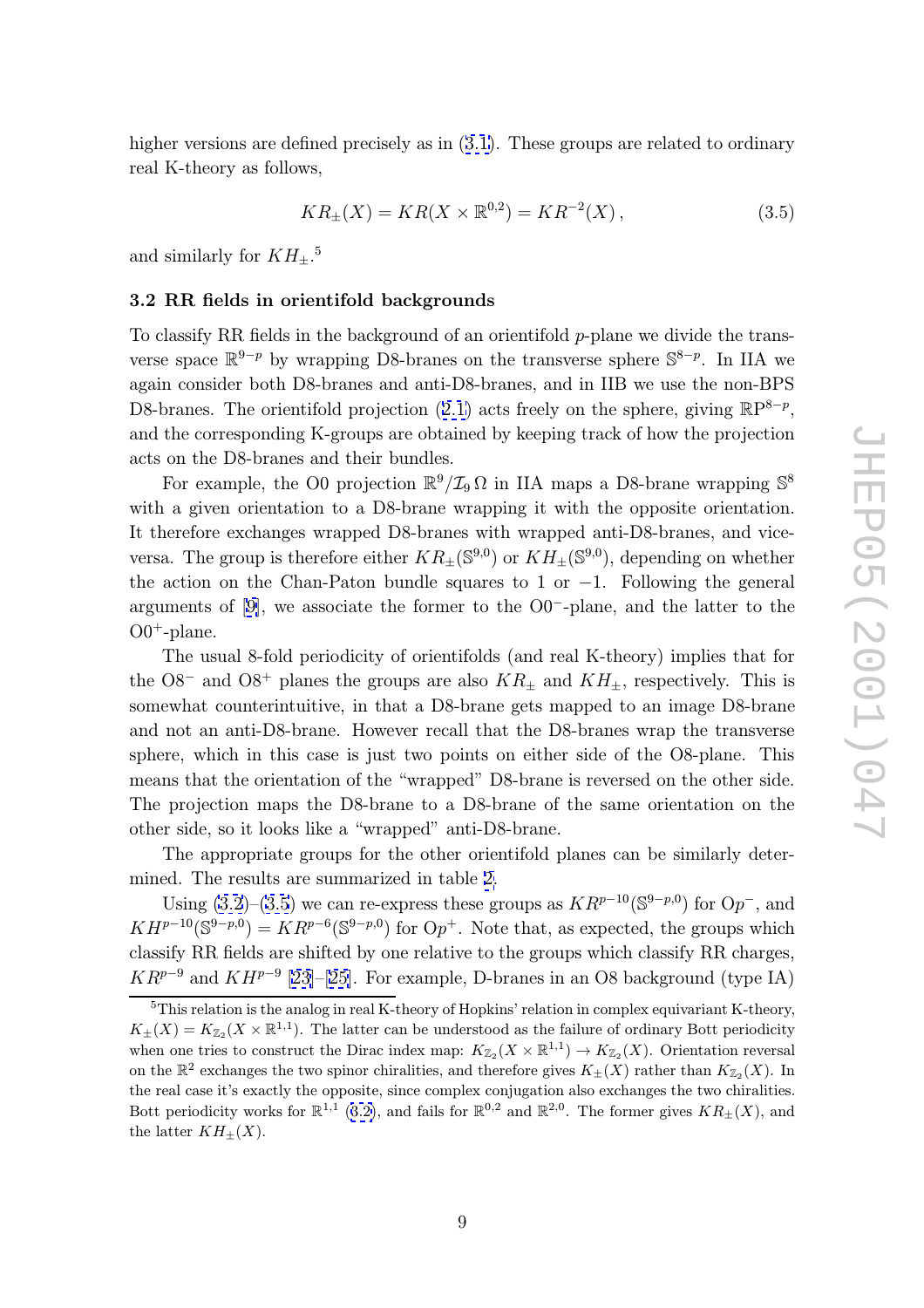<span id="page-10-0"></span>

|        | $Op^-$   K-group                                               | $Op^+$ | K-group                                               |
|--------|----------------------------------------------------------------|--------|-------------------------------------------------------|
|        | $O0^-$   $KR_{\pm}(S^{9,0}) = \mathbb{Z} \oplus \mathbb{Z}_2$  | $OO^+$ | $KH_{\pm}(S^{9,0})=\overline{\mathbb{Z}}$             |
|        | $O1^{-}$   $KR^{-1}(S^{8,0}) = \mathbb{Z} \oplus \mathbb{Z}_2$ | $O1^+$ | $KH^{-1}(S^{8,0}) = \mathbb{Z}$                       |
|        | $O2^{-}$   $KR(S^{7,0}) = \mathbb{Z} \oplus \mathbb{Z}$        |        | $O2^+$   $KH(S^{7,0}) = \mathbb{Z} \oplus \mathbb{Z}$ |
|        | $O3^{-}$   $KH_{\pm}^{-1}(S^{6,0}) = \mathbb{Z}$               | $O3^+$ | $KR_+^{-1}(S^{6,0}) = \mathbb{Z}$                     |
|        | $O4^{-}$   $KH_{\pm}(S^{5,0}) = \mathbb{Z}$                    | $O4^+$ | $KR_{\pm}(S^{5,0})=\mathbb{Z}\oplus\mathbb{Z}_2$      |
|        | $O5^{-}$   $KH^{-1}(S^{4,0}) = \mathbb{Z}$                     | $O5^+$ | $KR^{-1}(S^{4,0}) = \mathbb{Z} \oplus \mathbb{Z}_2$   |
|        | $O6^{-}$   $KH(S^{3,0}) = \mathbb{Z} \oplus \mathbb{Z}$        | $O6^+$ | $KR(S^{3,0}) = \mathbb{Z} \oplus \mathbb{Z}$          |
| $O7^-$ | $KR_{\pm}^{-1}(S^{2,0}) = \mathbb{Z}$                          | $O7^+$ | $KH_{\pm}^{-1}(S^{2,0})=\mathbb{Z}$                   |
|        | $OS^{-}$   $KR_{\pm}(S^{1,0}) = \mathbb{Z}$                    | $O8^+$ | $KH_{\pm}(S^{1,0})=\mathbb{Z}$                        |

Table 2: Orientifold K-theory groups for RR fields.

are classified by  $KR^{-1}$ , whereas RR fields take values in  $KR_{\pm} = KR^{-2}$ . To compute the groups we used the following decomposition isomorphism due to Atiyah [22]

$$
KR^{-n}(\mathbb{S}^{m,0}) = KR^{m-n+1}(pt.) \oplus KR^{-n}(pt.) \qquad (m \ge 3), \tag{3.6}
$$

and our knowlege of the real K-groups of a point,

$$
KR^{-m}(pt.) = \{ \mathbb{Z}, \mathbb{Z}_2, \mathbb{Z}_2, 0, \mathbb{Z}, 0, 0, 0 \} \mod 8 . \tag{3.7}
$$

### 3.3 Comparing with cohomology

The above results agree with cohomology in some cases, and differ in other cases. The free ( Z) part of K-theory always agrees with cohomology. This corresponds to the RR flux of the orientifold p-plane itself, i.e.  $G_{8-p}$ . For  $p = 2, 6$  there is an additional free part corresponding to  $G_0$ , which also agrees with cohomology. The difference between K-theory and cohomology can only be in the torsion subgroup.<sup>6</sup> responding to  $G_0$ , which also agrees with cohomology. The<br>heory and cohomology can only be in the torsion subgroup.<sup>6</sup><br>levant cohomologies for orientifold 5-planes are<br> $H^3(\mathbb{R}P^3, \mathbb{Z}) \oplus H^1(\mathbb{R}P^3, \mathbb{Z}) = \mathbb{Z} \opl$ 

For example, the relevant cohomologies for orientifold 5-planes are

$$
H^{3}(\mathbb{R}\mathbf{P}^{3},\mathbb{Z})\oplus H^{1}(\mathbb{R}\mathbf{P}^{3},\widetilde{\mathbb{Z}})=\mathbb{Z}\oplus\mathbb{Z}_{2}.
$$
\n(3.8)

The first term corresponds to the integral  $G_3$  flux of the O5-plane, and the second  $H^3(\mathbb{R}P^3, \mathbb{Z}) \oplus H^1(\mathbb{R}P^3, \widetilde{\mathbb{Z}}) = \mathbb{Z} \oplus \mathbb{Z}_2.$  (3.8)<br>The first term corresponds to the integral  $G_3$  flux of the O5-plane, and the second<br>is  $G_1$  torsion, which gives the  $\widetilde{O5}$  variants. Let us  $H^3(\mathbb{R}P^3, \mathbb{Z}) \oplus H^1(\mathbb{R}P^3, \mathbb{Z}) = \mathbb{Z} \oplus \mathbb{Z}_2$ . (3.8)<br>The first term corresponds to the integral  $G_3$  flux of the O5-plane, and the second<br>is  $G_1$  torsion, which gives the  $\overline{O5}$  variants. Let us once a to O5 <sup>−</sup>. In K-theory we find

$$
KH^{-1}(\mathbb{S}^{4,0}) = \mathbb{Z} \quad \text{for } O5^- KR^{-1}(\mathbb{S}^{4,0}) = \mathbb{Z} \oplus \mathbb{Z}_2 \quad \text{for } O5^+ .
$$
 (3.9)

How should we interpret the absence of the torsion subgroup in the first case? Clearly we need to understand better how to relate (or "lift") cohomology to K-theory.

<sup>&</sup>lt;sup>6</sup>This is a consequence of the Chern isomorphism, e.g.  $K(X) \times \mathbb{Q} \simeq H^{even}(X, \mathbb{Q})$ . In the real case the cohomologies will be twisted or normal, according to the action of the orientifold on the corresponding RR field (2.2).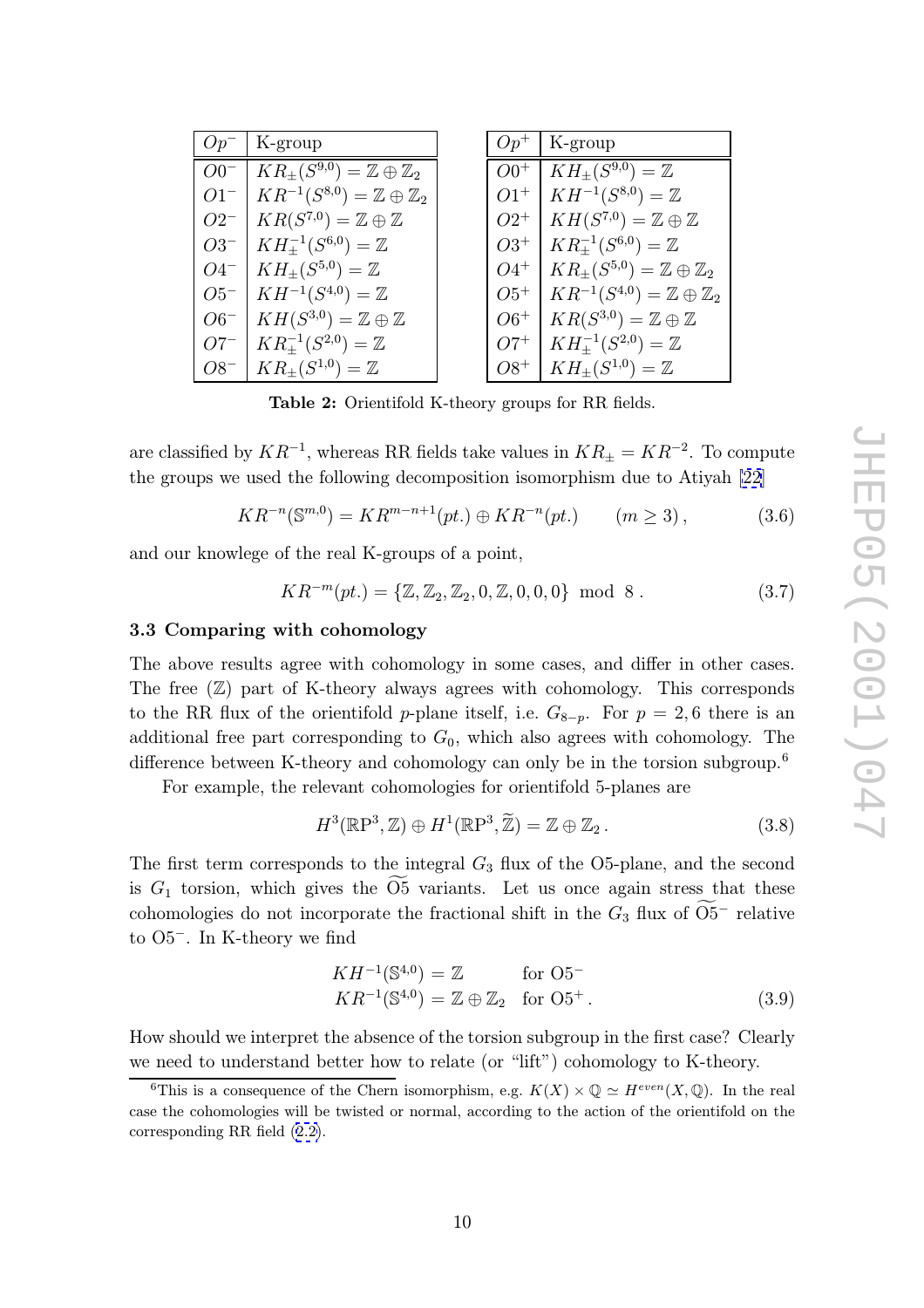There is in fact a systematic algorithm which does exactly this, known as the Atiyah-Hirzebruch spectral sequence (AHSS) [26]. <sup>7</sup> The basic idea of the AHSS is to compute  $K(X)$  using a sequence of successive approximations, starting with integral cohomology  $H^*(X,\mathbb{Z})$ . Each successive step is given by the cohomology of a differential  $d_r$  that acts on classes in the previ[ous](#page-30-0) step. Thus classes which are not  $d_r$ -closed are removed in the new approximation, and classes which are  $d_r$ -exact are trivial. For example,  $d_1$  is just the usual co-boundary operator acting on co-chains (which are the zero'th step), so the first step is ordinary de-Rahm cohomology. Higher differentials, if they are non-trivial, will refine the approximation by removing some cohomology classes, and trivializing others. The first non-trivial higher differential in the complex case is given by  $d_3 = Sq^3 + H$ , where  $Sq^3$  is the Steenrod square [27]. The only other differential which may be non-trivial in ten dimensions is  $d_5$ .

The AHSS can be extended to real K-theory as well. In the appendix we describe how to do this in the case of a freely acting involution, such as the [one](#page-30-0)s appearing in table 2. In this case the AHSS follows a similar pattern to the complex case, with the modification that the cohomologies appearing in the first approximation can be twisted or normal, in accordance with the orientifold action on the RR fields  $(2.2)$ . Corres[po](#page-10-0)ndingly, the differential  $d_3$  maps between ordinary and twisted cohomologies, and must therefore itself be twisted. The precise form of  $d_3$  is not tion can be twisted or normal, in accordance with the orientifold action on the RR<br>fields (2.2). Correspondingly, the differential  $d_3$  maps between ordinary and twisted<br>cohomologies, and must therefore itself be twisted is a t[wiste](#page-4-0)d version of the Steenrod square. Here the second term is torsion, since  $[H] \in H^3(\mathbb{R}P^{8-p}, \mathbb{Z}) = \mathbb{Z}_2$ . As we have seen before, this provides the difference between the  $Op^-$ -plane and the  $Op^+$ -plane. We shall assume that the first term is trivial in both cases, and justify this assumption in hindsight. We shall also see that  $d_5$  (which is untwisted) is trivial in all cases.

Actually, what one really computes in the AHSS is an "associated graded complex" of  $K(X)$  (or any of its variants), denoted  $GrK(X)$ . This is defined in terms of a filtration of  $K(X)$ ,  $K_n(X) \subseteq K_{n-1}(X) \subseteq \cdots \subseteq K_0(X) = K(X)$ , as

$$
GrK(X) = \bigoplus_{p} K_{p}(X) / K_{p+1}(X) , \qquad (3.10)
$$

where  $K_p(X)$  is the subgroup of classes in  $K(X)$  which are trivial on the  $(p-1)$ -<br>tree of X. The successive ratios appearing in (3.10) are precisely the objects one<br>computes by the AHSS. In particular, in the first order tree of X. The successive ratios appearing in (3.10) are precisely the objects one computes by the AHSS. In particular, in the first order approximation

$$
K_p(X)/K_{p+1}(X) = \begin{cases} H^p(X, \mathbb{Z}) & \text{for } p \text{ even} \\ 0 & \text{for } p \text{ odd.} \end{cases}
$$
 (3.11)

To get the actual subgroups  $K_p(X)$ , and in particular  $K(X)$  itself, requires solving extension problems of the form

$$
0 \to K_{p+1}(X) \to K_p(X) \to K_p(X)/K_{p+1}(X) \to 0.
$$
 (3.12)

<sup>7</sup>Introductory reviews of the AHSS for complex K-theory can be found in the appendix, as well as in the appendices of [27] and [28].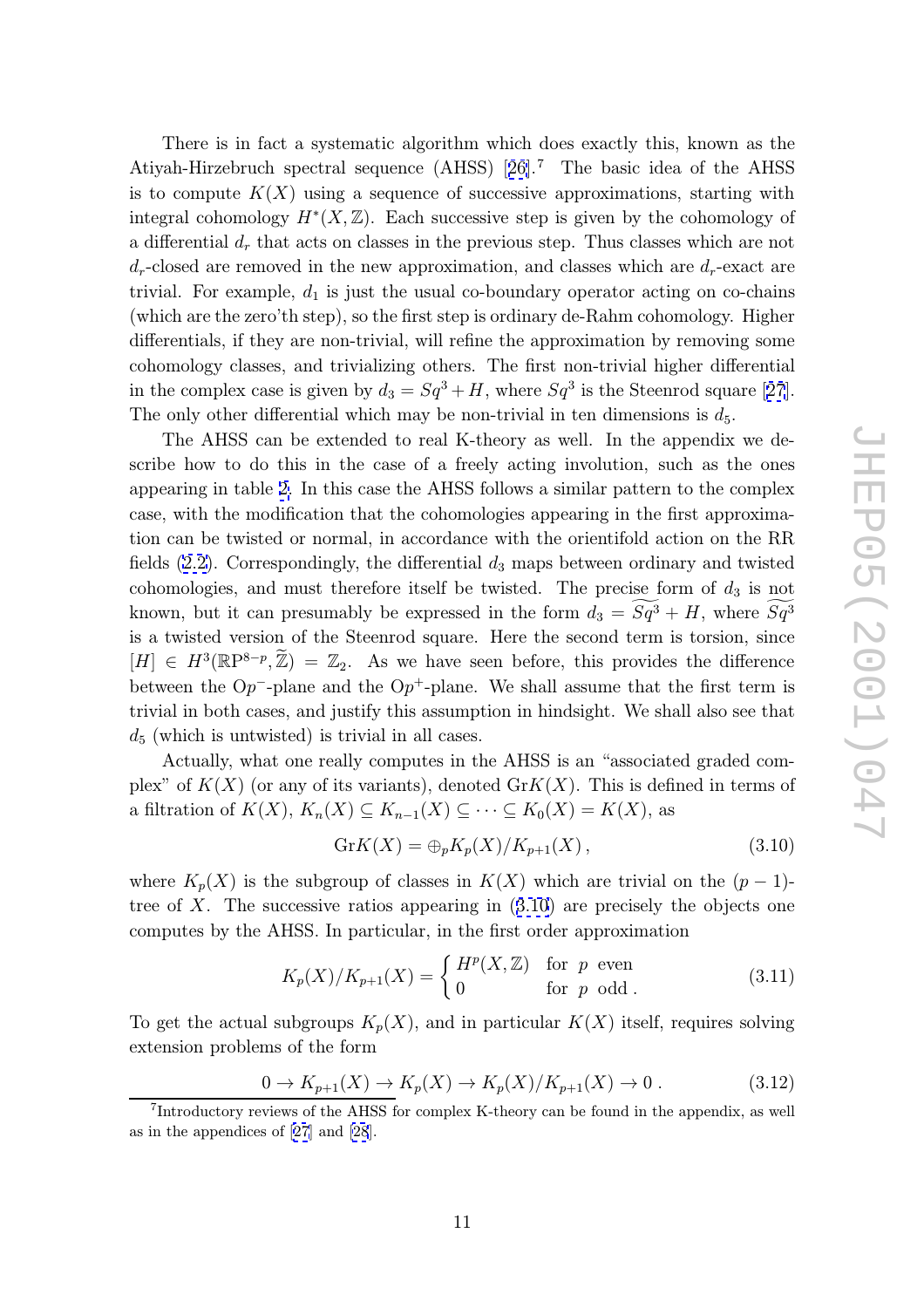<span id="page-12-0"></span>If the above exact sequence splits, i.e. if it is exact both ways, the extension is said to be trivial, and  $K_p(X) = K_{p+1}(X) \oplus K_p(X)/K_{p+1}(X)$ . If all the extensions are trivial we deduce recursively that  $K(X) = \text{Gr}(X)$ . In other words, K-theory is isomorphic to the ring of cohomologies that survive the higher differentials of the AHSS. On the other hand, if some of the extensions are non-trivial  $K(X)$  will differ from its graded complex. In particular, the additive structure in K-theory will be different from that of the cohomology classes. Physically this means that RR fields of different degree become correlated.

Consider for example the space  $X = \mathbb{R}P^5$ , for which

$$
GrK(\mathbb{R}P^5) = H^0(\mathbb{R}P^5) \oplus H^2(\mathbb{R}P^5) \oplus H^4(\mathbb{R}P^5)
$$
  
=  $\mathbb{Z} \oplus \mathbb{Z}_2 \oplus \mathbb{Z}_2$ . (3.13)

The relevant extension is given by

$$
0 \to K_3(\mathbb{R}P^5) \to K_2(\mathbb{R}P^5) \to K_2(\mathbb{R}P^5)/K_3(\mathbb{R}P^5) \to 0
$$
  
\n
$$
\parallel \qquad \qquad \parallel \qquad \qquad \parallel
$$
  
\n
$$
H^4 = \mathbb{Z}_2 \qquad K_1(\mathbb{R}P^5) \qquad H^2 = \mathbb{Z}_2
$$
\n(3.14)

On the other hand it is known (see for example the appendix of [28]) that

$$
K_1(\mathbb{R}P^5) \qquad H^2 = \mathbb{Z}_2
$$
  
yn (see for example the appendix of [28]) that  

$$
K_1(\mathbb{R}P^5) = \widetilde{K}(\mathbb{R}P^5) = \mathbb{Z}_4,
$$
 (3.15)

so this extension is non-trivial. The RR 2-torsion and 4-torsion ap[pea](#page-30-0)ring in  $H^2(\mathbb{R}P^5)$ and  $H^4(\mathbb{R}P^5)$  become correlated in K-theory; twice the generator of the former corresponds to the generator of the latter.

In practical terms, one often needs additional information to determine whether an extension is trivial or not, which precludes the AHSS as a useful method for computing  $K(X)$  (as opposed to  $GrK(X)$ ). However it will be extremely useful in our case, since we already know the precise groups (table 2). We are therefore able to determine all the extensions (3.12) unambiguously, and thereby compare the K-theory data with cohomology.

### 4. Applications

Having elaborated the K-theory machinery needed to classify RR fields surrounding orientifolds, we would now like to demonstrate three important implications of the fact that that RR fields are valued in K-theory rather than cohomology.

### 4.1 Charge quantization

As was previously stated, there are two separate issues related to the question of proper RR charge quantization. The first has to do with the absolute fractional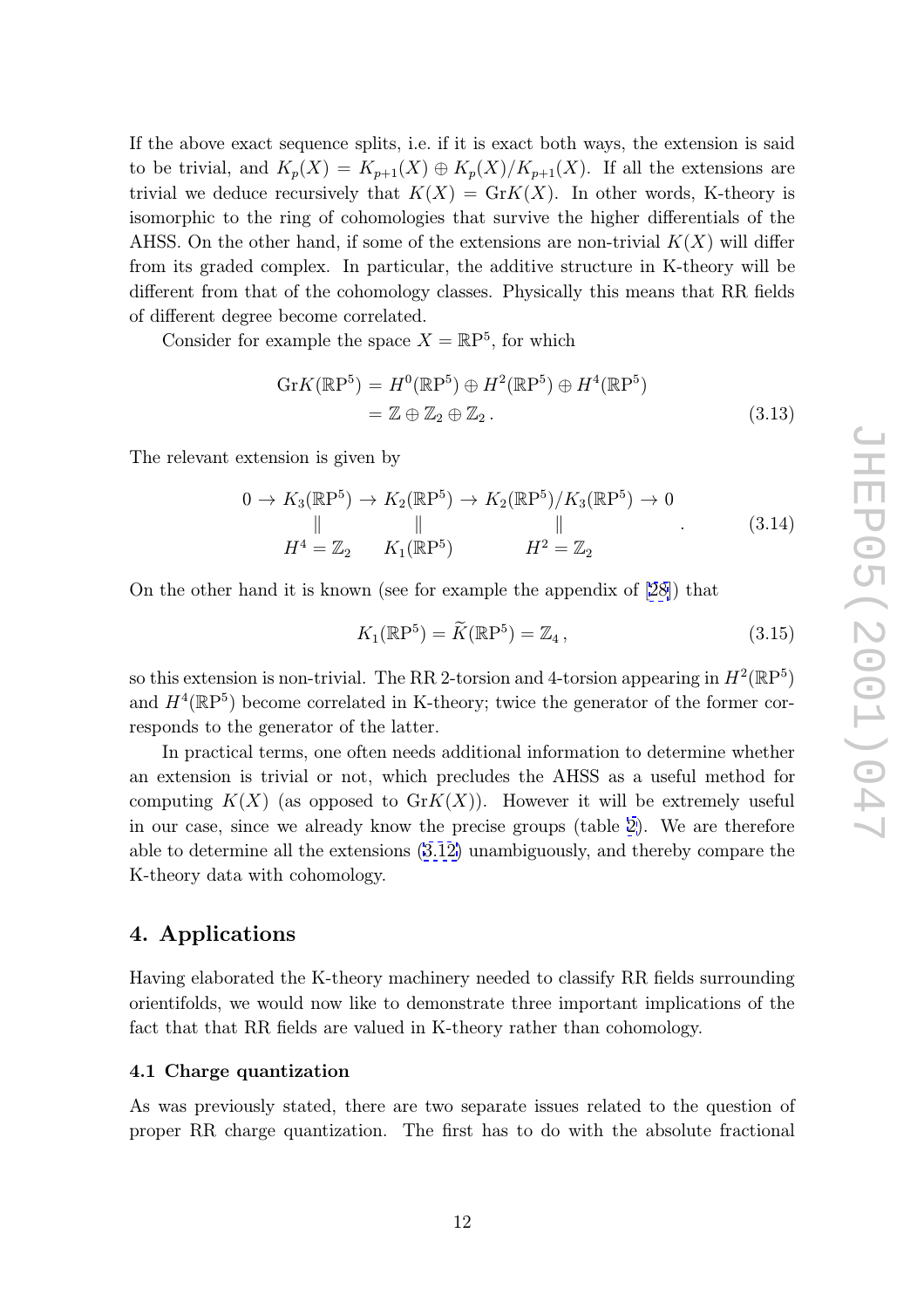charges (of the Op-planes with  $p \leq 4$ , for example), and the second with the relative charge induced by RR torsion  $(1/2$  for  $\mathcal{O}p^{-}$ , 0 for  $\mathcal{O}p^{+}$ ). The first issue encompasses the second, and should in principle be resolved by an analog of the relation [7] with  $p \le 4$ , for example), and the second with the relative<br>
sion (1/2 for  $Op^{-}$ , 0 for  $Op^{+}$ ). The first issue encompasses<br>
principle be resolved by an analog of the relation [7]<br>  $\frac{G(x)}{2\pi} = \sqrt{\hat{A}} \text{ch}(x)$ ,  $x \in K(X)$ 

$$
\frac{G(x)}{2\pi} = \sqrt{\widehat{A}} \operatorname{ch}(x), \qquad x \in K(X) \tag{4.1}
$$

for real K-theory. Unfortunately the generalization is not known, so we w[ill](#page-29-0) concentrate on the issue of the relative charge. The main idea, as alluded to in the previous section, is that in K-theory RR fields of different degree become correlated via non-trivial extensions.

Note first that for the O8 and O7-planes K-theory is in complete agreement with cohomology. There is only a single RR flux, and therefore no possibility for a non-trivial extension. There are only two variants of these planes,  $Op^-$  and  $Op^+$ . In particular the O8-plane (O7-plane) cannot support a fractional D8-brane (D7 brane). This is consistent with other arguments which rule out the possibility of a gauge group  $SO(2n+1)$  in these cases [17].

The O6-plane background supports two RR fluxes,  $G_2$  and  $G_0$ , but both are integral. Since the differential  $d_3$  (and  $d_5$ ) is obviously trivial in this case, the AHSS terminates at the first approximation, i.[e.](#page-29-0)

$$
K_0/K_1 = H^0(\mathbb{R}P^2, \mathbb{Z}) = \mathbb{Z}
$$
  
\n
$$
K_1/K_2 = 0
$$
  
\n
$$
K_2 = H^2(\mathbb{R}P^2, \widetilde{\mathbb{Z}}) = \mathbb{Z}.
$$
\n(4.2)

Using  $K_0 = KH(\mathbb{S}^{3,0})$  and  $KR(\mathbb{S}^{3,0})$  for  $\mathbb{O}6^-$  and  $\mathbb{O}6^+$ , respectively, we can determine the filter groups uniquely,

$$
K_0 = \mathbb{Z} \oplus \mathbb{Z}
$$
  
\n
$$
K_1 = K_2 = \mathbb{Z}.
$$
\n(4.3)

However the extension given by

$$
0 \to K_1 \to K_0 \to K_0/K_1 \to 0
$$
  
\n
$$
\parallel \qquad \parallel \qquad \parallel
$$
  
\n
$$
H^2 = \mathbb{Z} \qquad \mathbb{Z} \oplus \mathbb{Z} \qquad H^0 = \mathbb{Z}
$$
\n(4.4)

does not have a unique solution, so one cannot determine in this way whether and how the two RR fluxes are correlated. We will return to the O6-plane in section 5.

The first case where this procedure gives a non-trivial result is the O5-plane. The cohomologies and K-theory for the O5-planes were given in (3.8) and (3.9). The only possible non-triviality of  $d_3$  could be in the map n<br>h<br>Z

$$
H^{0}(\mathbb{R}\mathrm{P}^{3}, \widetilde{\mathbb{Z}}) \xrightarrow{d_{3}} H^{3}(\mathbb{R}\mathrm{P}^{3}, \mathbb{Z}). \tag{4.5}
$$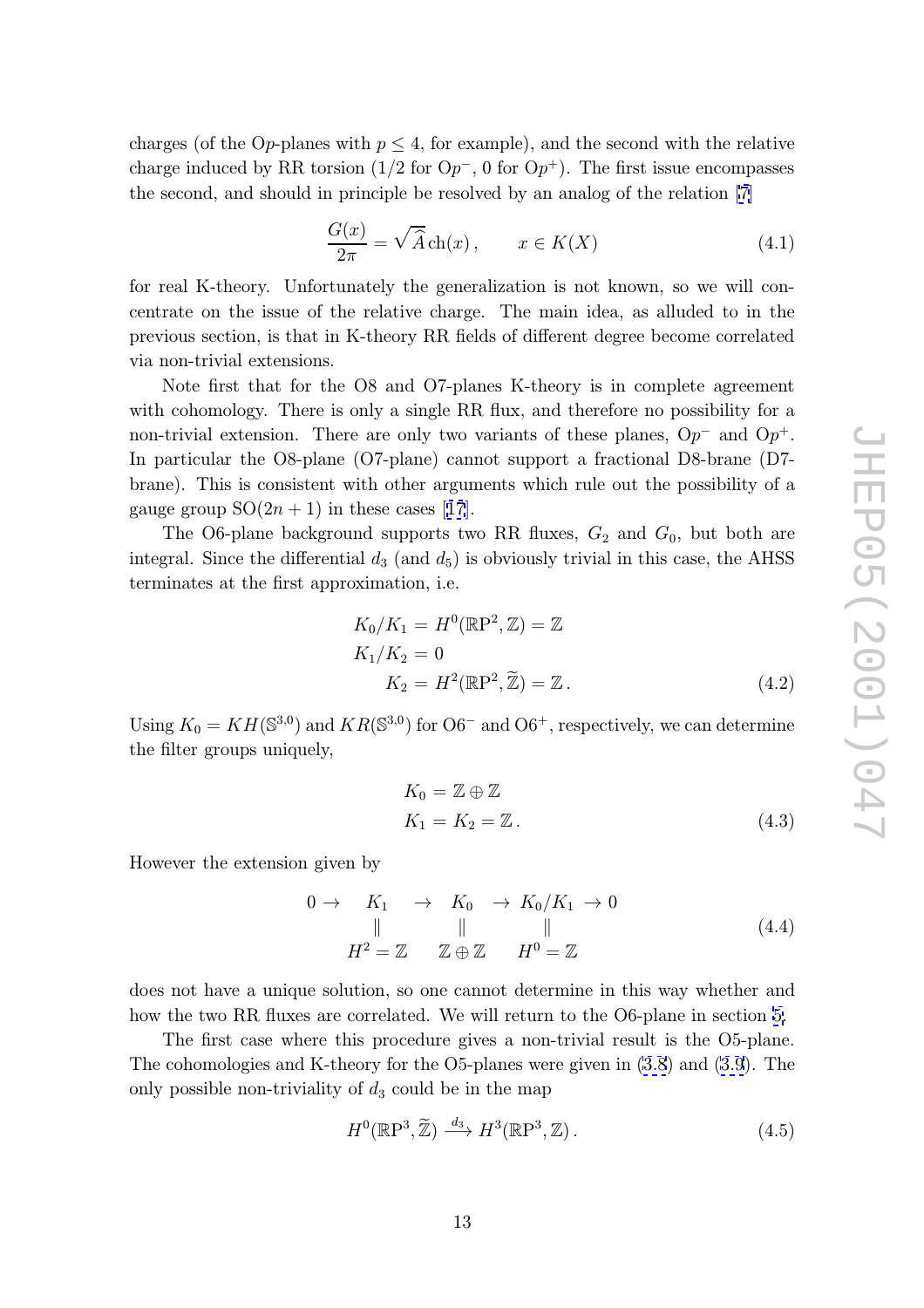However  $H^0(\mathbb{R}P^3, \tilde{\mathbb{Z}}) = 0$ , so  $d_3$  (and  $d_5$ ) is trivial for both O5<sup>-</sup> and O5<sup>+</sup>. The AHSS again terminates at cohomology, and we find  $(\widetilde{Z}) = 0$ , so  $d_3$  (and  $d_5$ ) is trivication to cohomology, and we find<br>  $K_0 = K_1 = \begin{cases} KH^{-1}(\mathbb{S}^{4,0}) = \frac{1}{K}L^{-1}(\mathbb{S}^{4,0}) \end{cases}$ 

$$
K_0 = K_1 = \begin{cases} KH^{-1}(\mathbb{S}^{4,0}) = \mathbb{Z} & \text{for } O5^-\\ KR^{-1}(\mathbb{S}^{4,0}) = \mathbb{Z} \oplus \mathbb{Z}_2 & \text{for } O5^+\\ K_2 = K_3 = H^3(\mathbb{R}P^3, \mathbb{Z}) = \mathbb{Z} & \text{for both.} \end{cases}
$$
(4.6)

This time we find that the extension given by

$$
0 \rightarrow K_2 \rightarrow K_1 \rightarrow K_1/K_2 \rightarrow 0
$$
  
\n
$$
\parallel \qquad \qquad \parallel
$$
  
\n
$$
H^3 = \mathbb{Z} \qquad H^1 = \mathbb{Z}_2
$$
\n(4.7)

is trivial for  $O5^+$ , but non-trivial for  $O5^-$ . The generator of  $H^3$  maps to the generator of (the free part of)  $K_1$  for  $O5^+$ , but to twice the generator for  $O5^-$ . In the latter case the generator of  $K_1$  maps to non-trivial torsion in  $H^1$ . We therefore see that  $G_1$  torsion produces a half-integral shift in the flux of  $G_3$  for the  $O5^-$  plane, and has no effect on the charge of the  $O5^+$  plane.

The story repeats along similar lines for the lower  $Op^-$  planes. The relevant cohomologies are  $H^{8-p}(\mathbb{R}P^{8-p}) = \mathbb{Z}$  and  $H^{6-p}(\mathbb{R}P^{8-p}) = \mathbb{Z}_2$ , which are appropriately twisted or untwisted. The differential  $d_3$  is trivial since  $H = 0$  (and we assume The story repeats along similar<br>cohomologies are  $H^{8-p}(\mathbb{R}P^{8-p}) = \mathbb{Z}$ <br>twisted or untwisted. The different<br> $\widetilde{Sq}^3 = 0$ ). Possible non-trivialities of d <sup>5</sup> could arise from the (twist preserving) maps

$$
H^{3-p}(\mathbb{R}P^{8-p}) \longrightarrow H^{8-p}(\mathbb{R}P^{8-p})
$$
  
\n
$$
H^{1-p}(\mathbb{R}P^{8-p}) \longrightarrow H^{6-p}(\mathbb{R}P^{8-p})
$$
  
\n
$$
H^{6-p}(\mathbb{R}P^{8-p}) \longrightarrow H^{11-p}(\mathbb{R}P^{8-p}),
$$
\n(4.8)

however in all cases the maps are found to be trivial. The relevant extension is

$$
\begin{array}{ccc}\n0 \to & K_{7-p} & \to K_{6-p} \to K_{6-p}/K_{7-p} \to 0 \\
\parallel & \parallel & \parallel & \\
H^{8-p} = \mathbb{Z} & \mathbb{Z} & H^{6-p} = \mathbb{Z}_2\n\end{array} \tag{4.9}
$$

so the half-integral part of the  $G_{8-p}$  flux, i.e. the charge of the orientifold plane, is determined by the  $G_{6-p}$  torsion.

Actually, for 
$$
p \le 2
$$
 there is an additional RR cohomology  $H^{2-p}$ , i.e.  
\n
$$
H^0(\mathbb{R}P^6, \mathbb{Z}) = \mathbb{Z} \quad \text{for } p = 2
$$
\n
$$
H^1(\mathbb{R}P^7, \widetilde{\mathbb{Z}}) = \mathbb{Z}_2 \quad \text{for } p = 1
$$
\n
$$
H^2(\mathbb{R}P^8, \mathbb{Z}) = \mathbb{Z}_2 \quad \text{for } p = 0.
$$
\n(4.10)

As with the other cohomologies, these lift unobstructed to the graded complex;  $d_3$  is trivial since  $H = 0$  for  $\mathcal{O}p^{-}$  planes, and  $d_5$  is trivial since  $H^{7-p}(\mathbb{R}P^{8-p})$  (appropriately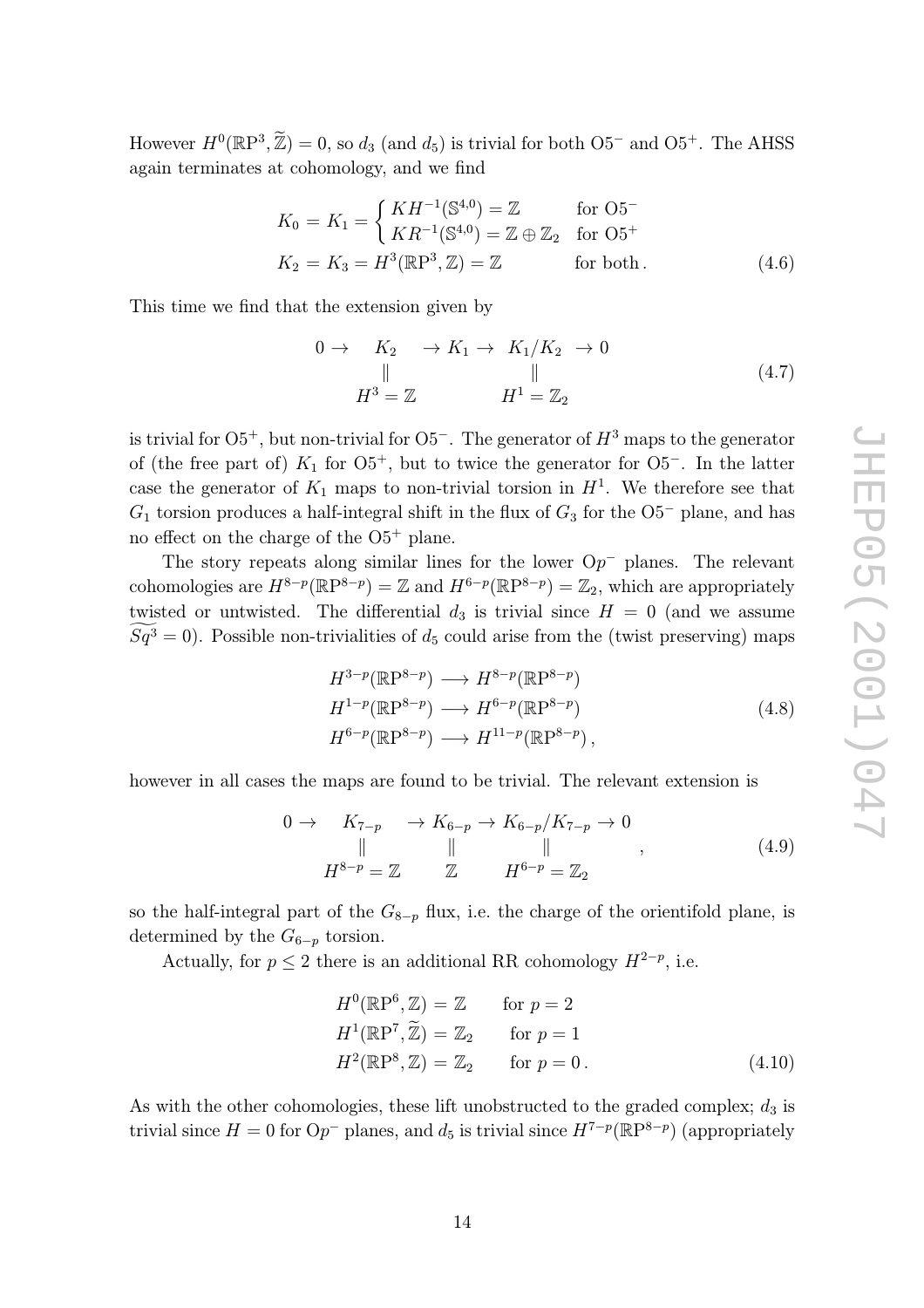<span id="page-15-0"></span>normal or twisted) is trivial. There is also an additional extension to solve,

$$
0 \to K_{3-p} \to K_{2-p} \to K_{2-p}/K_{3-p} \to 0
$$
  

$$
\parallel
$$
  

$$
H^{2-p}
$$
 (4.11)

One can show that in all three cases  $K_{3-p} = \mathbb{Z}$ , and  $K_{2-p} = K_0$ , which is  $\mathbb{Z} \oplus \mathbb{Z}$ for  $p = 2$ , and  $\mathbb{Z} \oplus \mathbb{Z}_2$  for  $p = 0, 1$ . The  $O2^-$  case is similar to the  $O6^-$  case above; there is no unique solution to the extension, so one must use a different method to determine the effect of  $G_0$ . We will return to this problem in section 5. For  $O1^$ and  $O0^-$  the extension is trivial, so  $G_{2-p}$  torsion does not shift their charge.<sup>8</sup> The there is no unique solution to the<br>determine the effect of  $G_0$ . We<br>and O0<sup>-</sup> the extension is trivia<br>variants we called  $\widehat{O1}^-$  and  $\widehat{O0}$ variants we called  $O1^-$  and  $O0^-$  therefore have the *same* charge (and tension) as the original torsion-free planes. It would be interesting to investigate whether (and how) the gauge theories on D1-branes and D0-branes in the presence of these exotic orientifold variants differ from the ordinary  $SO(2n)$  theories on  $O1^-$  and  $O0^-$ .

The story becomes even more interesting for the lower  $Op<sup>+</sup>$  planes, as we will see next.

### 4.2 Equivalent orientifolds

 $Op<sup>+</sup>$  planes correspond to  $Op<sup>-</sup>$  planes with non-trivial H-torsion. This will modify the AHSS for  $p \leq 3$  through the differential  $d_3$ . In particular, for the O3<sup>+</sup> plane *H*-torsion. This will modify<br>icular, for the O3<sup>+</sup> plane<br> $(\tilde{Z})$  (4.12)

$$
d_3: H^0(\mathbb{R}P^5, \mathbb{Z}) \xrightarrow{\cup H} H^3(\mathbb{R}P^5, \widetilde{\mathbb{Z}}) \tag{4.12}
$$

is a surjective map from  $\mathbb{Z}$  to  $\mathbb{Z}_2$ .  $G_3$  torsion therefore lifts to a trivial class, and the graded complex is simply  $\text{Gr}KR_+^{-1}$  $_{\pm}^{-1}({\mathbb S}^{6,0}) = \mathbb{Z}$ . As with the O5<sup>+</sup> plane, the extensions are trivial, so the charge doesn't shift. However, the new feature here is that, since the two  $G_3$  fluxes are equivalent in K-theory, the two variants  $O3^+$  and  $\widetilde{O3}^+$  are al class, and  $\alpha$ , the exter re is that,  $\alpha$  + and  $\widetilde{O3}$ equivalent as well. Physically this can be understood as follows. Equation (4.12) implies the existence of a constant 0-form  $\omega_0$ , such that

$$
G_3 = H \cup \omega_0, \tag{4.13}
$$

and the two O3<sup>+</sup> variants are related by a shift  $\omega_0 \to \omega_0 + 1$ . On the other hand, the NSNS and RR 3-torsions of the two variants are related by an  $SL(2, \mathbb{Z})$  transformation in type-IIB string theory given by [1, 2]

$$
T = \begin{bmatrix} 1 & 1 \\ 0 & 1 \end{bmatrix}, \tag{4.14}
$$

which also shifts the axion  $C_0 \to C_0 + 1$ . We therefore identify  $\omega_0$  with  $C_0$ .

<sup>8</sup>This is also consistent with the fact that the branes which create this torsion, i.e. a D6-brane for  $O0^-$  and a D7-brane for  $O1^-$ , cannot support the end of a D-string.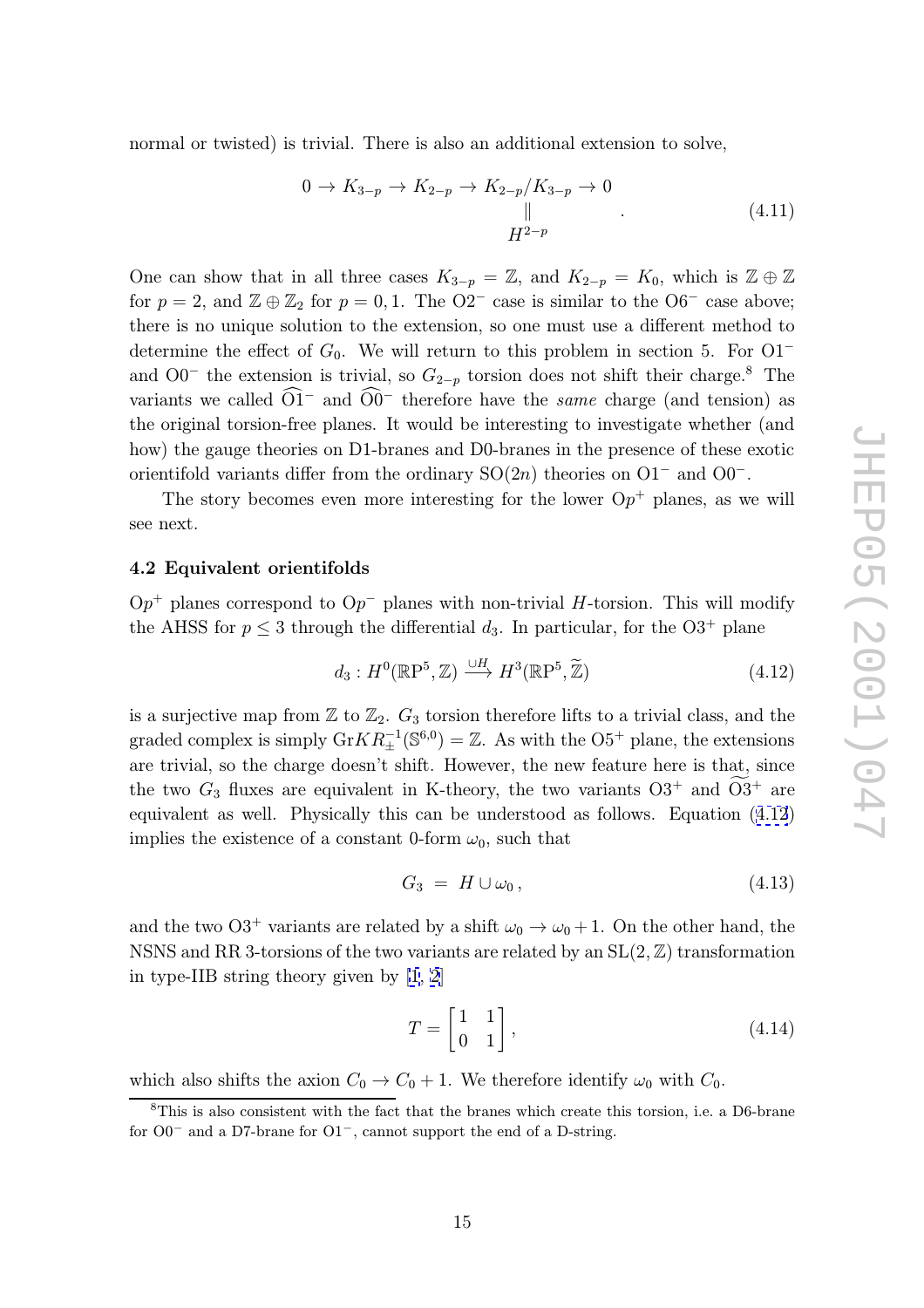Note that this transformation is global; in a background with several  $O3^+$  planes, Note that this transformation is global; in a background with several  $O3^+$  planes, it changes all of them into  $\widetilde{O3}^+$  planes. In particular, a configuration with two  $O3^+$ planes at opposite points on a circle is not equivalent to a configuration with one  $O3^+$  and one  $\widetilde{O3}^+$ . This is also consistent with the fact that these configurations are Note that the shanges all of ness at opposite  $+$  and one  $\widetilde{O3}$ related by T-duality to an  $O4^+$  plane and an  $\widetilde{O4}^+$  plane, respectively (figure 3). The  $\hat{B}^+$  planes. In partiation is not equal to consistent with the theorem and an  $\tilde{O}4$ latter are inequivalent, since they differ by a  $(G_2)$  torsion class which is not trivial in K-theory.

For  $p \leq 2$  we similarly find that  $G_{6-p}$  torsion can be written as

$$
G_{6-p} = H \cup \omega_{3-p}, \qquad (4.15)
$$

where  $\omega_{3-p} \in H^{3-p}(\mathbb{R}P^{8-p}) = \mathbb{Z}_2$  (appropriately normal or twisted), so  $Op^+$  and wh<br> $\frac{\overline{op}}{\widetilde{Op}}$ <sup>+</sup> are equivalent in K-theory. For  $p = 2$  there is again an interesting physical picture. Consider the lift of  $O2^+$  to M-theory [11, 2]. This corresponds to an  $OM2^+$ plane and and OM2<sup>-</sup> plane located at opposite points on the circle.<sup>9</sup> The  $\widetilde{O2}^+$  plane ed), so O<br>eresting p<br>onds to an<br><sup>9</sup> The  $\widetilde{O2}$ is then simply gotten by exchanging the positions of the two OM2 planes, which is [e](#page-28-0)quivalent to the shift  $x^{10} \to x^{10} \pm \pi$ . O[n th](#page-29-0)e other hand, the M-theory shift  $x^{10} \to x^{10} + \xi$  ( $-\pi \leq \xi \leq \pi$ ) in flat space reduces to a U(1) gauge transformation in type-IIA string theory,

$$
\delta C_1 = d\xi \ , \ \delta C_3 = \frac{B}{2\pi} \wedge d\xi \,. \tag{4.16}
$$

In the OM2 background we require  $\xi(-x^i) = -\xi(x^i)$ , where  $x^i$   $(i = 3, \ldots, 9)$  are the coordinates transverse to the  $O2^+$ -plane. In particular, at the location of the orientifold plane  $\xi(0) = 0$  or  $\pi$  (mod2 $\pi$ ) only, and this labels the discrete choice of the O2<sup>+</sup> variant. Comparing (4.16) with (4.15) we are led to identify  $\omega_1$  with flat the coordinates transverse to the C<br>orientifold plane  $\xi(0) = 0$  or  $\pi$  (mo<br>the O2<sup>+</sup> variant. Comparing (4.16<br>RR 1-forms  $C_1 \in H^1(\mathbb{R}P^6, \tilde{\mathbb{Z}}) = \mathbb{Z}_2$ .

In this case there are two possible non-trivial transformations for a pair of  $O2^+$ planes at opposite points on a circle,

$$
\xi_1(x^9) = \begin{cases}\n-\pi & \text{for } -\pi < x^9 < 0 \\
\pi & \text{for } 0 < x^9 < \pi\n\end{cases}, \qquad \xi_2(x^9) = x^9. \tag{4.17}
$$
\nIn the first case both are transformed into  $\widetilde{O2}^+$  planes, but in the second case only

one (at  $x^9 = \pi$ ) is transformed. The configuration with one  $O2^+$  and one  $\widetilde{O2}^+$  is  $x^9$ . (4<br>e second case of<br>+ and one  $\widetilde{O2}$ therefore equivalent to the one with two  $O2^+$  planes. This is unlike the  $O3^+$  case, In the first case both are transformed into<br>one (at  $x^9 = \pi$ ) is transformed. The conf<br>therefore equivalent to the one with two C<br>since here the T-dual configurations are  $\widehat{O3}$  $^+$  and O3<sup>+</sup>, respectively (figure 3), which are equivalent.

In general, the third differential  $d_3$  will not correspond to just the cup product with H, but the intuition remains. If a field strength  $G_n$  can be written as a [de](#page-17-0)rivative  $d_m C_{n-m}$ , then it can be trivialized by a gauge transformation, and does not truly<br>index a new RR field configuration.<br><sup>9</sup>Two OM2<sup>-</sup> planes correspond to an O2<sup>-</sup> plane, and two OM2<sup>+</sup> planes correspond to an  $\widetilde{O2}$ <sup></sup> index a new RR field configuration.

<sup>&</sup>lt;sup>9</sup>Two OM2<sup>-</sup> planes correspond to an O2<sup>-</sup> plane, and two OM2<sup>+</sup> planes correspond to an O2<sup>-</sup> plane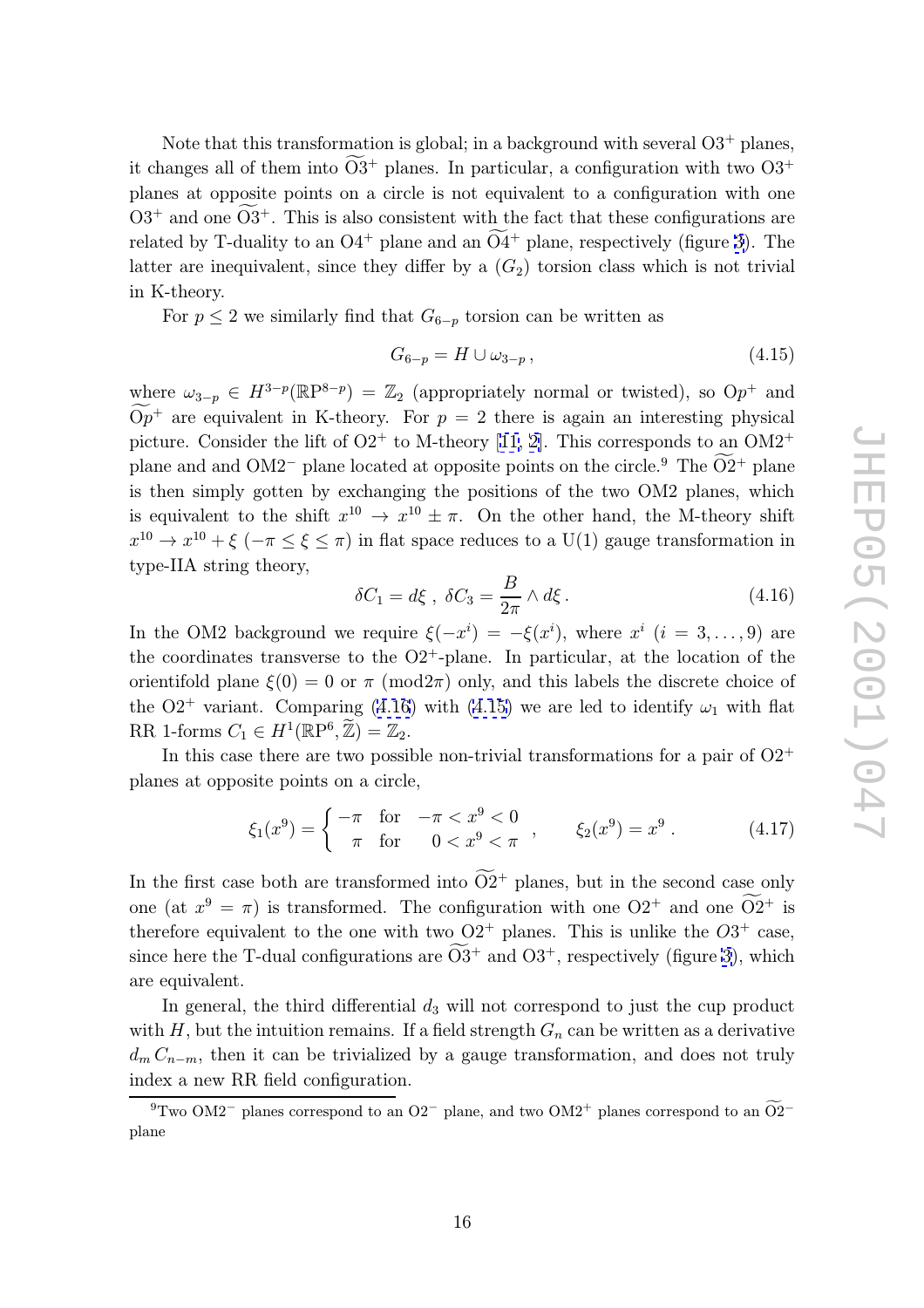<span id="page-17-0"></span>

**Figure 3:** T-duality relates (*a*) a configuration of two  $Op^+$ -planes at opposite points on a circle to a simple  $O(n+1)^+$  plane running the simple and (*b*) a configuration of an  $O_n^+$ circle to a single  $O(p+1)^+$ -plane wrapping the circle, and (b) a configuration of one  $Op^+$ Figure 3: T-duality relates (*a*) a configuration of two  $Op^+$ -planes at opposite points on circle to a single  $O(p + 1)^+$ -plane wrapping the circle, and (*b*) a configuration of one  $O_p$  and one  $\widetilde{Op}^+$  to a wrapped  $O$ 

### 4.3 Unphysical orientifolds

For  $\mathbf{O}p^+$  planes with  $p \leq 2$  there is one more modification of the AHSS due to the differential  $d_3$ . The map

$$
d_3: H^{2-p}(\mathbb{R}\mathrm{P}^{8-p}) \xrightarrow{\cup H} H^{5-p}(\mathbb{R}\mathrm{P}^{8-p}) = \mathbb{Z}_2, \qquad (4.18)
$$

where the cohomologies are appropriately normal or twisted  $(4.10)$ , implies that  $G_{2-p}$ is not d <sup>3</sup>-closed, but rather

$$
d_3 G_{2-p} = \omega_{5-p} \in \mathbb{Z}_2. \tag{4.19}
$$

If  $\omega_{5-p}$  is the non-trivial element of  $\mathbb{Z}_2$  then the corresponding class in  $H^{2-p}$  cannot be lifted to K-theory. In particular, for the  $O0^+$  and  $O1^+$  planes  $G_{2-p}$  torsion is  $a_3G_{2-p} = \omega_{5-p} \in \mathbb{Z}_2$ .<br>If  $\omega_{5-p}$  is the non-trivial element of  $\mathbb{Z}_2$  then the corresponding class<br>be lifted to K-theory. In particular, for the  $O0^+$  and  $O1^+$  planes<br>completely obstructed, which means that t completely obstructed, which means that the variants  $\widehat{O}0^+$  and  $\widehat{O}1^+$  (as well as the If  $\omega_{5-p}$  is the non-trivial<br>be lifted to K-theory. 1<br>completely obstructed, v<br>composites  $\widetilde{\widehat{O0}}^+$  and  $\widetilde{\widehat{O1}}$ composites  $\widehat{O}0^+$  and  $\widehat{O}1^+$  do not exist.

For the O2<sup>+</sup> plane the above map is  $\mathbb{Z} \to \mathbb{Z}_2$ , which implies that odd values of  $G_0/2\pi$  are not allowed. We will see in the next section that this can also be understood in terms of an anomaly in the three-dimensional gauge theory on D2 branes in an O2<sup>+</sup> background with odd  $G_0/2\pi$ .

It would be interesting to find a physical interpretation for these obstructions, analogous to the interpretations we gave for the equivalences before.

### 5. The orientifold 6-plane

### 5.1 K-theory

In the previous section we used the AHSS to obtain new insight into how the cohomological classification of RR fluxes in orientifold backgrounds is modified by K-theory. In particular, we saw that independent RR fluxes may become correlated, certain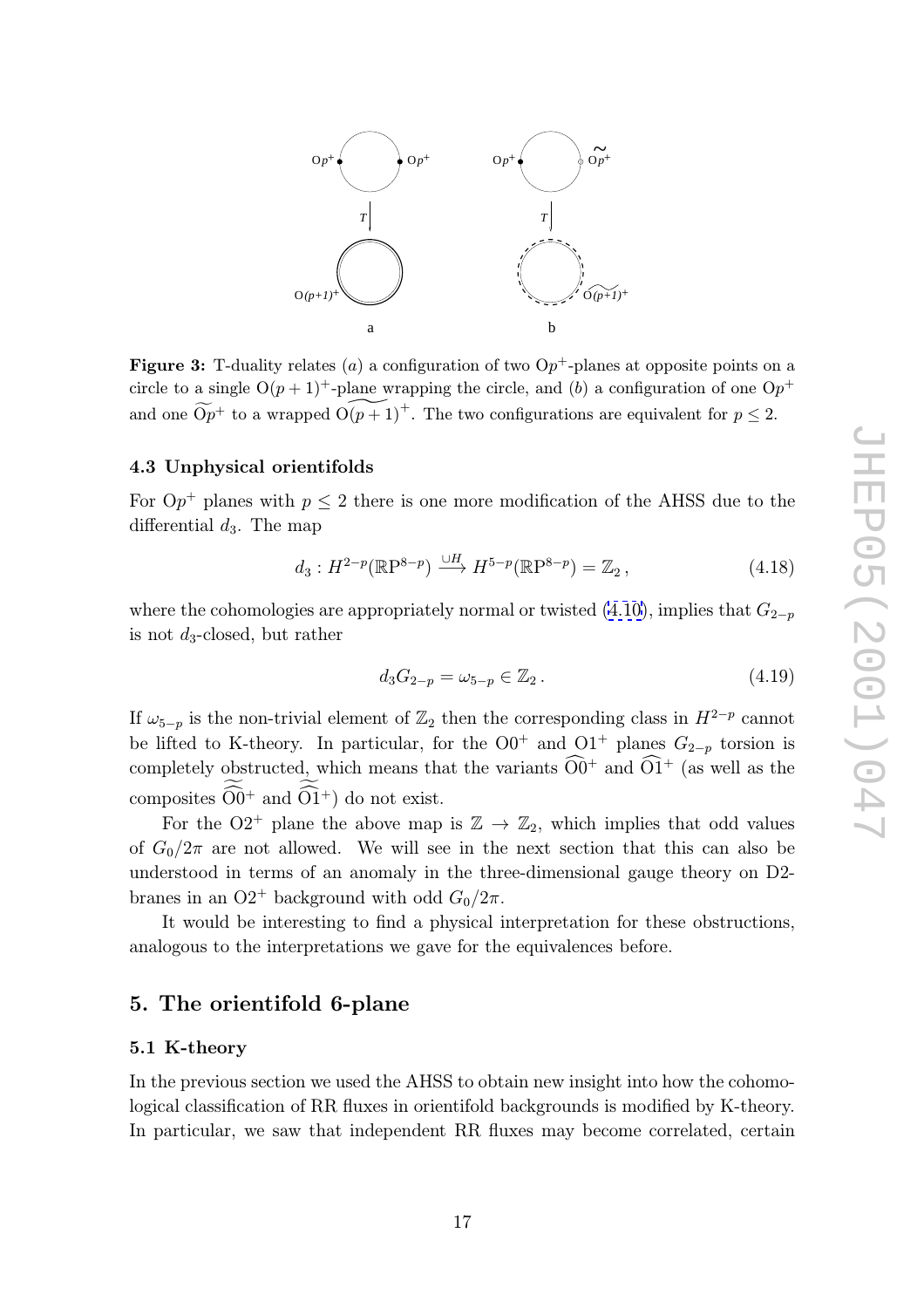RR fluxes become trivial, and others are obstructed. For the O6-planes the latter features are absent for dimensional reasons. On the other hand we were not able to determine the correlation of the two RR fluxes  $G_2$  and  $G_0$ .

Luckily, representative gauge bundles for the relevant K-groups,  $KH(\mathbb{S}^{3,0})$  and  $KR(\mathbb{S}^{3,0})$ , can easily be worked out. Start with a flat type-IIA background, and consider complex vector bundles over  $\mathbb{S}^2$ . These are classified by  $K(\mathbb{S}^2) = K(pt.$   $\oplus$  $K$ co $\widetilde{K}$  $(\mathbb{S}^2) = \mathbb{Z} \oplus \mathbb{Z}$ , where the first term corresponds to the rank of the bundle, and the second term to its topological  $(ch<sub>1</sub>)$  class. Physically these correspond to D8-branes  $(G_0)$  flux) and D6-branes  $(G_2)$  flux), respectively. A convenient basis of generators to work with is  $x = (1,0)$  and  $y = (1,1)$ . The former corresponds to a constant rank 1 bundle  $v_0$ , and the latter to the basic rank 1 (monopole) line bundle with  $ch_1 = 1$ . This bundle can be constructed by assigning trivial bundles  $v_+$  and  $v_-$  to the upper and lower hemishpheres, respectively, with a transition function along the equator,

$$
v_{+}(\theta) = g(\theta)v_{-}(\theta). \qquad (5.1)
$$

The transition function  $g(\theta)$  is a map  $\mathbb{S}^1 \to \mathrm{U}(n)$ , which is classified by a winding number  $w \in \pi_1(\mathbf{U}(n)) = \mathbb{Z}$ . The basic line bundle has  $w = ch_1 = 1$ .

Now consider the action of the involution on the two generators. On the constant bundle the action is

$$
v_0 \longrightarrow \bar{v_0} \tag{5.2}
$$

if the involution squares to 1, and

$$
v_0 \longrightarrow \mathbb{J}\bar{v_0} \tag{5.3}
$$

if it squares to  $-1$ . Consequently x is a generator for  $KR(\mathbb{S}^{3,0})$ , whereas  $2x$  is a generator for  $KH(\mathbb{S}^{3,0})$ . The action on the line bundle is given by

$$
v_{+}(x) \longrightarrow \bar{v}_{-}(-x)
$$
  

$$
v_{-}(x) \longrightarrow \pm \bar{v}_{+}(-x),
$$
 (5.4)

where the upper sign corresponds to the  $KR$  projection and the lower sign to the KH projection. On the equator this becomes

$$
v_{+}(\theta) \longrightarrow \bar{v}_{-}(\theta + \pi)
$$
  

$$
v_{-}(\theta) \longrightarrow \pm \bar{v}_{+}(\theta + \pi).
$$
 (5.5)

Compatibility with (5.1) requires

$$
g(\theta + \pi) = \pm \bar{g}(\theta)^{-1} = \pm g(\theta)^{T},
$$
\n(5.6)

which implies that  $w \in 2\mathbb{Z}$  for  $KR$ , and  $w \in 2\mathbb{Z} + 1$  for  $KH$ . Thus y is a generator for  $KH(\mathbb{S}^{3,0})$ , whereas only 2y is a generator for  $KR(\mathbb{S}^{3,0})$ .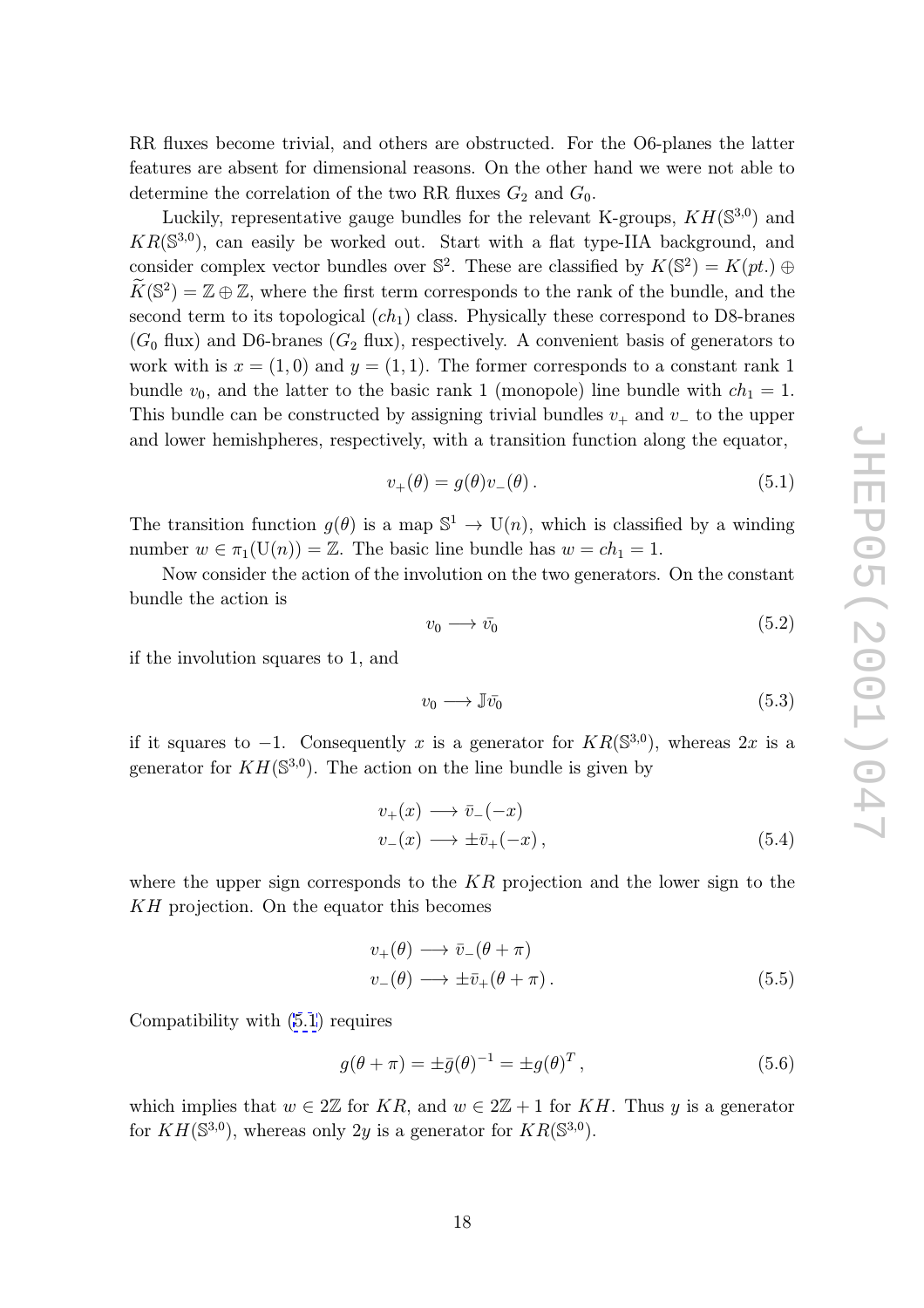<span id="page-19-0"></span>The results are summarized as follows:

Covering Space: 
$$
K(S^2) = \mathbb{Z} \oplus \mathbb{Z}
$$
 generators  $x = (1,0)$   $y = (1,1)$ 

\nO6-plane:  $KH(S^{3,0}) = \mathbb{Z} \oplus \mathbb{Z}$  generators  $2x = (2,0)$   $y = (1,1)$   $(5.7)$ 

\nO6+plane:  $KR(S^{3,0}) = \mathbb{Z} \oplus \mathbb{Z}$  generators  $x = (1,0)$   $2y = (2,2)$ .

A unit  $G_2$  flux, i.e. a bulk D6-brane, in the reduced space corresponds to the element  $2y - 2x = (0, 2)$ . We therefore see that half-odd-integral  $G_2$  flux, i.e. a fractional D6-brane, is required for O6<sup>-</sup> when  $G_0$  is odd, and forbidden when  $G_0$  is even. In the former case the gauge group on D6-branes i D6-brane, is required for  $O6^-$  when  $G_0$  is odd, and forbidden when  $G_0$  is even. In the former case the gauge group on D6-branes is  $SO(2n + 1)$ , and we denote the −. For O6<sup>+</sup>  $G_2$  flux is always integral, and independent of  $G_0$ . The picture is similar to the one for the lower O p-planes, except that instead of the charge quantum being correlated with a RR torsion class (for  $Op^-$ ), it is corellated with the parity of an integral class.

### 5.2 Anomalies

The above conclusion can also be arrived at by considering the world-volume theory on probe D-branes. It was shown in [17] that a Chern-Simons (CS) term which includes  $G_0$  is crucial for cancellation of an anomaly with respect to large gauge The above conclusion can also be arrived at by considering the world-volume theory<br>on probe D-branes. It was shown in [17] that a Chern-Simons (CS) term which<br>includes  $G_0$  is crucial for cancellation of an anomaly with We shall review the argument, a[nd](#page-29-0) extend it to the other cases.

Consider first a flat type-IIA background. The CS terms on a  $D_p$ -brane ( $p$  even) are given by [29]

$$
S_{CS}^{flat} = \int_{p+1} C \wedge \text{tr}e^{F/2\pi} - \int_{p+1} \frac{G_0}{2\pi} \omega_{p+1}(A) , \qquad (5.8)
$$

where  $\omega_{p+1}(A)$  is the Chern-Simons  $(p+1)$ -form defined by

$$
d\omega_{2n-1}(A) = 2\pi \cdot \frac{1}{n! \left(2\pi\right)^n} \text{tr} F^n \tag{5.9}
$$

up to exact forms. Here 'tr' denotes the trace in the fundamental representation of the gauge group. As is well known, the integral of a CS form is not gauge invariant, but rather shifts by a  $2\pi$  multiple of the winding number of the gauge transformation. Namely, for an element  $g \in U(n)$  with winding  $w \in \pi_{p+1}(U(n)) = \mathbb{Z}$ , the gauge transformation  $A \to g^{-1}Ag + g^{-1}dg$  induces

$$
\int_{p+1} \omega_{p+1}(A) \to \int_{p+1} \omega_{p+1}(A) + 2\pi w \,. \tag{5.10}
$$

Invariance of the path integral therefore requires  $G_0/2\pi \in \mathbb{Z}$  [29].

In orientifold backgrounds the CS terms are given by

$$
J_{p+1} \qquad J_{p+1}
$$
\nwith integral therefore requires  $G_0/2\pi \in \mathbb{Z}$  [29].

\nbackgrounds the CS terms are given by

\n
$$
S_{CS} = \frac{1}{2} \int_{p+1} C \wedge \text{tr}e^{F/2\pi} - \frac{1}{2} \int_{p+1} \frac{G_0}{2\pi} \omega_{p+1}(A) \,, \tag{5.11}
$$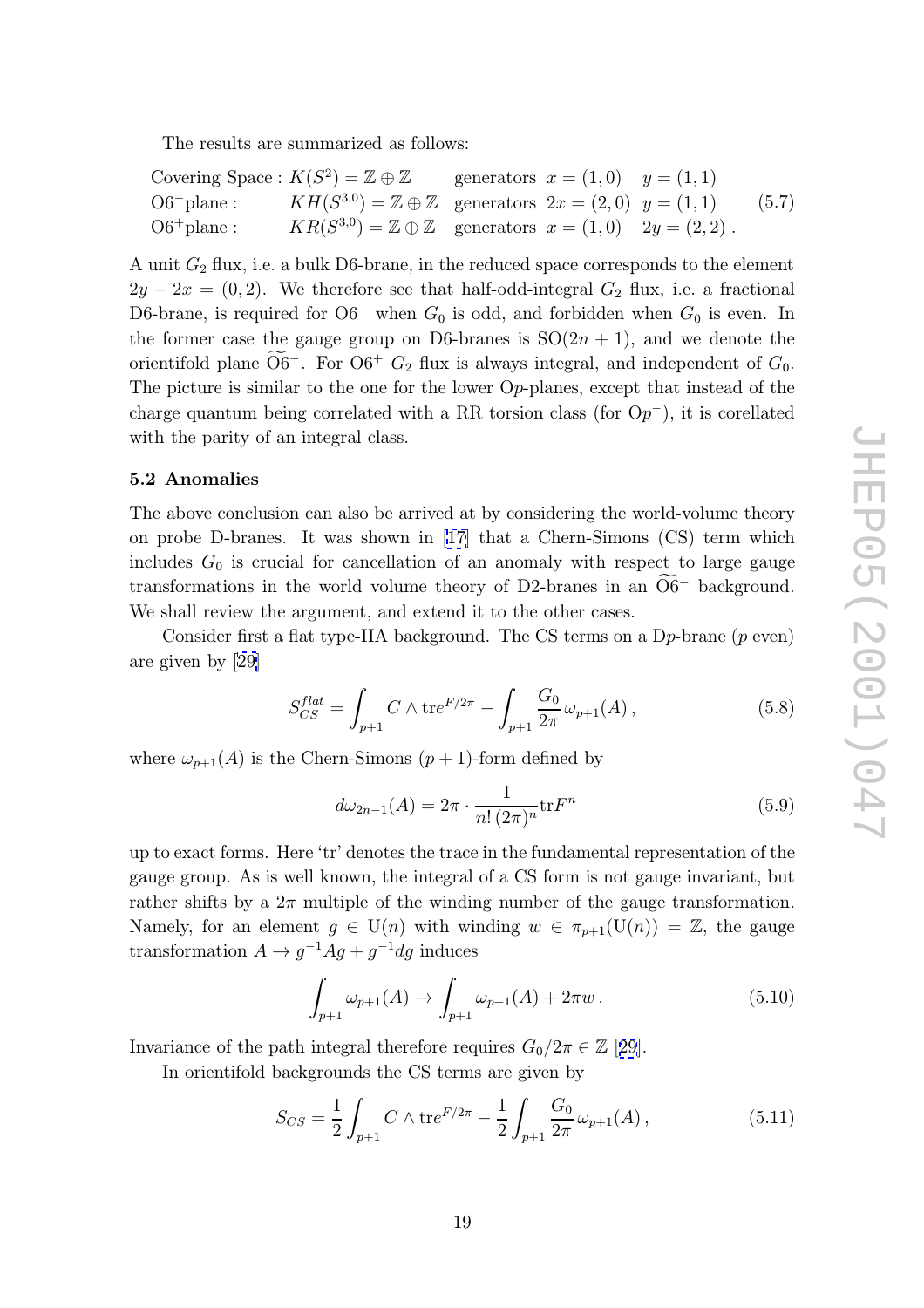<span id="page-20-0"></span>where now the traces are in the fundamental representation of  $G = O(n)$  or  $USp(2n)$ , and the factor of 1 /2 is needed to correctly reproduce the action (5.8) when the Dbranes move away from the orientifold plane. The cases of interest are  $p = 2$  and 6, as these are the only cases (in ten dimensions) with integral winding,  $\pi_3(G)$  =  $\pi_7(G) = \mathbb{Z}$ . The integrals of the corresponding CS forms defined i[n \(5](#page-19-0).9) transform as follows

$$
\delta \int \omega_3(A) = \begin{cases} 4\pi w & \text{for } O\\ 2\pi w & \text{for } \text{USp} \end{cases}
$$
 (5.12)

$$
\delta \int \omega_7(A) = \begin{cases} 2\pi w & \text{for } O\\ 4\pi w & \text{for } \text{USp }, \end{cases}
$$
 (5.13)

where  $w$  is the appropriate winding number of the gauge transformation. The relative factors of 2 can be understood by considering USp and  $O$  as projections of  $U$ . The generator of  $\pi_3(U)$  is associated with the instanton bundle on  $\mathbb{S}^4$  (i.e. the generator of  $\widetilde{K}(\mathbb{S}^4)$ ). Since this bundle is pseudoreal it survives the projection to USp, but  $\text{etc} \atop \text{nei} \widetilde{K}$ must be doubled to get the generator for O. For  $\pi_7$  the situation is reversed, since the associated bundle on  $\mathbb{S}^8$  is real.

There is an additional contribution to the CS action from the fermion determinant  $\det(i\mathcal{D})$  known as the parity anomaly. It was shown in [30] that a complex fermion in a representaion  $R$  of the gauge group contributes to the three-dimensional CS term as follows

$$
S_{CS}^{1\text{-loop}} = \frac{1}{2} \frac{m}{|m|} \int \omega_3^R(A) \,, \tag{5.14}
$$

where  $m$  is the mass of the fermion. A similar computation in seven-dimensional gauge theory gives

$$
S_{CS}^{1\text{-loop}} = \frac{1}{2} \frac{m}{|m|} \int \omega_7^R(A) \,. \tag{5.15}
$$

Consider first N D2-branes in the presence of an O6-plane and n D6-branes. The case of O6 <sup>−</sup> was considered in [17]. In this case the gauge group on the D2-branes is  $USp(2N)$ , and the global symmetry corresponding to the D6-brane gauge group is Consider first N D2-branes in the presence of an O6-plane and n D6-branes. The case of O6<sup>-</sup> was considered in [17]. In this case the gauge group on the D2-branes is U Sp(2N), and the global symmetry corresponding to the brane world-volume theory co[nsis](#page-29-0)ts of a state in the bi-fundamental representation  $(\Box, \Box)$ , as well as a pair of states in the symmetric representation of the gauge group  $(\Box, 1)$ , and a pair in the antisymmetric representation  $(\Box, 1)$ . Invariance (mod  $2\pi$ ) of the sum of (5.11) and (5.14) therefore requires  $G_0/2\pi$  to be even for  $O6^-$ , and  $(\Box, \Box)$ , as v<br> $(\Box, \Box)$ , an<br>of the sum<br>odd for  $\widetilde{O6}$ −. For O6<sup>+</sup> the D2-brane gauge group is  $O(2N)$  (or  $O(2N+1)$ ), and the global symmetry is  $USp(2n)$ . The fermion representations are the same as above, so in this case the[re is](#page-19-0) no parity anomaly. Furthermore, we see from  $(5.12)$  that  $G_0/2\pi$ can be any integer. This is exactly what we obtained in K-thoery.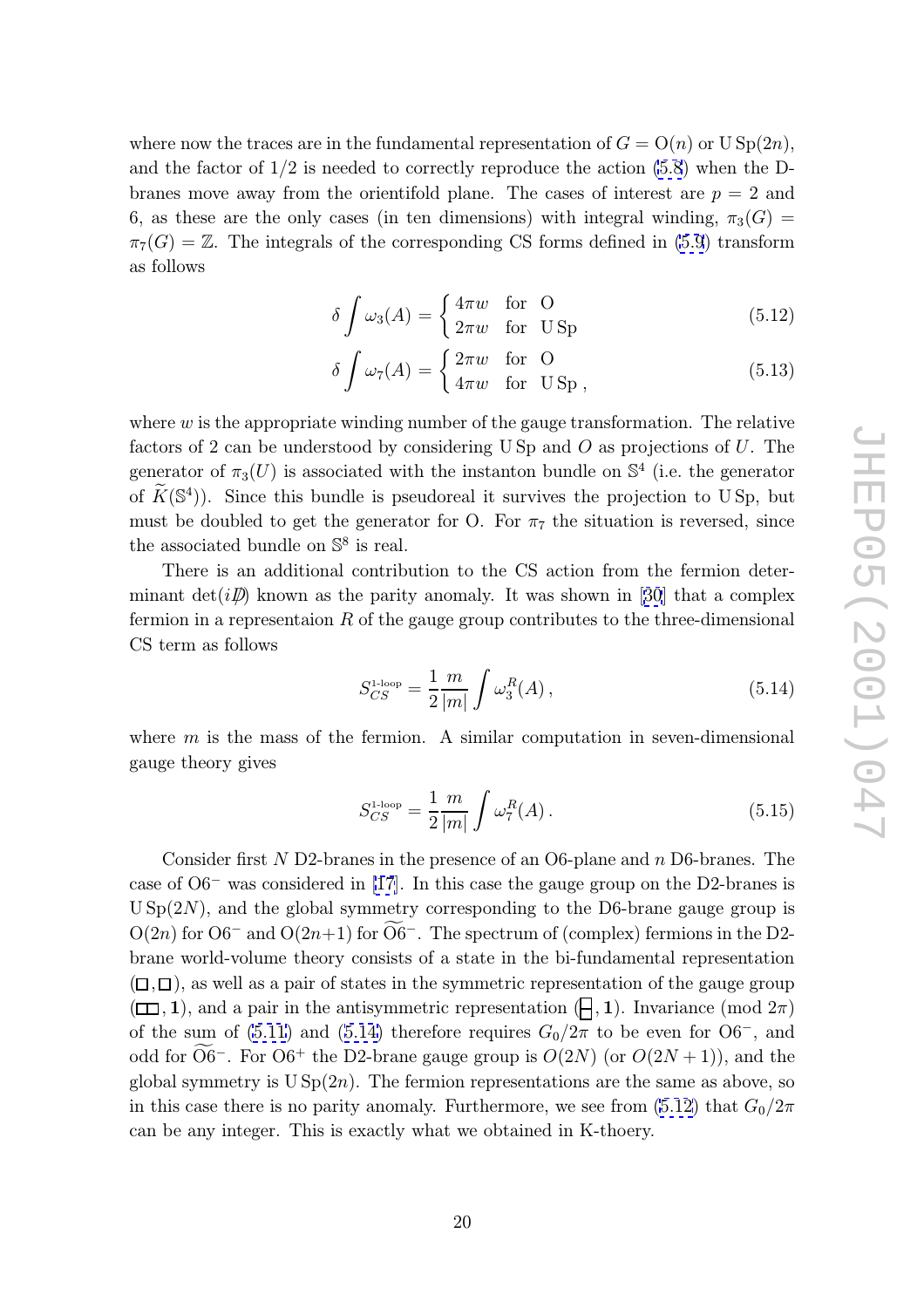<span id="page-21-0"></span>The same result can also be obtained by considering the world-volume theory on the D6-branes. In this case there is a single complex fermion in the adjoint representation serectation of the gauge group. The CS 7-forms defined in the adjoint representation are related to those defined in the fundamen sentation of the gauge group. The CS 7-forms defined in the adjoint representation

defined in the fundamental representation by  
\n
$$
\int_{\Sigma_7} \omega_7^{\text{adj}} = (m-8) \int_{\Sigma_7} \omega_7 \quad \text{for } O(m)
$$
\n(5.16)  
\n
$$
\int_{\Sigma_7} \omega_7^{\text{adj}} = (2m+8) \int_{\Sigma_7} \omega_7 \quad \text{for } USp(2m).
$$
\n(5.17)

$$
\int_{\Sigma_7} \omega_7^{\text{adj}} = (2m+8) \int_{\Sigma_7} \omega_7 \quad \text{for} \quad \text{USp}(2m). \tag{5.17}
$$
\n8) we see that, in the first case, invariance under a large gauge

\nlines  $G_0/2\pi \in 2\mathbb{Z}$  for  $O6^-$  (*m* even), and  $G_0/2\pi \in 2\mathbb{Z}+1$  for  $\widetilde{O6}^-$ .

Together with (5.13) we see that, in the first case, invariance under a large gauge transformation requires  $G_0/2\pi \in 2\mathbb{Z}$  for  $\mathrm{O6}^-$  (m even), and  $G_0/2\pi \in 2\mathbb{Z}+1$  for  $\mathrm{O6}^-$ (*m* odd). There is no such correlation for  $06^+$ , and  $G_0/2\pi$  is an arbitrary integer.

The same a[ppro](#page-20-0)ach can be applied to the O2-plane with  $G_0$  flux, for which we only had partial K-theory results. In particular, we determined that  $G_0/2\pi$  had to be even for  $O2^+$ , but we made no statement about  $O2^-$ . The world-volume theory on D2-branes in the background of an O2-plane contains an even number (four) of complex fermions in the adjoint representation in all cases, so there is no parity anomaly. Invariance under large gauge transformations therefore requires  $G_0/2\pi \in 2\mathbb{Z}$  for  $O2^+$  (and  $\widetilde{O2}^+$ ), but allows any integer value for  $O2^-$  (and  $\widetilde{O2}^-$ ). This implies, in particular, that the  $G_6$  charge quantum is not correlated with the value of  $G_0$  (only with the torsion class of  $G_4$ , as we saw in the previous section).

### 5.3 Components of type-I vacuua

In many ways the orientifold 6-plane was the motivation for this investigation. Compactification of type-I string theory on  $\mathbb{T}^3$ , and T-duality, yields a background with eight O6 <sup>−</sup> planes and sixteen D6-branes. On the other hand it is known that the moduli space of type-I (or heterotic) vacua on  $\mathbb{T}^3$  has additional disconnected components, with gauge groups of lower rank [31]–[35]. One of our original goals was to describe these different components in the T-dual picture, using D6-branes and orientifold 6-planes.

Some of the additional components c[an](#page-30-0) in[dee](#page-30-0)d be described in this way, by including both  $O6^-$  and  $O6^+$  planes, in much the same way as one describes the eightdimensional theory without vector structure in terms of O7<sup>−</sup> and O7<sup>+</sup> planes [31]. In the fully compact case the seven-dimensional orientifold contains eight O6-planes, which are located at the vertices of a cube. Since each plane can be either  $06^$ or  $06^+$ , there [ar](#page-30-0)e naively  $2^8 = 256$  configurations. However not all of them are consistent, and many of them are related by the symmetry group of the 3-torus  $SL(3,\mathbb{Z})$ .

Consider a configuration with  $N_{-}$  O6<sup>-</sup> planes and  $N_{+}$  O6<sup>+</sup> planes. Supersymmetry requires  $N_-\geq N_+$ , since otherwise anti-D6-branes would be required for tadpole cancellation. Furthermore, consistency of the orientifold projection requires  $N_-\$  and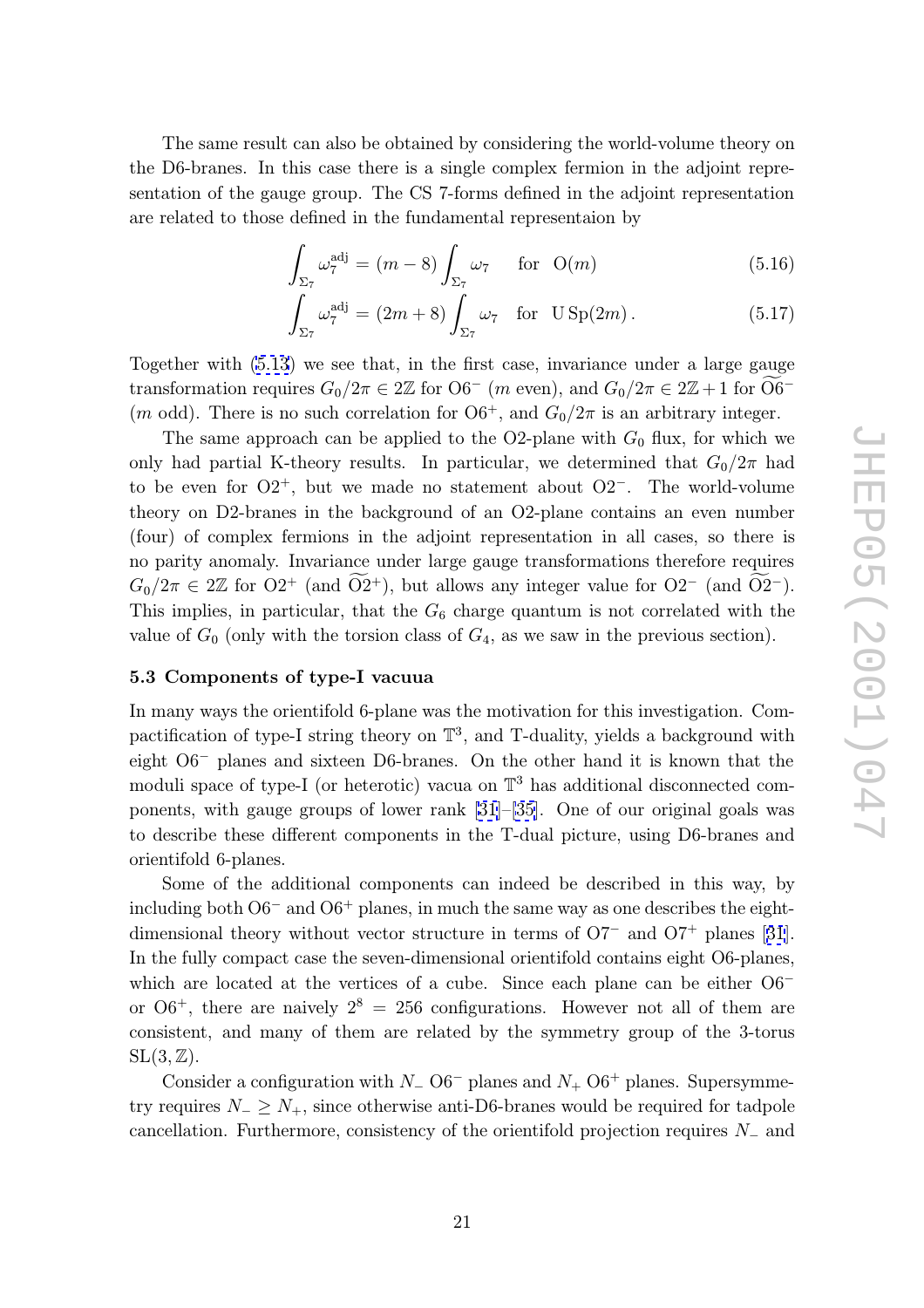$N_{+}$  to be even. For example, let us assume that the plane at the origin of the cube is  $06^+$ , and the seven others are  $06^-$ . If we denote the action of the projection on the CP factors by  $\{g, g_1, g_2, g_3\}$ , where  $g_i$  correspond to translations along the torus, then we have

$$
gT = -g
$$
  
\n
$$
(ggi)T = +ggi \qquad (i = 1, 2, 3)
$$
  
\n
$$
(ggigj)T = +ggigj \qquad (i \neq j)
$$
  
\n
$$
(gg1g2g3)T = +gg1g2g3.
$$
\n(5.18)

From the first three relations we deduce that

$$
\{g_i, g_j\} = 0 \ \ (i \neq j). \tag{5.19}
$$

On the other hand this implies

$$
(gg_1g_2g_3)^T = -(gg_3g_2g_1)^T = -g_1^Tg_2^Tg_3^Tg^T
$$
  
= -(-gg\_1g^{-1})(-gg\_2g^{-1}g)(-g\_3g^{-1})(-g)  
= -gg\_1g\_2g\_3, (5.20)

in contradiction with the last relation. The allowed values of  $(N_-, N_+)$  are thus  $(8,0), (6,2),$  and  $(4,4)$  (figure 4). In the first case the configuration is unique and corresponds to the original rank 16 component (figure  $4a$ ). In the  $(6, 2)$  case the configuration is unique up to  $SL(3, \mathbb{Z})$  transformations, and the rank is 8 (figure 4b). In the  $(4, 4)$  case there is no ga[ug](#page-23-0)e group, and there are actually two  $SL(3, \mathbb{Z})$  equivalence classes. One corresponds to configurations in which [f](#page-23-0)our O6-planes of the same type are co-planar (figure 4c), and the other to configurations where they are [n](#page-23-0)ot co-planar (figure  $4d$ ).<sup>10</sup>

Given the previous results, we now understand that the above configurations require  $G_0/2\pi$  to be even. [I](#page-23-0)n particular, they exist for  $G_0 = 0$ . For  $G_0/2\pi$  odd on co-planar (figure 4*d*).<sup>10</sup><br>Given the previous results, [we](#page-23-0) now understand that the above configurations<br>require  $G_0/2\pi$  to be even. In particular, they exist for  $G_0 = 0$ . For  $G_0/2\pi$  odd on<br>the other hand, we must r appropriately to cancel the tadpole. This can only be done supersymmetrically in the  $(8,0)$  and  $(6,2)$  configurations, which yield new components with a rank 12 and a rank 5 gauge group, respectively. (In the  $(4,4)$  co the  $(8,0)$  and  $(6,2)$  configurations, which yield new components with a rank 12 and a rank 5 gauge group, respectively. (In the (4 , 4) configurations the total charge of  $G_0 \neq 0$  in these cases, there is a non-vanishing vacuum energy, and supersymmetry is spontaneously broken.

<sup>&</sup>lt;sup>10</sup>Since  $M \in SL(n,\mathbb{Z})$  satisfies det  $M = 1$ , it follows that the Levi-Civita tensor  $\epsilon_{i_1\cdots i_n}$ , and therefore also the pseudo-scalar product of *n* vectors  $\epsilon_{i_1\cdots i_n}v^{i_1}\cdots v^{i_n}$ , is invariant under  $SL(n,\mathbb{Z})$ . For  $n=3$  this means that co-planarity is an  $SL(3, \mathbb{Z})$ -invariant property.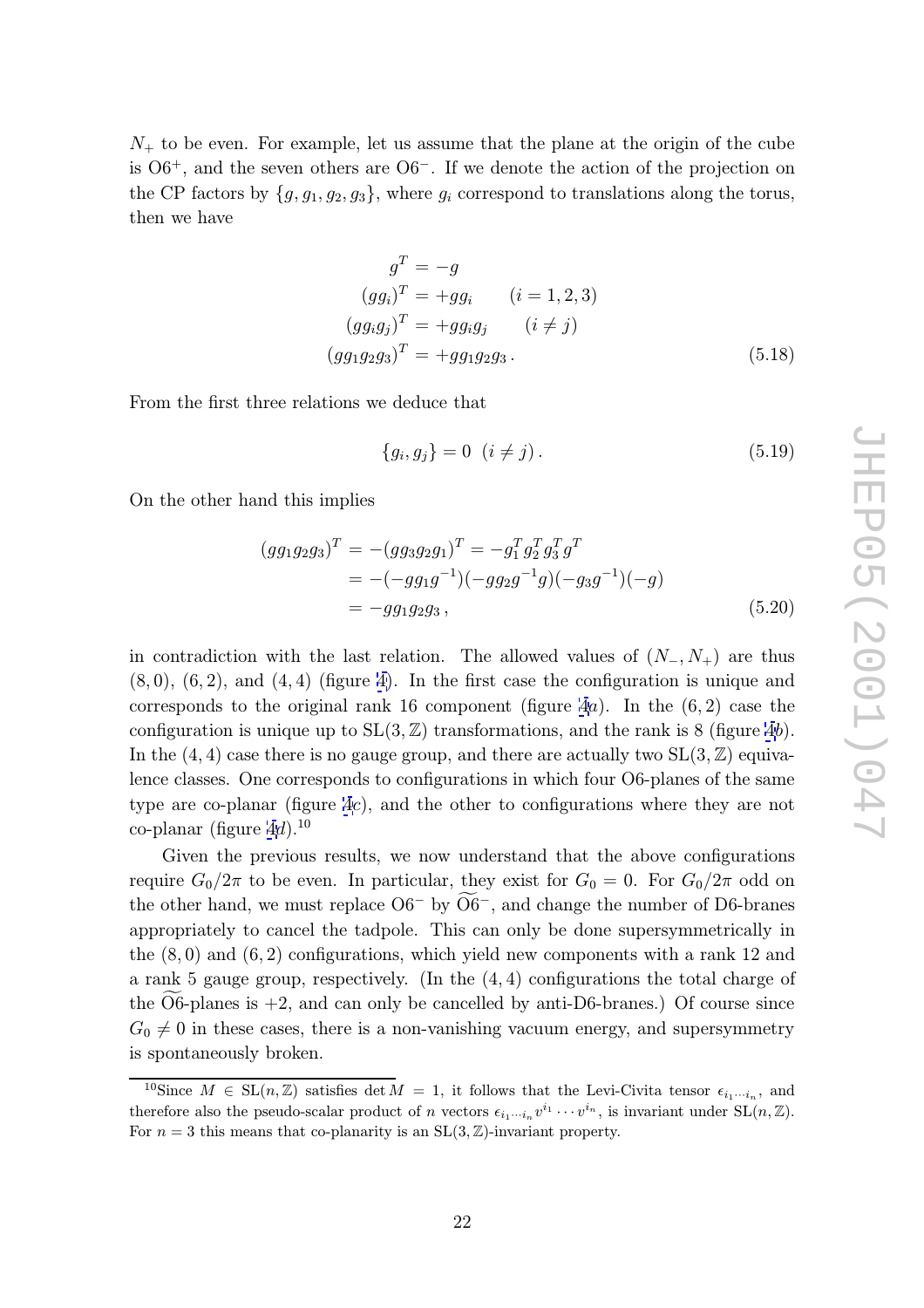<span id="page-23-0"></span>

**Figure 4:** Consistent  $SL(3, \mathbb{Z})$ -inequivalent configurations of O6-planes: (a) eight O6<sup>-</sup><br>planes (papk 16) (b) six O6<sup>-</sup> planes and two O6<sup>+</sup> planes (papk 8) (c) (d) two inequiralent planes (rank 16), (b) six  $O6^-$  planes and two  $O6^+$  planes (rank 8),  $(c)+(d)$  two inequivalent configurations of four  $O6^-$  planes and four  $O6^+$  planes (rank 0).

### 6. Conclusions and open questions

In this paper we have demonstrated how K-theory generates very useful information on the nature of discrete RR G-fluxes in string theory, specifically for orientifold backgrounds. We saw that certain G-fluxes are correlated, that some become identified due to discrete transformations, and finally that some are disallowed outright. A very useful tool in this process was the Atiyah-Hirzebruch Spectral Sequence and our generalization of it. The AHSS ties together our understanding of separate RR-fields (even torsion ones) in terms of single K-classes.

The AHSS was particularly powerful for our set of examples because we already knew the relevant K-groups. However, use of the AHSS in general faces two obstacles. The first obstacle involves computing higher differentials in the sequence. We were able to circumvent this obstacle by using our exact knowledge of the K-groups. For complex K-theory, the  $d_3$  differential has been explicitly worked out [26, 27]. For KR- and KH-theory, we did not work these out, although (along the lines of [21]) we can see that adding the torsion H-fields to  $d_3$  brings us from one to the other. We would like to conclude by making some comments regarding the other [obs](#page-30-0)t[acl](#page-30-0)e: the matter of extensions.

One way to understand the extension problem is to realize that while the graded complex generated by the AHSS yields the elements of a K-group, it does not provide us with their additive structure. We propose that this additive structure can be extracted by thinking of the K-group elements on the asymptotic sphere as limiting values of generalized differentials in the bulk. For our purposes, a general differential form consists of a vector of differential forms of different ranks with a differential action which can increase the rank by more than one (for some ideas along these lines, we refer the reader to the ongoing project in [36, 8]).

The equation of motion for fields described by generalized differentials involve the generalized derivative (naively a combination of the  $d_1, d_3$  and  $d_5$  seen in the AHSS), which in general will not be zero but can also giv[e a](#page-30-0) [K-](#page-29-0)class corresponding to the source of the particular RR-fields. The novelty here is that a K-class corresponding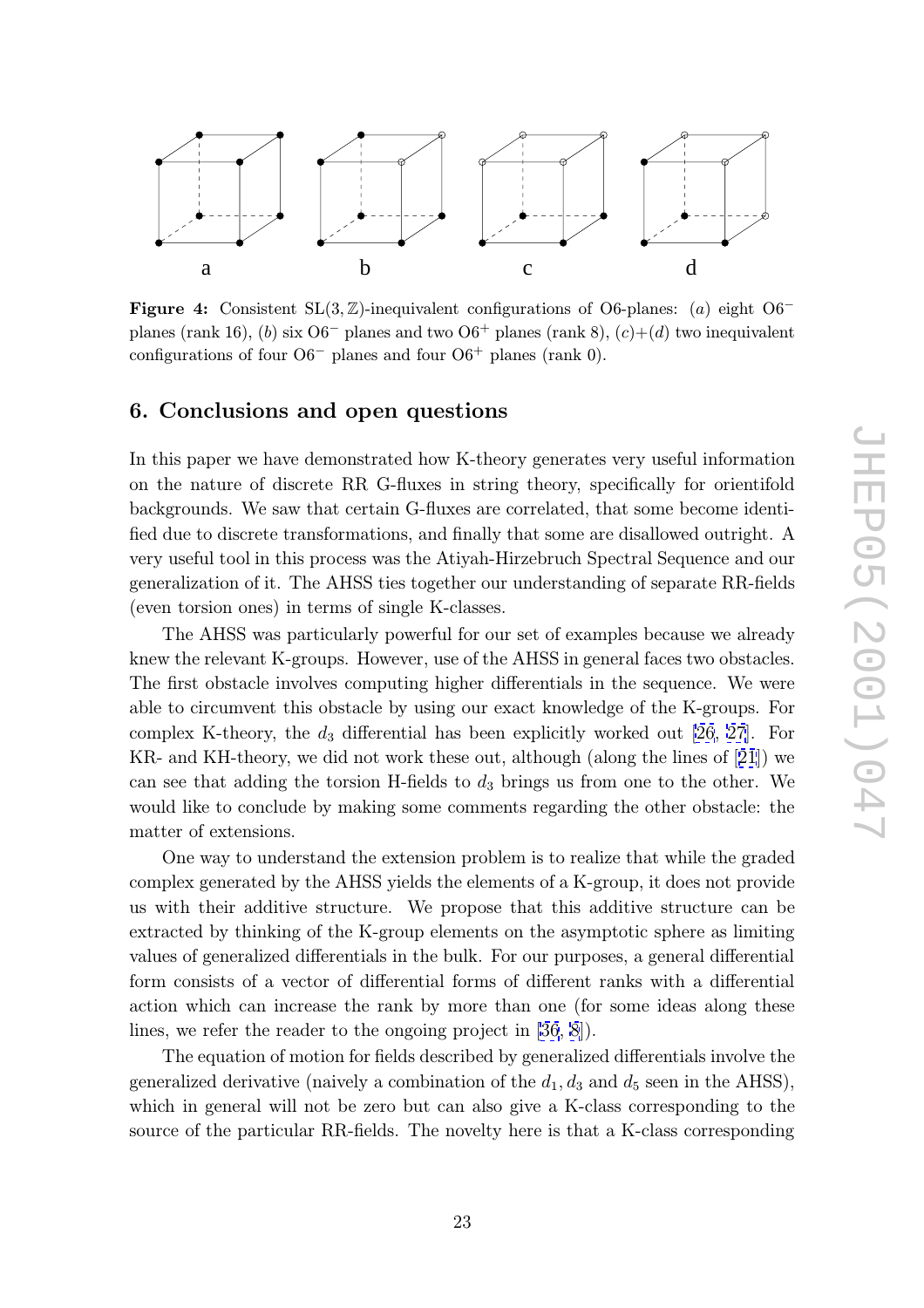<span id="page-24-0"></span>to a p-form current  $J_p$  could be a source for any field strength  $G_m$  with  $m \leq p-1$ , instead of just for  $G_{p-1}$ . Consistency (commutativity) of the additive structure with the differential action will put useful restrictions on the additive structure of the generalized differential forms, which will in turn help determine the group structure of the K-group at infinity.

Another outstanding issue concerns the absolute charges of the orientifold. In this work we have only used K-theory to compute jumps in the charges, and one can make use of the fact that K-theory contributes an integral index to the path-integral to argue that the jumps are anomaly free [7]. This leaves us with one constant still to be determined, the bare charge of the orientifold plane (for example, an  $O3^-$ -plane starts with charge  $-1/4$ ). Although some earlier work on this exists [37], there does not yet exist a satifactory answer within [th](#page-29-0)e K-theory framework.

Note added: the classification of consistent and inequivalent O6-p[lan](#page-30-0)e configurations (for  $G_0 = 0$ ) in subsection 5.3 also appeared in [38].

### A. AHSS in complex and real K-theory

In this appendix we will summarize the notion of the Atiyah-Hirzebruch spectral sequence (AHSS), which can be used to compute K-theory groups which have a triangulation. We will show how this generalizes to real variants of K-theory. The first step in using the AHSS is to define an associated graded complex.

### A.1 Defining the associated graded complex

Consider a space X, with a triangulation  $\hat{X}$ .  $X_p$  is the subset of this triangulation with simplices of maximum dimension p. For example the two-sphere,  $\mathbb{S}^2$ , has a triangulation  $\hat{X} = X_2$  equal to

$$
\{(x_2x_3x_4), (x_1x_3x_4), (x_1x_2x_4), (x_1x_2x_3)\}\
$$
\n(A.1)

and so

$$
X_1 = \{(x_1x_2), (x_1x_3), (x_1x_4), (x_2x_3), (x_2x_4), (x_3x_4)\},\,
$$
  
\n
$$
X_0 = \{x_1, x_2, x_3, x_4\}.
$$
 (A.2)

We are now going to use the triangulation to filter the group  $K(X)$ . Define

$$
K_0(X) \doteq K(X), K_p(X)|_{1 \le p \le \text{Dim}(X)} \doteq \{x \in K(X) \mid x \text{ trivial on } X_{p-1}\}.
$$
 (A.3)

Going back to our example  $X = \mathbb{S}^2$ , we have  $K_0(\mathbb{S}^2) = \mathbb{Z} \oplus \mathbb{Z}$ . When we wrap a Dp-brane on this  $S_2$ , these two charges correspond to Dp-brane charge and D $(p-2)$ brane charge. Thus in this example,  $K_1(\mathbb{S}^2) = K_2(\mathbb{S}^2) = \mathbb{Z}$ , reflecting the fact that these groups capture only  $D(p-2)$ -brane charge.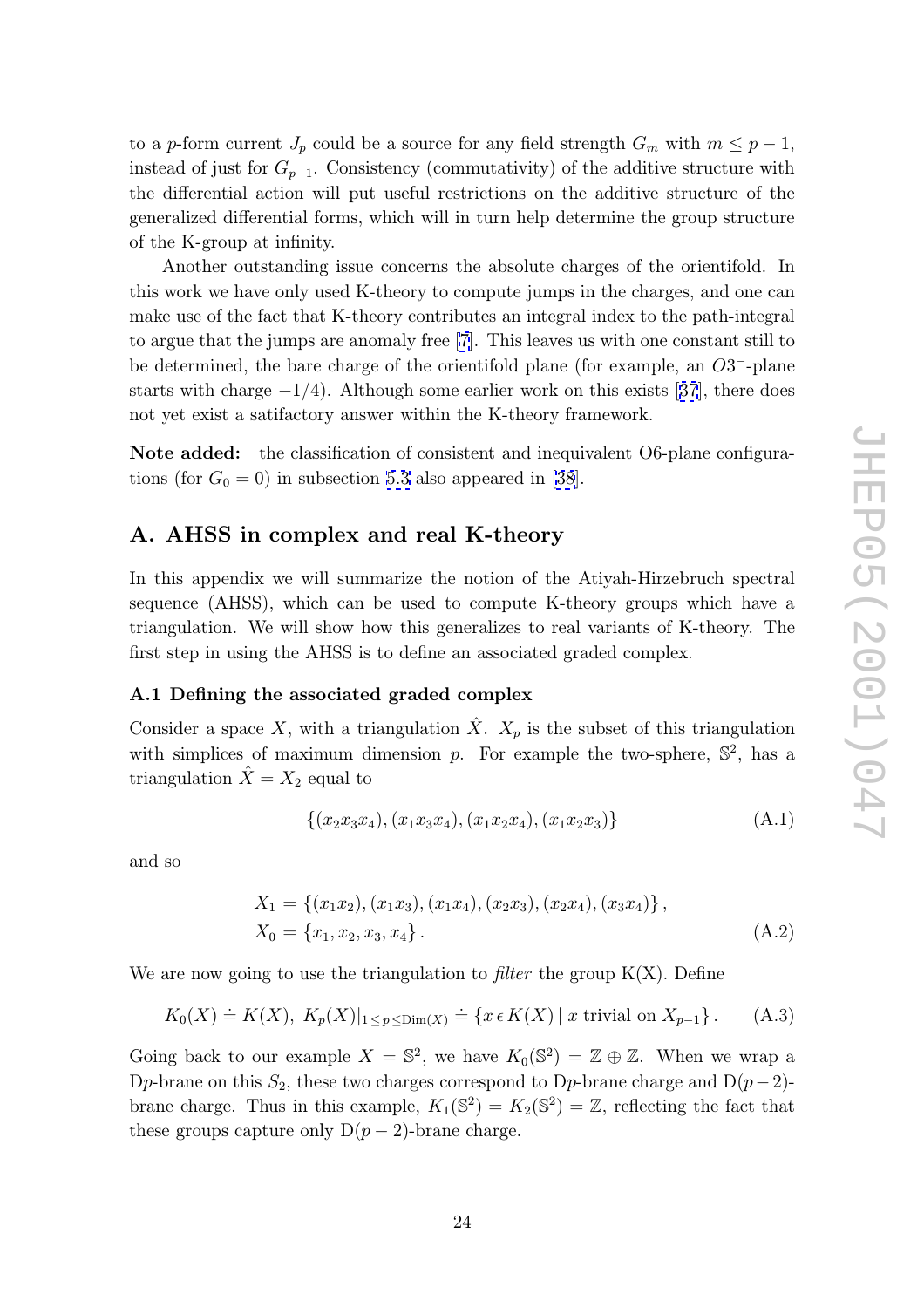<span id="page-25-0"></span>For a finite dimensional space X of dimension N, the  $K_p$ 's define a *filtration*,

$$
K = K_0 \supseteq K_1 \supseteq \cdots \supseteq K_N \,, \tag{A.4}
$$

which makes  $K(X)$  a *filtered complex*. This allows us to define an *associated graded* complex  $p_{max}$   $\Delta_0 \geq \Delta_1 \geq \cdots \geq \Delta_l$ <br>  $p_{max}$  This allows us

$$
\operatorname{Gr} K \doteq \bigoplus_{p=0}^{p=N} K_p / K_{p+1} \doteq \bigoplus_{p=0}^{p=N} G_p \,. \tag{A.5}
$$

Although  $GrK(X)$  doesn't capture all the structure of  $K(X)$ , there is, as it turns out, a simple algorithm for computing  $GrK$  which usefully connects with much of the physicist's intuition about fields as seen in cohomology. Also note that we can easily extend the notion of the associated graded complex  $\text{Gr}K$  to any other K-theory, such as  $K^{-1}(X)$ ,  $KR(X)$ ,  $K_{\pm}(X)$ , etc.

### A.2 Computing Gr K using a spectral sequence

To compute Gr K, we are going to use a sequence of successive approximations. The first approximation to  $G_p$  we can label as  $E_1^p$ , and it consists of K-classes on the p-simplices  $\sigma_p^i$  trivial on their boundaries. In other words,

their boundaries. In other words,

\n
$$
E_1^p = K(\oplus_i \sigma_i^p, \oplus_i \dot{\sigma}_i^p) = \oplus_i K(\sigma_i^p, \dot{\sigma}_i^p).
$$
\n(A.6)

\n
$$
\dot{\sigma}_i^p = \tilde{K}(\mathbb{S}^p) = K^{-p}(pt)
$$
\nwe get that

Of course, since  $K(\sigma_i^p, \dot{\sigma}_i^p) = \widetilde{K}(\mathbb{S}^p) = K^{-p}(pt)$  we get that

$$
E_1^p = C^p(X, K^{-p}(pt)).
$$
\n(A.7)

Since we our using complex K-theory for now, only the even-dimensional co-chains appear.

Now the first approximation gives us a candidate K-classes on the  $\sigma_i^p$ 's, but we need to make sure that they can be extended to K-classes on  $\hat{X}$  and thus X. The first step is to extend a class on the p-skeleton to a class on the  $(p+1)$ -skeleton, i.e. take every element in  $E_1^p$  and extend it to the  $\sigma_i^{p+1}$ 's. Summing up the integers from each component of the boundary  $\dot{\sigma}_i^{p+1}$  yields, with appropriate orientation, a winding number which if non-zero acts as an obstruction to extending the co-chain to the  $(p+1)$ -skeleton. This is precisely the cohomology differential which maps

$$
d_1: C^p(X, K^{-p}(pt)) \longrightarrow C^{p+1}(X, K^{-p}(pt)), \tag{A.8}
$$

which implies that the next approximation to  $G_p$  should be

$$
E_2^p = H^p(X, K^{-p}(pt)).
$$
\n(A.9)

To continue with this construction, we define elements

$$
E_2^{p,q} = H^p(X, K^q(pt)) \text{ with } E_2^p = E_2^{p,-p}, \qquad (A.10)
$$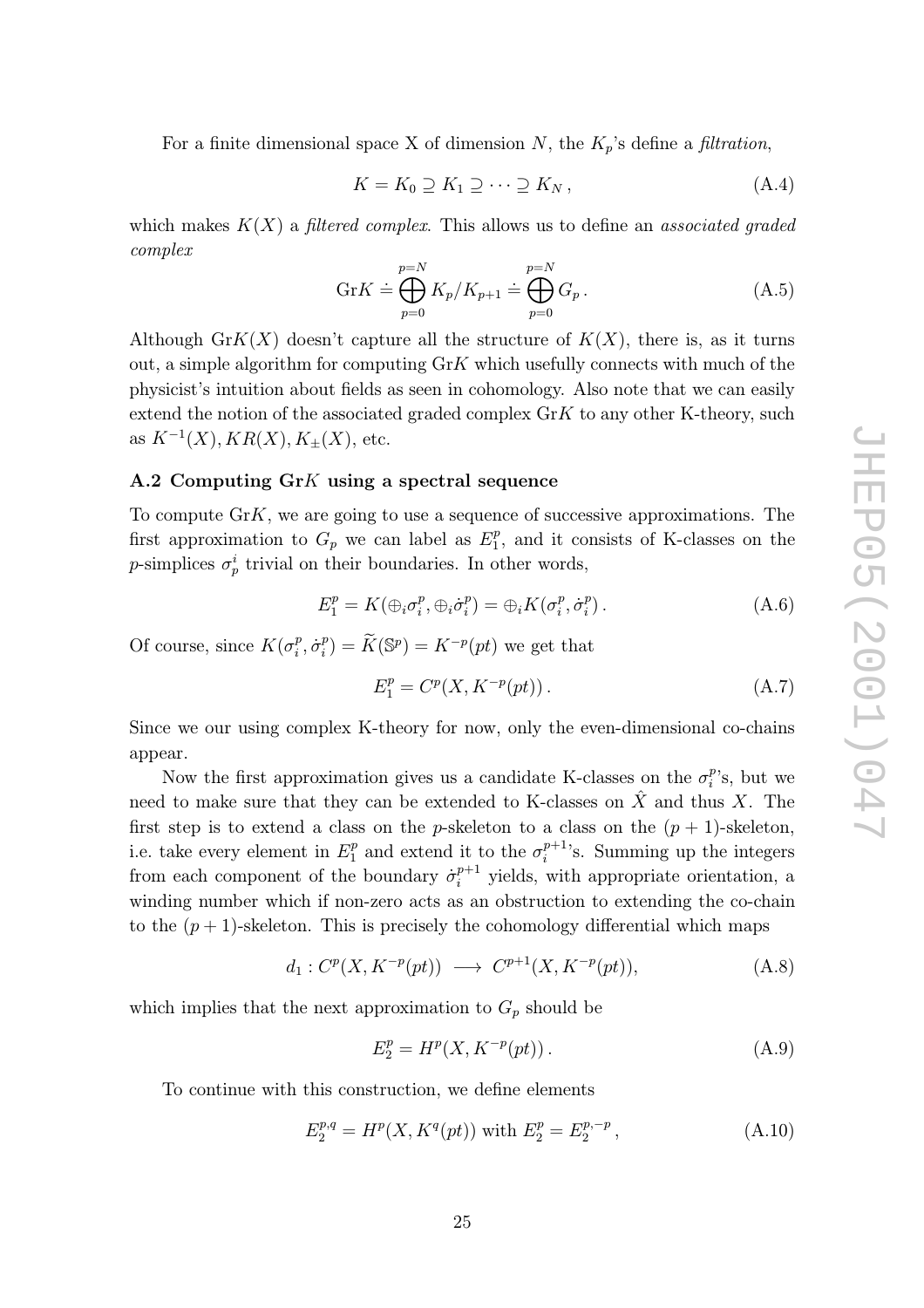where  $p$  ranges from 0 to the dimension of X, but  $q$  is allowed to range freely. With these elements, the whole approximation scheme can then be refined recursively as follows. We define  $d_r$  to be the obstruction to lifting a K-class in  $E_r$  up r steps. Formally,

$$
d_r: E_r^{p,q} \longrightarrow E_r^{p+r,q-(r-1)}.
$$
\n(A.11)

We then define  $E_{r+1}$  as the cohomology of the operator  $d_r$  and repeat. We have already seen what  $E_1$ ,  $d_1$  and  $E_2$  correspond to. In complex K-theory, only odd differentials appear, and  $d_3$  is the Steenrod square  $Sq^3$ . For finite dimensional spaces, this procedure terminates at some finite order  $n$ . We then have

$$
K_p(X)/K_{p+1}(X) = G_p(X) = E_n^{p,-p}(X).
$$
\n(A.12)

There are two features to this construction that are of particular interest. The first is that cohomology appears at the  $E_2$  level in the scheme, hence we can view this construction of K-classes as a sort of refinement of  $H^*(X)$  with a different addition structure. The second is that the same coefficients  $E_r^{p,q}$  can naturally be used to compute the associated graded complex for other K-theories (as long as there is no involution on the space X) such as  $K^{-s}(X)$  and  $KO^{-s}(X)$  using a slight modification of the coefficients in eq. (A.10). For example

$$
G_p^{-s}(X) \doteq K_p^{-s}(X)/K_{p+1}^{-s}(X) = E_n^{p,-(p+s)}(X). \tag{A.13}
$$

Note that the differenti[als](#page-25-0)  $d_r$  all map from the  $E^{p,q}$ 's for  $K^{-s}(X)$  to those for  $K^{-s+1}(X)$  just as the regular cohomology differential d maps co-chains in  $C^{s}(X)$ to co-chains in  $C^{s+1}(X)$ .

### A.3 Extending the AHSS to K-theories with freely acting involutions

In order to extend the AHSS construction above to K-theories with a freely acting spatial involution, e.g.  $KR^{-s}(\mathbb{S}^{p,0})$ , we need to make some restrictions on the triangulation, namely that every simplex  $\sigma_i^p$  is mapped by the involution  $\chi$  to another simplex  $\overline{\sigma_i}^p$  such that

$$
\sigma_i^p \cap \overline{\sigma_i}^p = \emptyset. \tag{A.14}
$$

As an example, we can give a simple such triangulation for the  $\mathbb{S}^{p,0}$ . Start with the set of points  $\{x^1_\pm,\ldots,x^p_\pm\}$  $\left\{\frac{p}{\pm}\right\}$ . The simplices that make up the triangulation consist of all sets S of these points (with appropriate orientations) such that

$$
x_{\pm}^i \in S \implies x_{\mp}^i \notin S. \tag{A.15}
$$

For example,  $(x_+^1, x_-^2)$  $\binom{2}{-}x^3$  is a 2-simplex in this triangulation, but  $\left(x^1_+ \, x^2_-\right)$  $\binom{2}{-}$   $x^1$ ) is not. We then define the involution to to take

$$
\chi: (x^i_{\pm}, \dots, x^j_{\pm}) \longrightarrow (x^i_{\mp}, \dots, x^j_{\mp}). \tag{A.16}
$$

which clearly satisfies eq. (A.14).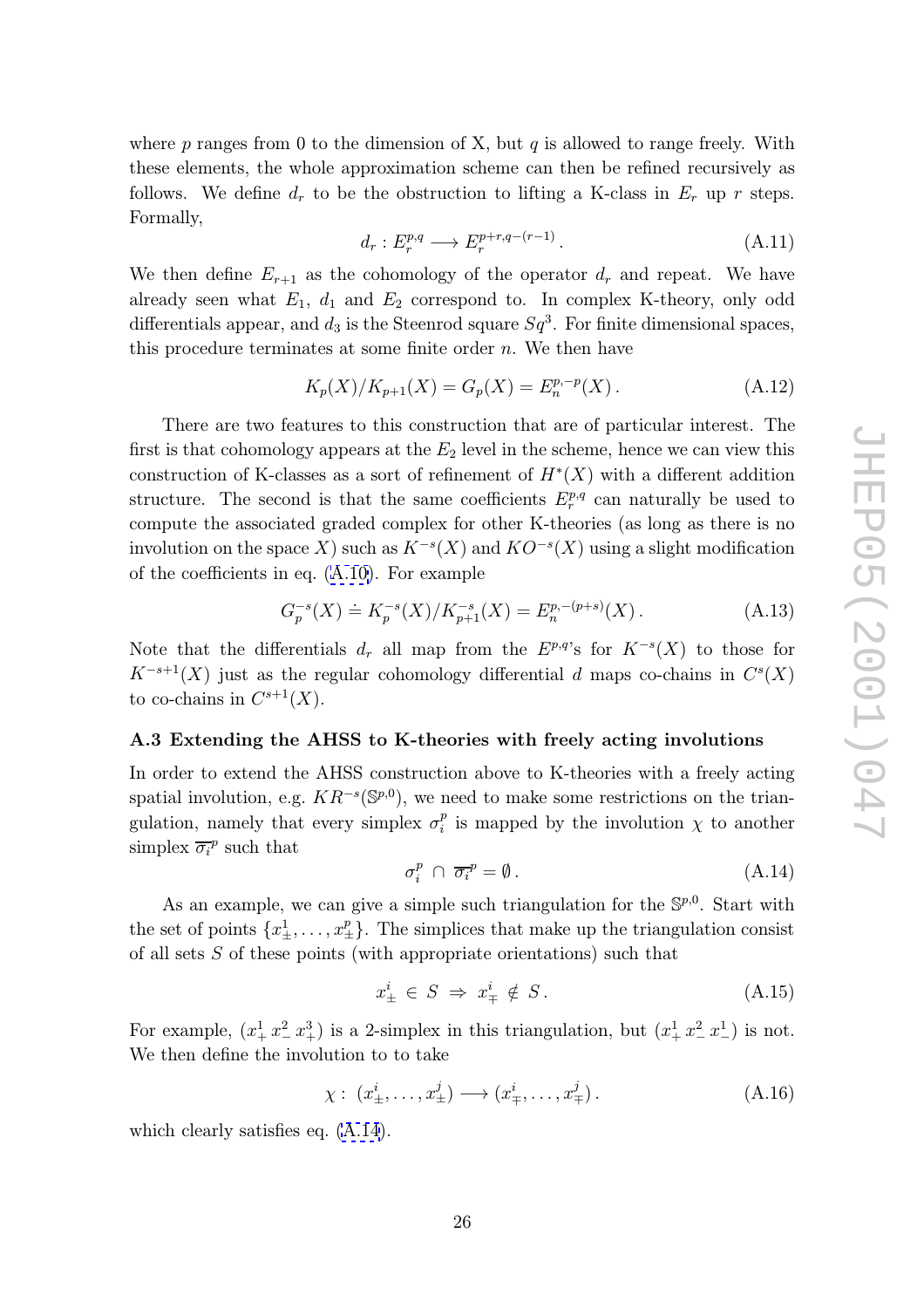Given a proper triangulation then, we can continue to follow the procedure above, except now there should be a slight modification of the  $E_1$  term given in eq. (A.6). For example, for computing  $KR$ -groups we use

$$
E_1^p = KR(\bigoplus_i(\sigma_i^p \oplus \bar{\sigma}_i^p), \bigoplus_i(\dot{\sigma}_i^p \oplus \dot{\bar{\sigma}}_i^p)\big) = \bigoplus_i KR(\sigma_i^p \oplus \bar{\sigma}_i^p, \dot{\sigma}_i^p \oplus \dot{\bar{\sigma}}_i^p).
$$
(A.17)

At this point it useful to bear in mind that generator of  $K(\sigma^i, \dot{\sigma}^i)$  is real (or pseudo real) for  $i = 0 \mod 4$  but not for  $i = 2 \mod 4$  (the conjugate spinors have opposite chirality). This implies that for  $KR$ - and  $KH$ -groups, Eq. and  $KH$ -groups,<br>
E<sub>p</sub>,q =  $C^p(X|_X, \mathbb{Z})$  for q = 0 mod 4 (A.18)<br>  $E_1^{p,q} = C^p(X|_X, \mathbb{Z})$  for q = 2 mod 4 (A.19)

$$
E_1^{p,q} = C^p(X|_{\chi}, \mathbb{Z}) \text{ for } q = 0 \text{ mod } 4
$$
 (A.18)

$$
E_1^{p,q} = C^p(X|_{\chi}, \mathbb{Z}) \text{ for } q = 2 \text{ mod } 4 \tag{A.19}
$$

$$
E_1^{p,q} = 0 \text{ for } q \text{ odd} \tag{A.20}
$$

 $E_1^{p,q} = C^p(X|_{\chi}, \tilde{Z})$  for  $q = 2 \mod 4$  (A.19)<br>  $E_1^{p,q} = 0$  for q odd (A.20)<br>
where  $\tilde{Z}$  refers to the *local coefficients* on X which switch signs with the map  $\chi$ , i.e. the co-chain takes opposite value for opposite simplices in the covering space  $X$ .

The differential  $d_1$  is identical with the usual differential operator, so  $E_2$  gives twisted and un-twisted cohomologies. On the other hand, we can see from eq. (A.18) that d <sup>3</sup> takes twisted chains to un-twisted chains and vice-versa and so is not the Steenrod square like in the complex case. It provides for a difference between KRand KH-groups.

# A.4 Illustrative example:  $KR(\mathbb{S}^{6,0})$  and  $KH(\mathbb{S}^{6,0})$

To illustrate the AHSS in the context of KR-groups and KH-groups, we can examine as an example the groups  $KR(\mathbb{S}^{6,0})$  and  $KH(\mathbb{S}^{6,0})$ . The  $E_2$  terms are:

$$
E_2^{0,0}(\mathbb{S}^{6,0}) = H^0(\mathbb{R}\mathbb{P}^5, \mathbb{Z}) = \mathbb{Z}
$$
  
\n
$$
E_2^{1,-1}(\mathbb{S}^{6,0}) = 0
$$
  
\n
$$
E_2^{2,-2}(\mathbb{S}^{6,0}) = H^2(\mathbb{R}\mathbb{P}^5, \mathbb{Z}) = 0
$$
  
\n
$$
E_2^{3,-3}(\mathbb{S}^{6,0}) = 0
$$
  
\n
$$
E_2^{4,-4}(\mathbb{S}^{6,0}) = H^4(\mathbb{R}\mathbb{P}^5, \mathbb{Z}) = \mathbb{Z}_2
$$
  
\n
$$
E_2^{5,-5}(\mathbb{S}^{6,0}) = 0.
$$
\n(A.21)

There are two possible places where the differential  $d_3$  can act non-trivially:

$$
d_3: E_2^{0,0} (\mathbb{S}^{6,0}) = \mathbb{Z} \to E_2^{3,-2} (\mathbb{S}^{6,0}) = \mathbb{Z}_2 \tag{A.22}
$$

$$
d_3: E_2^{1,-2}(\mathbb{S}^{6,0}) = \mathbb{Z}_2 \to E_2^{4,-4}(\mathbb{S}^{6,0}) = \mathbb{Z}_2.
$$
 (A.23)

Let us look at the case (A.22) more closely. The generator of  $E_2^{0,0}$  $2^{0,0}$ ( $\mathbb{S}^{6,0}$ ) is a bundle of rank one over the 0-skeleton. Being in  $E_2$  (and thus  $E_3$ ) means that it extends to a rank one bundle over the 2-skeleton. Let's try to extend it to a rank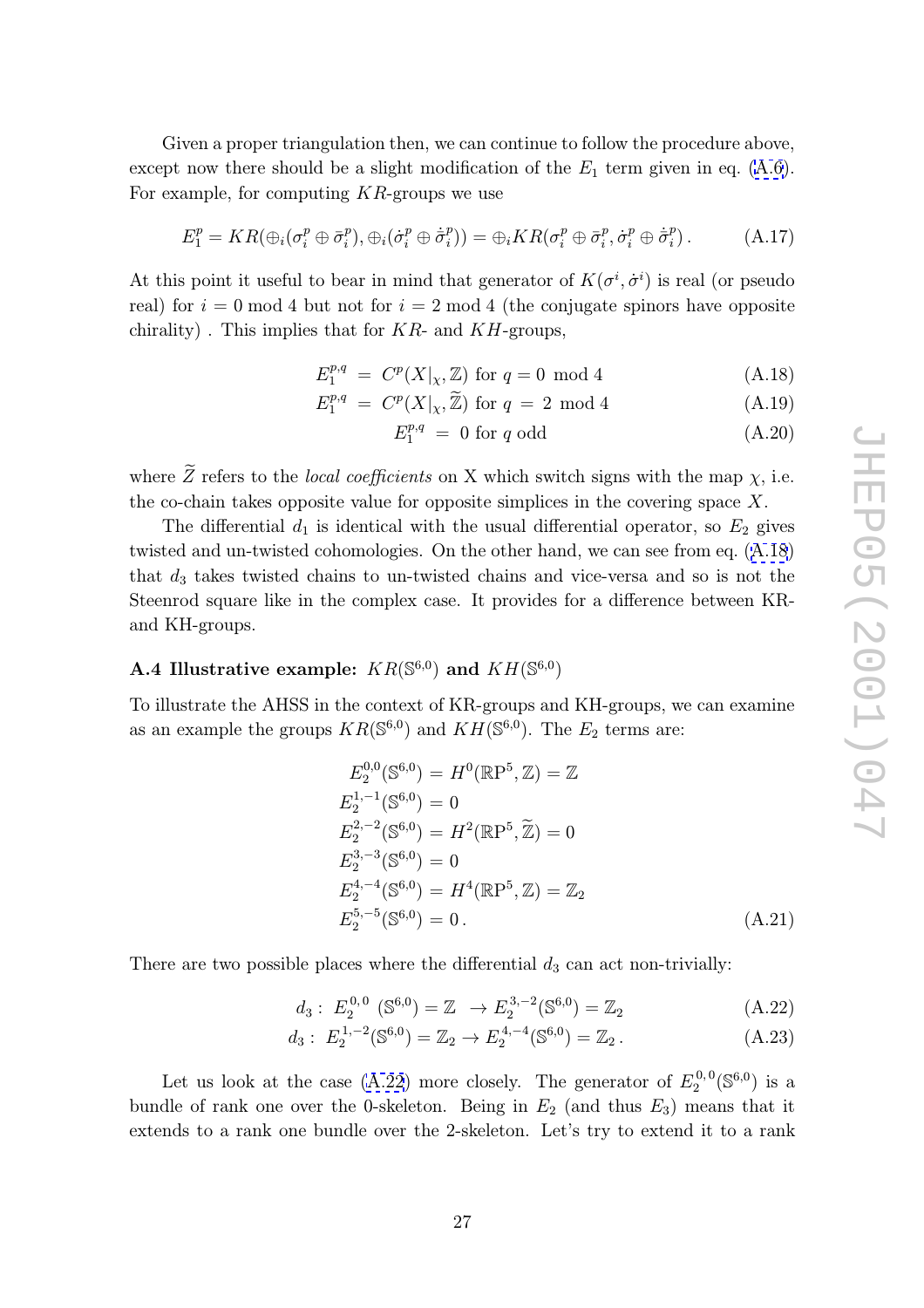<span id="page-28-0"></span>one bundle over the 3-skeleton. Consider the 3-chain in  $C_3(\mathbb{R}P^5, \tilde{\mathbb{Z}})$  which looks like an  $\mathbb{R}P^3$  inside  $\mathbb{R}P^5$ . It has as a boundary a 2-chain made up of two  $\mathbb{R}P^2$ 's (which explains why  $H_3(\mathbb{R}P^5)$ , skeleton. Consider the 3-chain in  $C_3(\mathbb{R}P^5, \tilde{\mathbb{Z}})$  which looks like<br>has as a boundary a 2-chain made up of two  $\mathbb{R}P^2$ 's (which<br> $\tilde{\mathbb{Z}}$ ) = 0). In KR-theory, the constant rank one bundle over the  $\mathbb{R}P^2$ 's can be extended to the " $\mathbb{R}P^{3}$ ", but in KH-theory the rank one bundle over  $\mathbb{R}P^2$  has non-trivial first Chern class and so cannot be extended to the " $\mathbb{R}P^{3}$ ". Looking at eq. (A.22), this fact implies that  $d_3$  takes  $z \to 0$  in  $KR(\mathbb{S}^{6,0})$  but that  $z \to z \mod 2$  in  $KH(\mathbb{S}^{6,0})$ . Further analysis of the same kind reveals that  $d_3$  is only non-trivial in eq.  $(A.23)$  for  $KH(\mathbb{S}^{6,0})$ . The final result is then:

$$
KR(\mathbb{S}^{6,0}) = \mathbb{Z} \oplus \mathbb{Z}_2
$$
  
\n
$$
KH(\mathbb{S}^{6,0}) = 2\mathbb{Z}. \tag{A.24}
$$

where the factor of 2 denotes the fact that only even rank constant bundles are allowed.

### Acknowledgments

O.B. and E.G. would like to thank M. Atiyah, A. Hanany, B. Kol, and especially E. Witten for useful conversations. S.S. would like to thank Y. Hyakutake and Y. Imamura for useful discussions. O.B. was supported in part by the DOE under grant no. DE-FG03-92-ER40701, and by a Sherman Fairchild Prize Fellowship. The work of E.G. was supported by the NSF under grant no. 0070928 and Frank and Peggy Taplin. The work of S.S. was supported in part by the Japan Society for the Promotion of Science.

## References

- [1] E. Witten, *Baryons and branes in anti de Sitter space*, *J. High Energy Phys.* **07** (1998)<br>
006 [h m + 1,0005440] 006 [hep-th/9805112].
- [2] A. Hanany and B. Kol, On orientifolds, discrete torsio[n,](http://jhep.sissa.it/stdsearch?paper=07%281998%29006) [branes](http://jhep.sissa.it/stdsearch?paper=07%281998%29006) [and](http://jhep.sissa.it/stdsearch?paper=07%281998%29006) [M](http://jhep.sissa.it/stdsearch?paper=07%281998%29006) [theory](http://jhep.sissa.it/stdsearch?paper=07%281998%29006), J. High [Ene](http://jhep.sissa.it/stdsearch?paper=07%281998%29006)rgy Phys. [06](http://xxx.lanl.gov/abs/hep-th/9805112) (2000) 013 [hep-th/0003025].
- [3] E. Witten, On flux quantization in M-theory and the effective action, J. Geo[m.](http://jhep.sissa.it/stdsearch?paper=06%282000%29013) [Phys.](http://jhep.sissa.it/stdsearch?paper=06%282000%29013) [22](http://jhep.sissa.it/stdsearch?paper=06%282000%29013) (1997) 1–13 [hep-th/960[9122](http://xxx.lanl.gov/abs/hep-th/0003025)].
- [4] R. Minasian and G. Moore, *K*-theory and Ramond-Ramond charge, *J. High Energy* Phys. 11 (1997) 002 [[hep-th/971](http://xxx.lanl.gov/abs/hep-th/9609122)0230].
- [5] E. Witten, *D*-branes and *K*-theory, *J. High Energy Phys.* **[12](http://jhep.sissa.it/stdsearch?paper=11%281997%29002)** (1998) 019 [[hep-th/9810188](http://jhep.sissa.it/stdsearch?paper=11%281997%29002)].
- [6] P. Hořava, Type-IIA D-branes, K-theory and matrix theory, [Adv.](http://jhep.sissa.it/stdsearch?paper=12%281998%29019) [Theor.](http://jhep.sissa.it/stdsearch?paper=12%281998%29019) [Math.](http://jhep.sissa.it/stdsearch?paper=12%281998%29019) [Phys.](http://jhep.sissa.it/stdsearch?paper=12%281998%29019) [2](http://xxx.lanl.gov/abs/hep-th/9810188) (1999) 1373 [hep-th/9812135].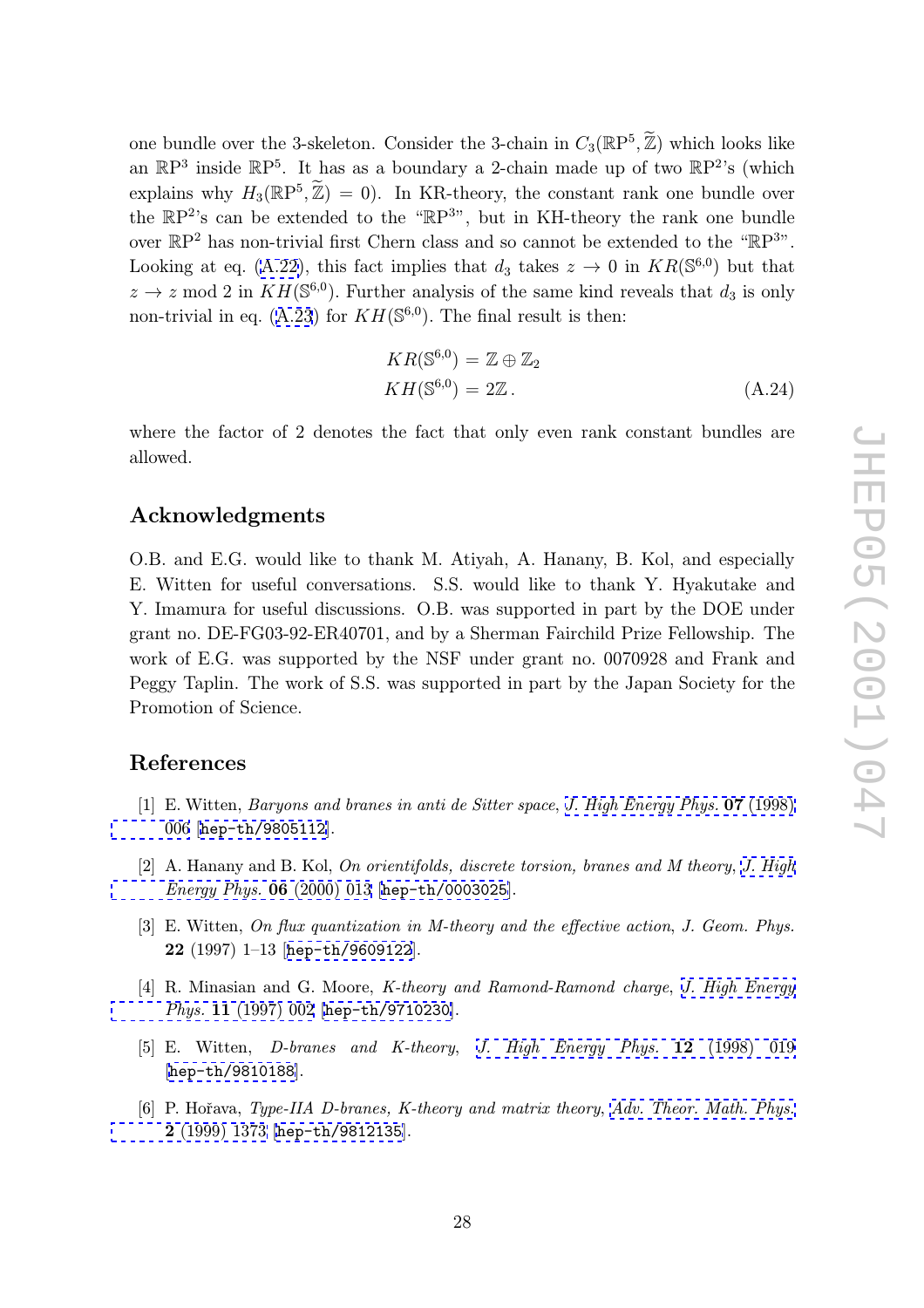- <span id="page-29-0"></span>[7] G. Moore and E. Witten, Self-duality, Ramond-Ramond fields and K-theory, J. High Energy Phys. 05 (2000) 032 [hep-th/9912279].
- [8] D.S. Freed and M.J. Hopkins, On Ramond-Ramond fields and K-theory, J. High Energy Phys.  $05$  (2000) 044 [he[p-th/0002027](http://xxx.lanl.gov/abs/hep-th/9912279)].
- [9] E.G. Gimon and J. Polchinski, Consistency conditions for orientif[olds](http://jhep.sissa.it/stdsearch?paper=05%282000%29044) [and](http://jhep.sissa.it/stdsearch?paper=05%282000%29044) [D](http://jhep.sissa.it/stdsearch?paper=05%282000%29044)manifolds, Phys. Rev. **[D](http://jhep.sissa.it/stdsearch?paper=05%282000%29044)** [54](http://xxx.lanl.gov/abs/hep-th/0002027) (1996) 1667 [hep-th/9601038].
- [10] S. Elitzur, A. Giveon, D. Kutasov and D. Tsabar, Branes, orientifolds and chiral gauge theories , Nucl. Phys. [B](http://www-spires.slac.stanford.edu/spires/find/hep/www?j=PHRVA%2CD54%2C1667) [524](http://www-spires.slac.stanford.edu/spires/find/hep/www?j=PHRVA%2CD54%2C1667) (1998) 251 [hep-th/9801020].
- [11] S. Sethi, A relation between  $N = 8$  gauge [theories](http://xxx.lanl.gov/abs/hep-th/9601038) [in](http://xxx.lanl.gov/abs/hep-th/9601038) [three](http://xxx.lanl.gov/abs/hep-th/9601038) [d](http://xxx.lanl.gov/abs/hep-th/9601038)imensions, J. High Energy Phys. 11 (1998) 003 [[hep-th/9809162](http://www-spires.slac.stanford.edu/spires/find/hep/www?j=NUPHA%2CB524%2C251)].
- [12] E.G. Gimon, On the M-theory interpretation of orientifold planes, he[p-th/9806226](http://jhep.sissa.it/stdsearch?paper=11%281998%29003).
- [\[13\] K. Hori,](http://jhep.sissa.it/stdsearch?paper=11%281998%29003) Consistency [condition for fiv](http://xxx.lanl.gov/abs/hep-th/9809162)ebrane in M-theory on  $\mathbb{R}^5/\mathbb{Z}_2$  orbifold, Nucl. Phys. **B 539** (1999) 35 [hep-th/9805141].
- [14] K. Landsteiner, E. Lopez and D.A. Lowe,  $N = 2$  supersymmet[ric](http://xxx.lanl.gov/abs/hep-th/9806226) [gauge](http://xxx.lanl.gov/abs/hep-th/9806226) [theories](http://xxx.lanl.gov/abs/hep-th/9806226), branes and orientifolds, Nucl. Phys. **[B](http://xxx.lanl.gov/abs/hep-th/9805141) [50](http://xxx.lanl.gov/abs/hep-th/9805141)7** (1997) 197 [hep-th/9705199].
- [15] L.J. Romans, *Massive*  $N = 2a$  supergravity in ten-dimensions, *Phys. Lett.* **B 169** (1996) 274 (1986) 374.
- [16] J. Polchinski, *Dirichlet-branes and Ramond-Ramond charges*, *Phys. Rev. Lett.* **[75](http://www-spires.slac.stanford.edu/spires/find/hep/www?j=PHLTA%2CB169%2C374)** (1995) 4794 has the  $(9510017)$ [\(1995\)](http://www-spires.slac.stanford.edu/spires/find/hep/www?j=PHLTA%2CB169%2C374) [472](http://www-spires.slac.stanford.edu/spires/find/hep/www?j=PHLTA%2CB169%2C374)4 [hep-th/9510017].
- [17] Y. Hyakutake, Y. Imamura and S. Sugimoto, Orientifold planes, type I Wilson lines and non-BPS D-branes , J. High Energy Phys. 08 (2000) 043 [he[p-th/0007012](http://www-spires.slac.stanford.edu/spires/find/hep/www?j=PRLTA%2C75%2C4724)].
- [\[18\]](http://www-spires.slac.stanford.edu/spires/find/hep/www?j=PRLTA%2C75%2C4724) [N.](http://www-spires.slac.stanford.edu/spires/find/hep/www?j=PRLTA%2C75%2C4724) [Evans,](http://www-spires.slac.stanford.edu/spires/find/hep/www?j=PRLTA%2C75%2C4724) [C](http://www-spires.slac.stanford.edu/spires/find/hep/www?j=PRLTA%2C75%2C4724)[.V.](http://xxx.lanl.gov/abs/hep-th/9510017) [Johnson](http://xxx.lanl.gov/abs/hep-th/9510017) [and](http://xxx.lanl.gov/abs/hep-th/9510017) A.D. Shapere, Orientifolds, branes and duality of 4D gauge theories , Nucl. Phys. [B](http://jhep.sissa.it/stdsearch?paper=08%282000%29043) [505](http://jhep.sissa.it/stdsearch?paper=08%282000%29043) (1997) 251 [hep-th/97032[10](http://xxx.lanl.gov/abs/hep-th/0007012)].
- [19] C.V. Johnson, On the orientifolding of type II NS-fivebranes, Phys. Rev.  $\bf{D}$  56 (1997)<br>5160 [han th (9795149] 5160 [hep-th/[9705148](http://www-spires.slac.stanford.edu/spires/find/hep/www?j=NUPHA%2CB505%2C251)].
- [20] O. Aharony and A. Rajaraman, *String theory duals for mass-deformed*  $SO(N)$  and [USp\(](http://www-spires.slac.stanford.edu/spires/find/hep/www?j=PHRVA%2CD56%2C5160)2N)  $N = 4$  [SYM](http://xxx.lanl.gov/abs/hep-th/9705148) theories, Phys. Rev. **D 62** (2000) 106002 [[hep-th/0004151](http://www-spires.slac.stanford.edu/spires/find/hep/www?j=PHRVA%2CD56%2C5160)].
- [21] D.S. Freed and E. Witten, Anomalies in string theory with D-branes, hep-th/9907189.
- [22] M. Atiyah, K-theory and reality, reprinted in [Michael Atiyah co](http://www-spires.slac.stanford.edu/spires/find/hep/www?j=PHRVA%2CD62%2C106002)[llected works](http://xxx.lanl.gov/abs/hep-th/0004151), vol. 2, K-theory, Clarendon Press, Oxford 1988.
- [23] S. Gukov, *K*-theory, reality and orientifolds, Comm. Math. Phys. **210** (2000) 621 [hep-th/9901042].
- [24] K. Hori, D-branes, T-duality and index theory , Adv. Theor. Math. Phys. [3](http://www-spires.slac.stanford.edu/spires/find/hep/www?j=CMPHA%2C210%2C621) (1999) 281 [[hep-th/9902102](http://xxx.lanl.gov/abs/hep-th/9901042)].